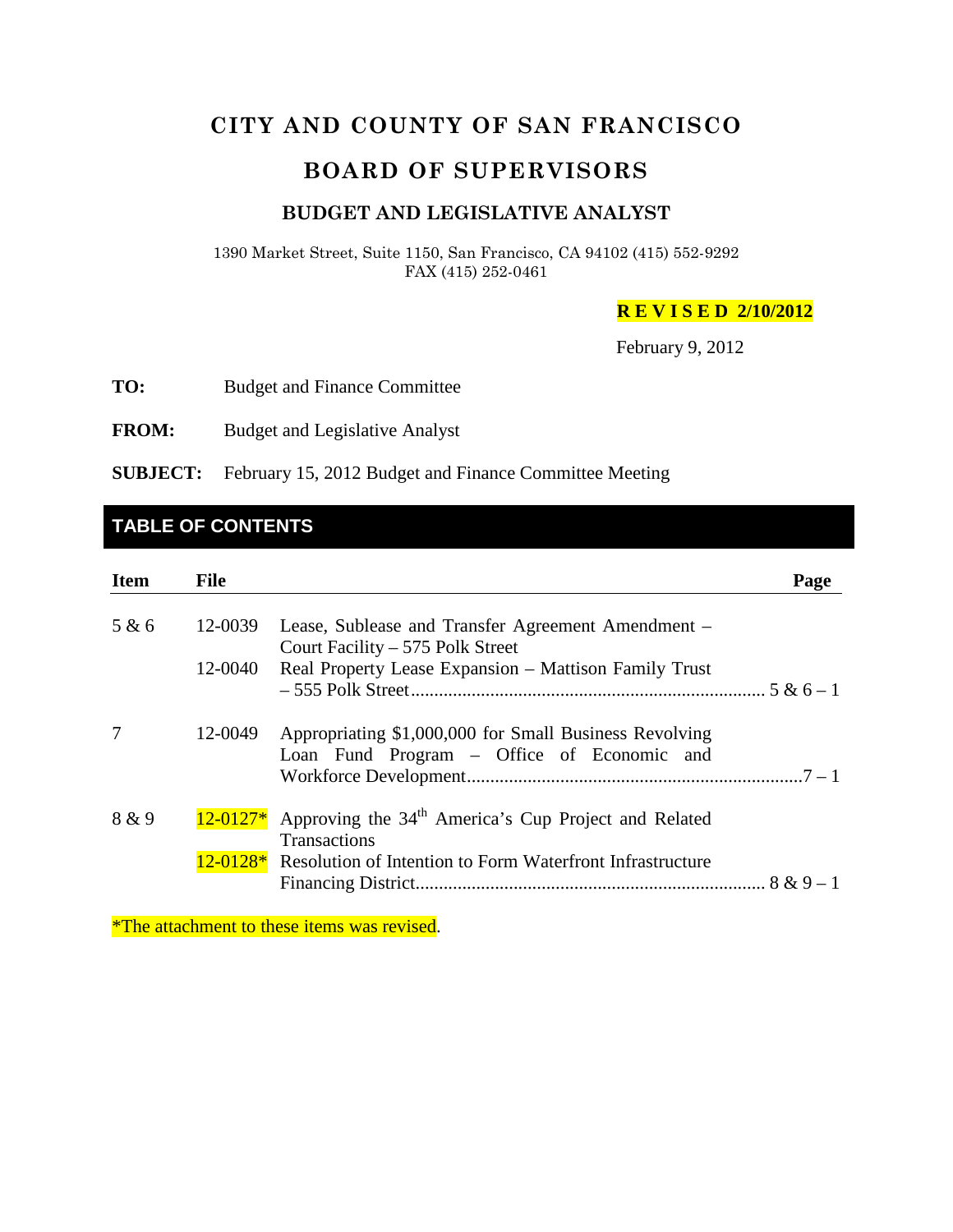| Items $5 \& 6$            | Department:                       |  |
|---------------------------|-----------------------------------|--|
| Files 12-0039 and 12-0040 | <b>Real Estate</b>                |  |
|                           | Department of Public Health (DPH) |  |
|                           | <b>Superior Court</b>             |  |
|                           |                                   |  |

## **EXECUTIVE SUMMARY**

## **Legislative Objectives**

- **File 12-0039:** The proposed resolution would approve (a) a new lease of approximately 9,000 square feet at 575 Polk Street between the City, as lessee, and the Mattison Family Trust, as lessor, for \$25,597 per month for use by the San Francisco Superior Court; (b) a sublease at the same 575 Polk Street Superior Court facility between the City, as sublessor, and the State of California, Judicial Council of California— Administrative Office of the Courts (AOC), as sublessee,; (c) an amendment to the Transfer Agreement for the court facility at 575 Polk Street; and (d) other actions in furtherance of this resolution.
- **File 12-0040:** The proposed resolution would (a) approve exercising a lease expansion option of approximately 9,000 square feet at 555 Polk Street between the City, as lessee and the Mattison Family Trust, as lessor, for \$16,100 per month, for use by the Department of Public Health (DPH) as a Community Justice Center, and (b) authorize other actions in furtherance of this resolution.

## **Key Points**

- In 1990, the Board of Supervisors approved an initial ten year, and three month lease for approximately 9,000 square feet of ground floor space at 575 Polk Street for additional court rooms and administrative offices for the San Francisco Superior Court (Resolution 960-90). In 2001, the Board of Supervisors approved an option to extend this initial lease through June 30, 2011, with the Mattison Family Trust, the current lessor (Resolution 297-01). Since July 1, 2011, this lease has continued on a holdover month-tomonth basis, at a rental cost of \$28,157 per month, or ten percent more than the \$25,597 per month rent paid in June of 2011.
- On October 28, 2008, the Board of Supervisors approved a Transfer Agreement between the City and the State AOC for (a) the transfer of the Polk Street Court Facility at 575 Polk Street from the City to the State AOC, including the maintenance and management responsibilities (Ordinance 249-08), (b) the City's payment of annual County Facility Payments to the State AOC, (c) the City's obligation to continue the lease with the Mattision Family Trust that extended through June 30, 2011, and (d) the City's use of Courthouse Construction Funds to make the annual County Facility Payments to the AOC.
- <span id="page-1-0"></span>• In 2008, the Board of Supervisors retroactively approved a separate 9,000 square foot five year sublease (Resolution 348-08) at 555 Polk Street between the California Culinary Academy, as sublessor, and the City, on behalf of DPH, as subleasee, for the City's new Community Justice Center at \$16,100 per month , from March 15, 2008 through March 15, 2013. The Community Justice Center, located at 555 Polk Street, is on the second floor of the same building housing the Superior Court facility, located at 575 Polk Street, on the ground floor.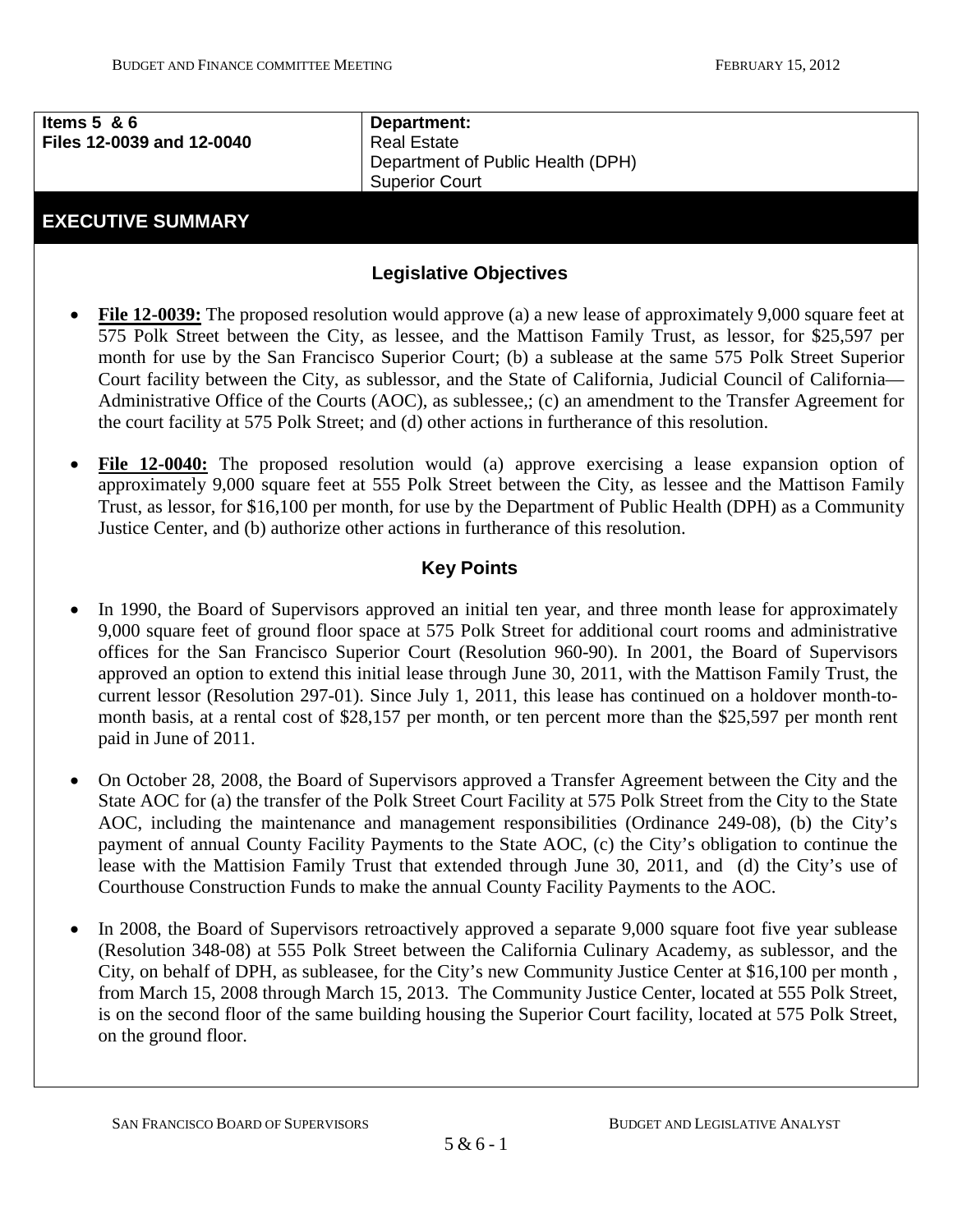## **Fiscal Impacts**

- Under the proposed 575 Polk Street lease (File 12-0039), rent would remain at \$25,597 per month for the nine year, five month term, or approximately \$2.84 per square foot per month for the 9,000 square feet of space, a total of \$307,164 per year. Total annual operating expenses are estimated at approximately \$92,500. Therefore, total annual lease and operating costs total \$399,664. Over the nine year, five month term, total lease and operating costs for the 575 Polk Street court facility is \$3,882,466.
- The entire \$399,664 575 Polk Street annual lease and operating costs would continue to be funded from the City's Courthouse Construction Fund. However, the previously available surplus in the Courthouse Construction Fund has been depleted and the annual revenues of approximately \$3,000,000 accruing to the Courthouse Construction Fund are less than the annual expenses of approximately \$4,600,000, to primarily cover the debt service on the 400 McAllister Street court facility, such that the FY 2010-11 ending balance in the Courthouse Construction Fund was a negative \$1,096,000. The City's General Fund is the source of funding for the Courthouse Construction Fund shortfalls.
- The proposed sublease and amendment to the Transfer Agreement (File 12-0039) between the City and the State AOC allow the City to continue to reduce the annual County Facility Payments owed to the State AOC by an amount equal to the Polk Street lease payments and related operating expenses made by the City to the Mattison Family Trust. The FY 2011-12 County Facility Payment owed by the City to the State AOC is \$375,505, such that based on a current State allowable reduction of \$351,043 for the existing 575 Polk Street lease and operating costs, the City is currently obligated to pay the State the remaining \$24,462 in FY 2011-12, with Courthouse Construction Funds.
- The proposed 555 Polk Street Expansion Option (File 12-0040) for the existing 9,000 square foot sublease for the Community Justice Center, would be combined with the existing 9,000 square foot Superior Court lease, for a total lease of 18,000 square feet between the City and the Mattison Family Trust. The monthly rent for the Community Justice Center would be the same as the current rent of \$16,100 per month, through July 31, 2021, or \$1.79 per square foot per month for the 9,000 square feet of space, or \$193,200 per year. Over the eight year and four month term, the total rent cost to DPH would be \$1,610,000. Annual operating expenses are estimated at approximately \$95,096. Based on annual rent of \$193,200 plus operating expenses of approximately \$95,096 per year, results in total annual costs of approximately \$288,296 for DPH. Over the eight year and four month term, total expenses for DPH at 555 Polk Street would be \$2,496,000, to be funded with City General Fund revenues, subject to Board of Supervisors appropriation approval in DPH's annual budget.

## **Recommendations**

- Amend the proposed resolution (File 12-0039) on page 2, line 5 to change the correct date of when the City transferred maintenance and management responsibilities for the Polk Street court facility to the AOC from December 31, 2009 to December 31, 2008.
- Amend the proposed resolution (File 12-0039) on page 2, line 13 to change the correct date of when the 575 Polk Street lease expired from July 31, 2011 to June 30, 2011.
- Approve the proposed resolution (File 12-0039), as amended.
- Approval of the proposed resolution (File 12-0040) is a policy decision for the Board of Supervisors.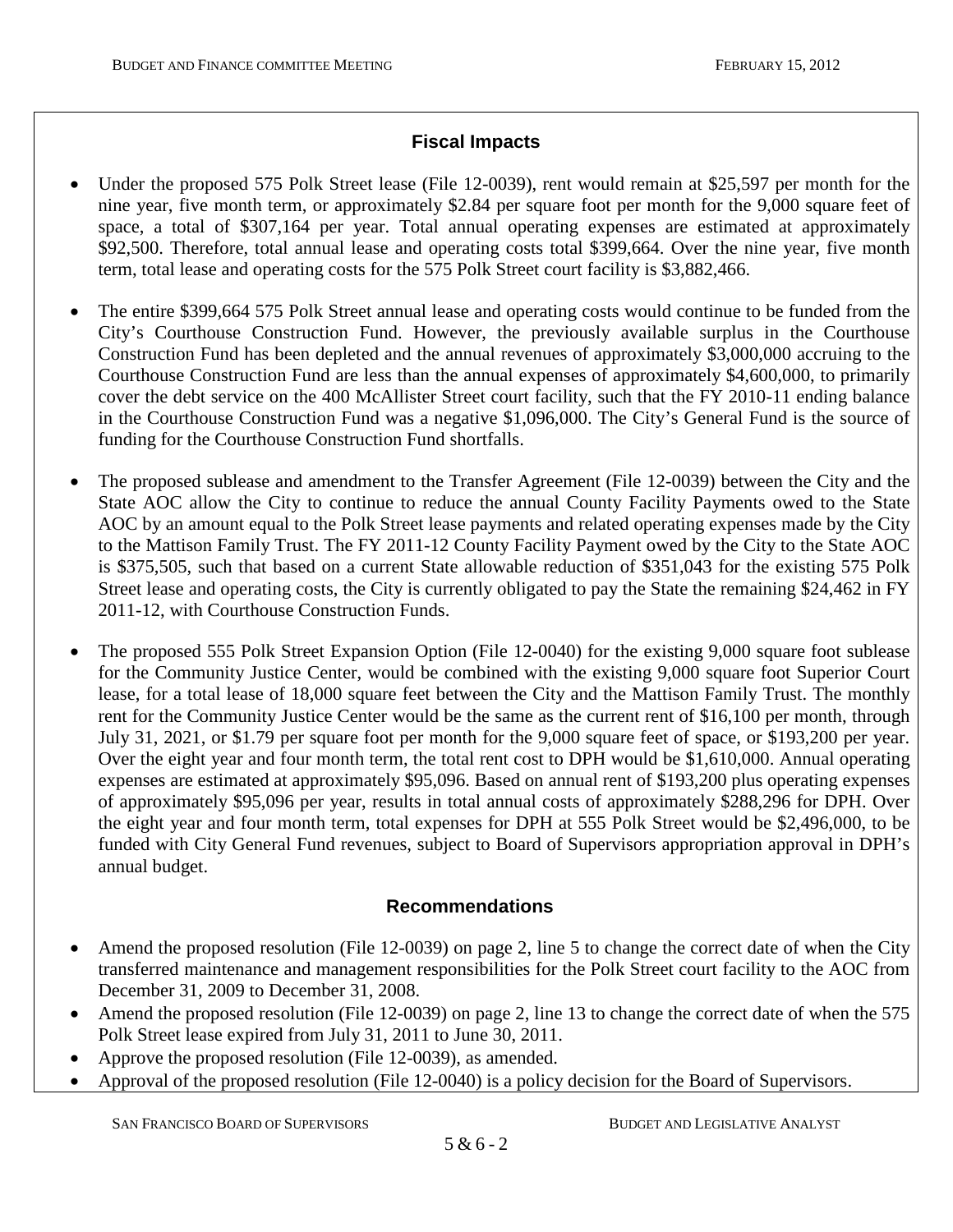## **MANDATE STATEMENT**

In accordance with Sections 23.26 and 23.27 of the City's Administrative Code, leases of \$5,000 or more per month that extend for more than one year are subject to Board of Supervisors approval by resolution.

# **BACKGROUND**

In 1990, the Board of Supervisors approved an initial lease between the City, as lessee, and Pasquan and Giraudo<sup>[1](#page-1-0)</sup>, as lessor, for approximately 9,000 square feet of ground floor space at 575 Polk Street for additional court rooms and administrative offices for the San Francisco Superior Court (Resolution 960-90). This initial ten year and three month lease extended from April 1, 1991 through June 30, 2001. In 2001, the Board of Supervisors approved an option to extend this initial ten-year, three month lease for an additional ten years, or through June 30, 2011, with the Mattison Family Trust, the successor to the original lessor (Resolution 297-01). According to Ms. Sue Wong, Chief Financial Officer of the Superior Court, this leased space is used by the Superior Court for two courtrooms, two judges' chambers, two holding cells, three administrative offices, and one conference room primarily used for training purposes.

Since July 1, 2011, this lease has continued on a holdover month-to-month basis, at a rental cost of \$28,157 per month, or ten percent more than the \$25,597 per month rent paid in June of 2011. Mr. Charlie Dunn, Senior Real Property Officer in the Real Estate Division advises that the City has been in negotiations with the Mattison Family Trust and the State since the spring of 2011, or for approximately a year, regarding this lease and the related agreements discussed below.

<span id="page-3-0"></span>In 2002, the State of California approved the Trial Court Facilities Act of 2002, which required that California cities and counties transfer their existing court facilities to the State's Administrative Office of the Courts (AOC) and make ongoing, fixed County Facility Payments (CFP) to the State of California. Under these arrangements, the AOC would assume the ongoing maintenance and management responsibilities for these transferred court facilities, which would be funded with the annual County Facility Payments paid by the City to the State AOC. In accordance with the Trial Court Facilities Act of 2002, if a transferred court facility was originally leased by a city or county, then rather than assuming the lease in the AOC's name, the city or county was permitted to retain the lease and continue to make the required lease payments and related operating costs and then deduct such ongoing lease payments and costs from the County Facility Payments that the county would otherwise have to pay to the State AOC for that court facility, until the lease terminated. Once the lease terminated, the AOC was authorized to permit one five-year extension on the court facility's lease term, unless the AOC Managing Director approved a longer lease extension.

SAN FRANCISCO BOARD OF SUPERVISORS BUDGET AND LEGISLATIVE ANALYST <sup>1</sup> This original lease was between the City and County of San Francisco as lessee and Stephen L. Pasquan, Pamela Pasquan, Joseph J. Giraudo and Beverly J. Giraudo, as lessor.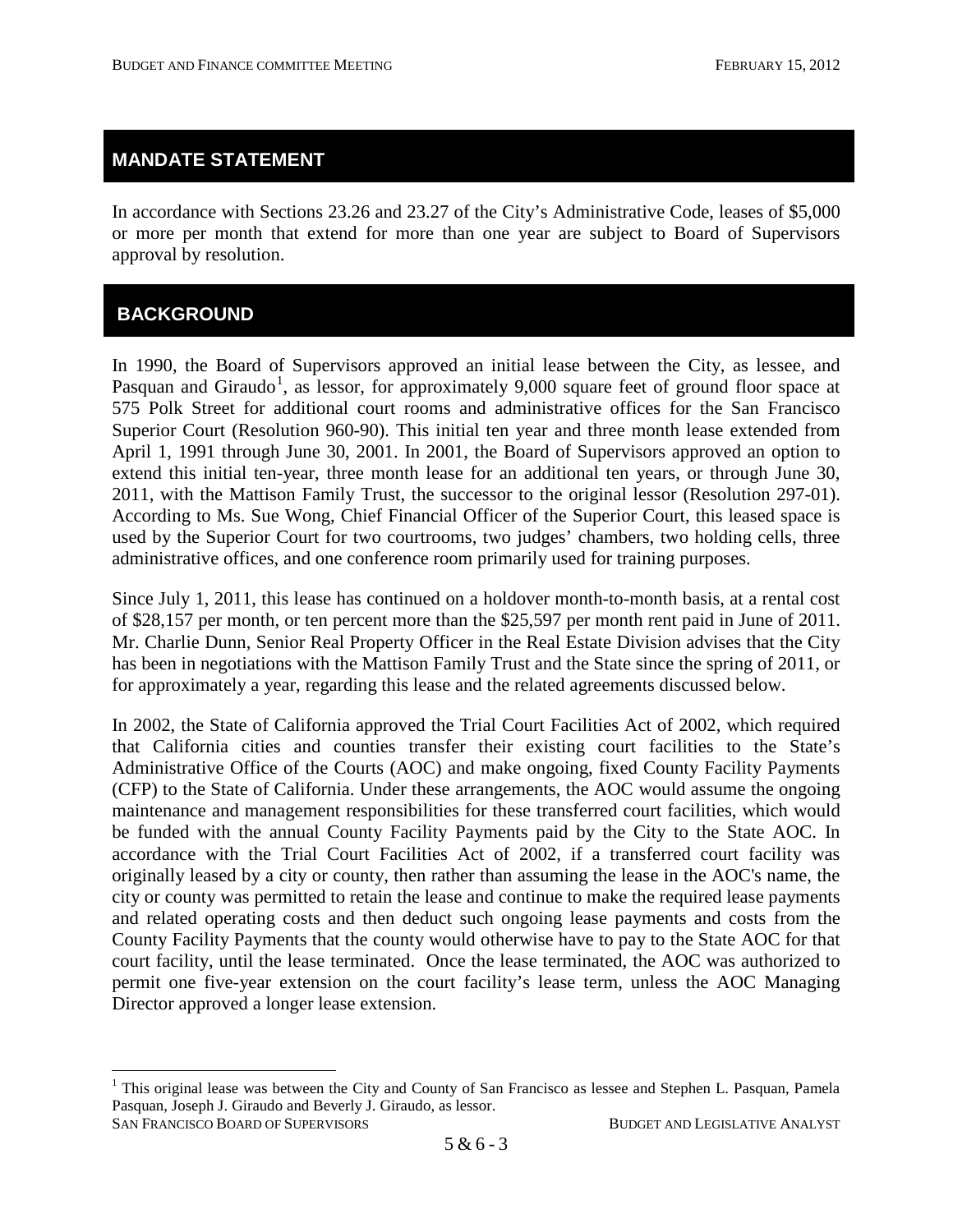On October 28, 2008, the Board of Supervisors approved a Transfer Agreement between the City and the AOC for the transfer of the Polk Street Court Facility at 575 Polk Street from the City to the State AOC, including the maintenance and management responsibilities (Ordinance 249-08), subject to the City's obligation to continue the lease with the Mattision Family Trust that extended through June 30, 2011. This Transfer Agreement also provided that an initial annual County Facility Payment of  $$322,190^2$  $$322,190^2$  $$322,190^2$  would be made by the City to the State's AOC in perpetuity, as adjusted annually for the 575 Polk Street Court Facility, but allowed the City to reduce these annual County Facility Payments by an amount equal to the Polk Street lease payments and related operating expenses made by the City to the Mattison Family Trust totaling \$290,925 in FY 2008-09, for a net payment of \$31,265 in FY 2008-09. In addition, this Transfer Agreement between the City and the State AOC permitted the City to use Courthouse Construction Funds to make such County Facility Payments to the State AOC. On December 31, 2008, the City transferred the 575 Polk Street court facility to the State AOC.<sup>[3](#page-4-0)</sup>

In 1992, the Board of Supervisors established a Courthouse Construction Fund, as a Category Four Fund<sup>[4](#page-4-1)</sup>, as authorized under Sections 76238, 76000 and 76100 of the California Government Code, to receive revenues from various penalty assessments in criminal and parking cases, including court filing fees and surcharges on parking fees and fines, traffic violations and interest earnings. Courthouse Construction Funds are authorized for use to acquire, rehabilitate, construct or finance courtrooms or buildings necessary or incidental to the operation of the justice system, as well as for any lease rental payments or debt service payments for such courthouse facilities. In accordance with Section 10.100-353 of the City's Administrative Code, the Courthouse Construction Fund is maintained by the Controller's Office.

In May of 2008, the Board of Supervisors retroactively approved a separate 9,000 square foot sublease (File 08-0484; Resolution 348-08) at 555 Polk Street between the California Culinary Academy, as sublessor, which leases the space from the Mattison Family Trust<sup>[5](#page-4-2)</sup>, and the City and County of San Francisco, on behalf of the Department of Public Health (DPH), as sublessee, for the City's new Community Justice Center. According to Ms. Sue Wong, Chief Financial Officer for the Superior Court, the Community Justice Center, which commenced operations in March of 2009, is a criminal court and social service center that serves the Tenderloin, Civic Center, Union Square and South of Market neighborhoods to provide Court authorized alternatives to incarceration, including drug treatment programs, housing and employment assistance and mental and physical health programs. Community Justice Center defendants are

SAN FRANCISCO BOARD OF SUPERVISORS BUDGET AND LEGISLATIVE ANALYST

<sup>&</sup>lt;sup>2</sup> According to Ms. Michelle Allersma of the Controller's Office, the County Facility Payments was determined based on the court facilities' operating expenses incurred by the City, including janitorial and maintenance costs, parking, utilities, insurance and lease payments between FY 1995-96 and FY 1999-2000, subject to both an initial inflation adjustment and annual increases based on the annual rent increases under the existing lease.<br><sup>3</sup> In addition to the 575 Polk Street court facility, in accordance with Trial Court Facilities Act of 2002, the City

<span id="page-4-0"></span>transferred the 400 McAllister Street court facility, the Hall of Justice court facility and the Youth Guidance Center's court facility to the AOC in 2008, and in FY 2011-12 will pay the AOC a total of \$1,697,716 of County

<span id="page-4-1"></span>Facility Payments for the AOC to maintain and manage these court transferred facilities.<br><sup>4</sup> In accordance with Section 10.100-1 of the City's Administrative Code, a Category Four Fund accumulates interest provided that the balance in the fund exceeds \$50,000 and any unexpended and unencumbered balances are

<span id="page-4-3"></span><span id="page-4-2"></span> $<sup>5</sup>$  The California Culinary Academy, as lessee, entered into a nine year and eight month lease with the Mattison</sup> Family Trust, as lessor, on July 28, 2003, which extends through March 31, 2013, at which time this lease will terminate.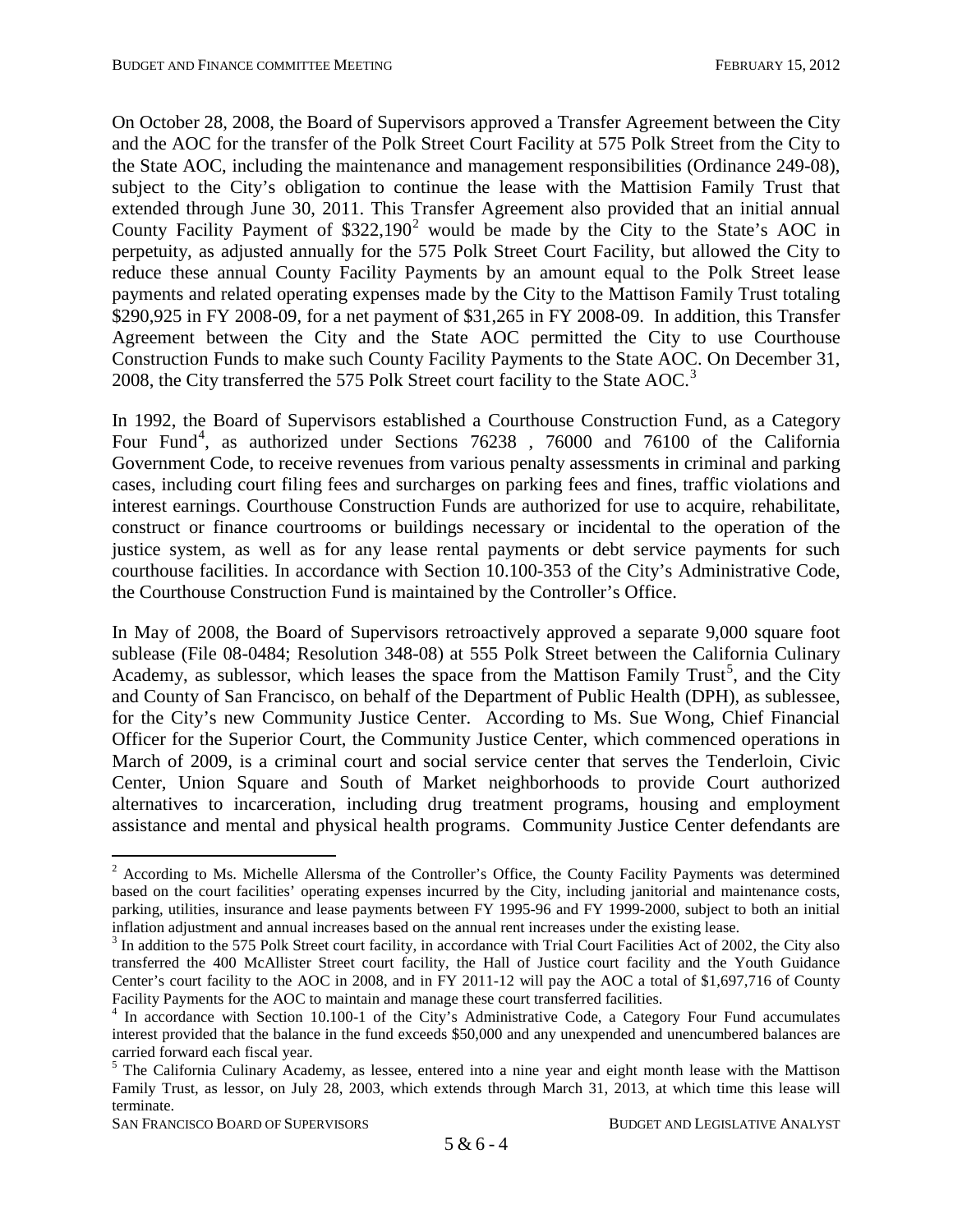typically homeless, substance dependent, mentally ill, and/or frequent users of emergency services and police resources, who have proven difficult to serve at the Hall of Justice. The Community Justice Center, located at 555 Polk Street, is on the second floor of the same building housing the Superior Court facility, located at 575 Polk Street, on the ground floor. The initial Community Justice Center sublease was for five years, from March 15, 2008 through March 14, 2013, with no options to extend the term. The DPH, as sublessee, currently pays the California Culinary Academy, as sublessor, \$16,100 per month for this 9,000 square foot sublease for the Community Justice Center, which includes a public area and counter, seven offices and 31 workstations and two large meeting rooms.

# **DETAILS OF PROPOSED LEGISLATION**

**File 12-0039:** The proposed resolution (File 12-0039) would approve (a) a new lease of approximately 9,000 square feet on the ground floor at 575 Polk Street between the City, as lessee, and the Mattision Family Trust, as lessor, for use by the San Francisco Superior Court at \$25,597 per month, from approximately March 1,  $2012^6$  $2012^6$  through July 31, 2021, with one fiveyear option to extend, or through July 31, 2026; (b) a sublease of the 575 Polk Street premises between the City, as sublessor, and the State of California, Judicial Council of California, Administrative Office of the Courts (AOC), as sublessee; (c) an amendment to the Transfer Agreement between the City and the State AOC for the court facility at 575 Polk Street; and (d) other actions in furtherance of this resolution.

The proposed resolution would approve a lease at 575 Polk Street between the City, on behalf of the Superior Court, and Mattison Family Trust, which includes the following specific provisions:

- Lease of approximately 9,000 square feet for the Superior Court would commence on approximately March 1, 2012 and extend for nine years and five months through July 31, 2021, and include one five-year option to extend, or through July 31, 2026.
- Rent would be paid by the City to Mattison Family Trust at the same monthly rent under the previous lease, which expired on June 30, 2011, of \$25,597 per month for the duration of the nine years and five months. For the five-year option period, rent would be based on 95 percent of the then prevailing market rate for comparable age, quality and sized properties located in the Civic Center/Van Ness Corridor.
- City would be required to pay its pro rata share of Property Taxes, and other operating expenses. City would be required to pay its own costs for utilities, refuse removal, security and other direct costs incurred.
- Mattison Family Trust, as lessor, would be responsible for normal repairs and maintenance of the facility. Any additional services provided by Mattison Family Trust to the City would be paid by the City to Mattison Family Trust, plus a ten percent administrative fee.

<span id="page-5-0"></span>SAN FRANCISCO BOARD OF SUPERVISORS BUDGET AND LEGISLATIVE ANALYST  $6$  According to Mr. Dunn, the proposed lease would commence, upon final approval by the Board of Supervisors and the Mayor, and subsequent to execution of the final documents by all parties.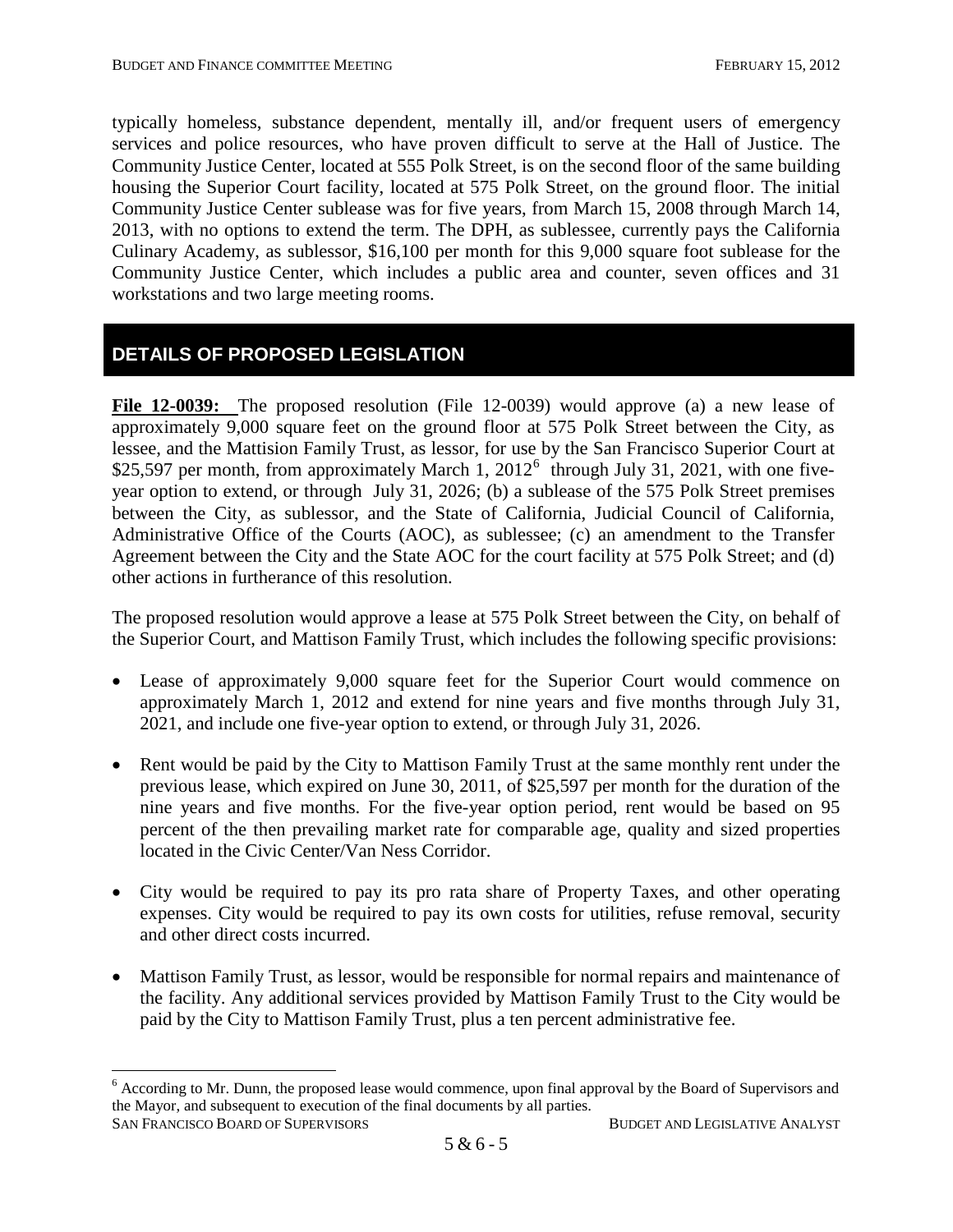- City would have an Expansion Option to expand the leased premises to include approximately 9,000 square feet of space on the second floor of the building for the City's Community Justice Center at 555 Polk Street, and could exercise this option with written notice to the Mattison Family Trust no later than March 15, 2012, subject to termination of the existing lease between the Mattison Family Trust and the California Culinary Academy. Mr. Dunn advises that if the proposed resolution (File 12-0039) and the accompanying resolution (File 12-0040) are approved by the Board of Supervisors, the Board of Supervisors would not be required to approve a subsequent resolution to exercise the expansion option.
- After July 1, 2016, the City would have the right to require Mattison Family Trust, as lessor, to provide leasehold improvements at the lessor's expense of up to \$54,000, or up to \$108,000 if the City exercises the above-noted Expansion Option, adjusted annually by the Bay Area Consumer Price Index. Any leasehold improvements above these amounts would be paid by the City to the lessor, plus a ten percent administrative fee.

The proposed resolution would also approve a sublease between the City and the State of California, Judicial Council of California, Administrative Office of the Courts (AOC) for the continued use of the 9,000 square foot space on the ground floor at 575 Polk Street by the San Francisco Superior Court. The term of this sublease would commence at the same time as the proposed lease, or approximately March 1, 2012 and extend through July 31, 2021, with one five year option to extend this sublease through July 31, 2026. Under the terms of this sublease:

- All applicable terms and conditions in the above-noted lease between the City and Mattison Family Trust would be incorporated into this sublease between the City and the AOC.
- The AOC would be required to provide the City with an Extension Notice, or notice of the AOC's intent to extend the term of the sublease, prior to the City exercising the five-year option to extend the above-noted lease.
- The City would reserve the right to access and use two holding cells in the subleased space to facilitate the operations of the City's Community Justice Center.
- The AOC would authorize the City to use the Courthouse Construction Fund to pay all base rent and additional charges, excluding janitorial or security expenses, during the initial nineyear and five month term of the sublease. If the State AOC does not authorize the City to use its Courthouse Construction Fund to pay base rent and charges during the five -year option period, then commencing on August 1, 2021, the State AOC would be responsible for paying the City the sublease monthly expenses.

The proposed resolution (File 12-0039) would also approve the First Amendment to the Transfer Agreement between the Judicial Council of California, Administrative Office of the Courts (AOC) and the City and County of San Francisco for the court facility at 575 Polk Street in order to allow the City, as lessee, to continue to use the Courthouse Construction Fund to pay rent to the Mattison Family Trust, as lessor, and to offset the County Facility Payments to be paid by the City to the State AOC during the proposed nine year and five month term of the lease, or through July 31, 2021.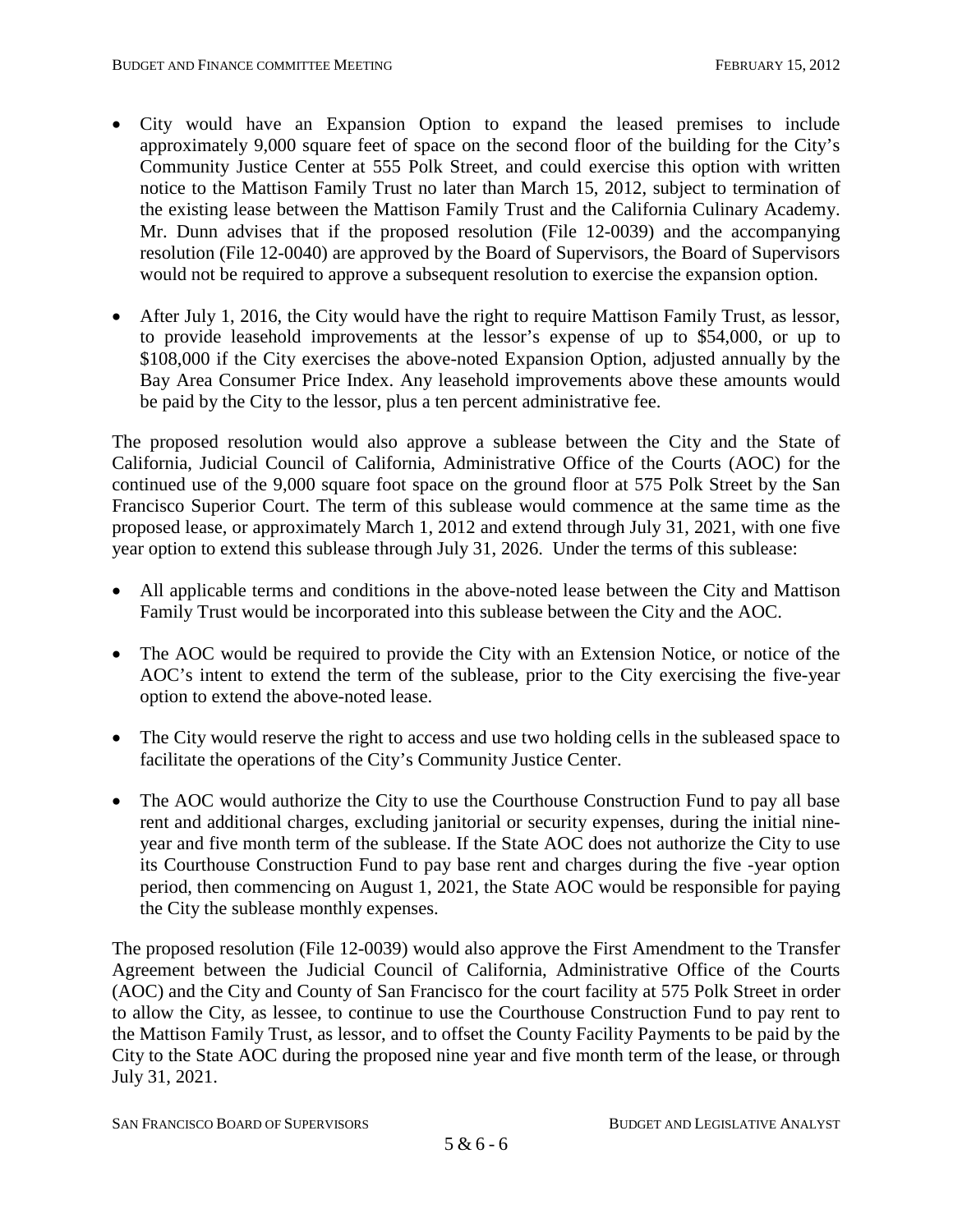The proposed resolution (File 12-0039) states that on December 31, 2009, the City transferred City's maintenance and management responsibilities for the Polk Street Court Facility to the AOC on page 2, line 5. In fact, the City transferred the City's maintenance and management responsibilities for the Polk Street Court Facility to the AOC on December 31, 2008. In addition, the proposed resolution (File 12-0039) states that the Polk Street lease expired on July 31, 2001 on page 2, line 13. The Polk Street lease actually expired on June 30, 2011.

Therefore, in order to provide for the correct dates, the proposed resolution should be amended on page 2, line 5 to change the December 31, 2009 date to December 31, 2008, and on page 2, line 13 to change the July 31, 2011 date to June 30, 2011.

File 12-0040: The proposed resolution (File 12-0040) would (a) approve exercising the abovenoted Expansion Option by March 15, 2012 to expand the above-noted lease at 575 Polk Street by approximately 9,000 square feet at 555 Polk Street on the second floor between the City, as lessee, and the Mattison Family Trust, as lessor, for \$16,100 per month, for the continued use by the Department of Public Health (DPH) as a Community Justice Center through July 31, 2021, and (b) authorize other actions in furtherance of this resolution.

As noted above, the City, as sublessee, currently has a sublease with the California Culinary Academy, as sublessor, which expires on March 15, 2013, to use the second floor of the 555 Polk Street space for the Community Justice Center at a cost of \$16,100 per month.

If the proposed Expansion Option resolution is approved by the Board of Supervisors, Mr. Dunn advises that this Expansion Option would need to be formally exercised by the City with Mattison Family Trust by March 15, 2012, one year before the sublease between the California Culinary Academy and the City expires. Although the existing sublease between the California Culinary Academy and the City expires on March 15, 2013, given that and the lease between the California Culinary Academy and Mattison Family Trust for the space at 555 Polk Street expires on March 31, 2013, or two weeks later, Mr. Dunn advises that the City will extend its existing sublease for an additional two week holdover period, in order to coincide with the expiration of the lease. If the proposed resolution is approved by the Board of Supervisors, such that the option to expand the new lease is exercised and approved by March 15, 2012, the 9,000 square feet of space on the second floor of 555 Polk Street used by the Community Justice Center would then be automatically added on March 31, 2013 to the existing 9,000 square foot lease on the first floor of 575 Polk Street used by the Superior Court for courtrooms and administrative offices and extended for eight years and four months from March 31, 2013 through July 31, 2021, which would coincide with the expiration of the 575 Polk Street lease.

# **FISCAL IMPACTS**

SAN FRANCISCO BOARD OF SUPERVISORS BUDGET AND LEGISLATIVE ANALYST **File 12-0039:** Under the proposed nine year and five month lease between the City, as lessee, on behalf of the Superior Court, and the Mattison Family Trust, as lessor, the rent would remain at the same \$25,597 per month, or approximately \$2.84 per square foot per month for the 9,000 square feet of space at 575 Polk Street, or \$307,164 per year, as the City was paying under the previous lease, which expired on June 30, 2011. As noted above, since July 1, 2011, this lease has continued on a holdover month-to-month basis, at a cost of \$28,157 per month, or ten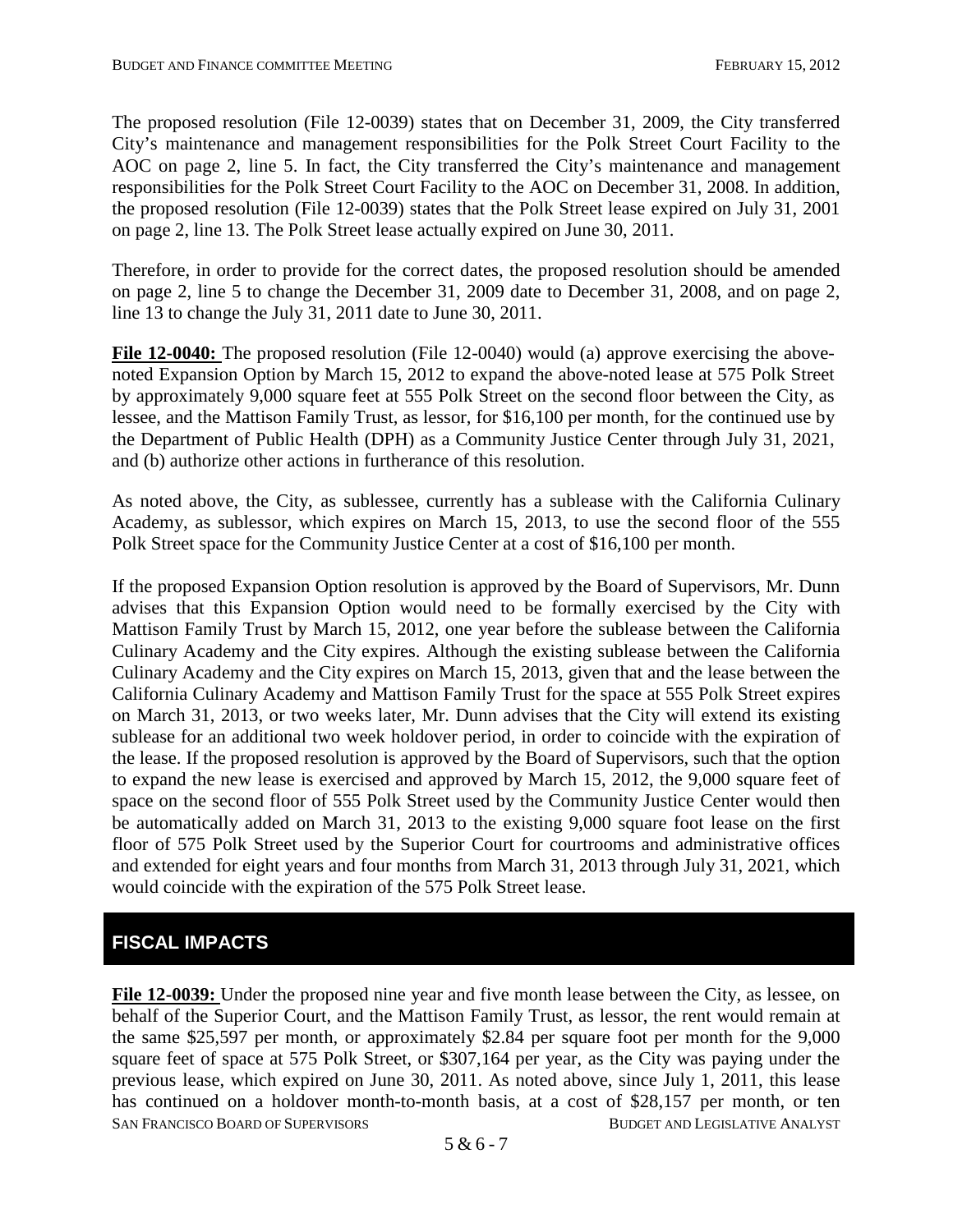percent more than the \$25,597 per month rent paid in June of 2011, when the previous lease expired. Therefore, the proposed monthly rent of \$25,597 would result in a \$2,560 monthly reduction from the \$28,157 monthly rent that the City has been paying to Mattison Family Trust since July 1, 2011. The rent would remain at this same \$25,597 monthly rate over the nine-year, five month term of the proposed 575 Polk Street lease, or through July 31, 2021.

If the City exercises the option to extend the lease by an additional five years, the monthly rent would be based on 95 percent of the then prevailing market rate for comparable age, quality and sized properties located in the Civic Center/Van Ness Corridor.

Under the proposed lease, the City would continue to pay for its own utilities, refuse removal and security costs. Under the proposed lease, the lessor would continue to provide janitorial, pest control, heating, ventilation and air conditioning (HVAC), and property management services, as well as pay annual Property Taxes and insurance expenses, which the City would reimburse the lessor for one-half of all such costs, based on 50 percent occupancy of the building. As shown in Table 1 below, total operating expenses for the City are estimated at approximately \$92,500, excluding security costs, during the first year. As shown in Table 1 below, the total costs for the Superior Court during the first year of the proposed lease for 575 Polk Street includes annual rent of \$307,164 (12 months x \$25,597 per month) plus annual operating expenses of approximately \$92,500, for a total of \$399,664.

According to Mr. Dunn, assuming a three percent annual increase, the total operating expenses over the nine year, and five month lease term will be approximately \$990,000. In accordance with the proposed lease, the annual rent will stay at the same \$307,164 over the nine year and five month term or a total cost of \$2,892,461. As shown in Table 1 below, the total costs of the proposed 575 Polk Street lease to the City would be \$3,882,466 for the continued operations of the Superior Courts leased courtrooms and administrative offices. As noted above, since July 1, 2011, this lease has continued on a holdover month-to-month basis, at a rental cost of \$28,157 per month, or ten percent more than (a) the \$25,597 per month rent paid in June of 2011 and (b) the \$25,597 per month rent to be paid under the proposed lease.

| <b>Expenses</b>                                                                                 | <b>Monthly</b>    | Annual              | <b>Nine Year, Five</b><br><b>Month Lease</b><br>Term |
|-------------------------------------------------------------------------------------------------|-------------------|---------------------|------------------------------------------------------|
| <b>Rent for 575 Polk Street</b><br><b>Operating Expenses<sup>7</sup></b><br>for 575 Polk Street | \$25,597<br>7,709 | \$307,164<br>92,500 | \$2,892,461<br>990,000                               |
| <b>Total Rent and</b><br><b>Operating Expenses for</b><br>575 Polk Street                       | \$33,305          | \$399,664           | \$3,882,466                                          |

**Table 1: Rent and Operating Expenses for 575 Polk Street**

SAN FRANCISCO BOARD OF SUPERVISORS BUDGET AND LEGISLATIVE ANALYST

<span id="page-8-0"></span> $7$  Operating Expenses shown in Table 1 do not include the projected FY 2011-12 security costs of \$522,000 for 575 Polk Street provided by the Sheriff's Department, which is funded with separate State Trial Court Security Account funds, according to Ms. Wong.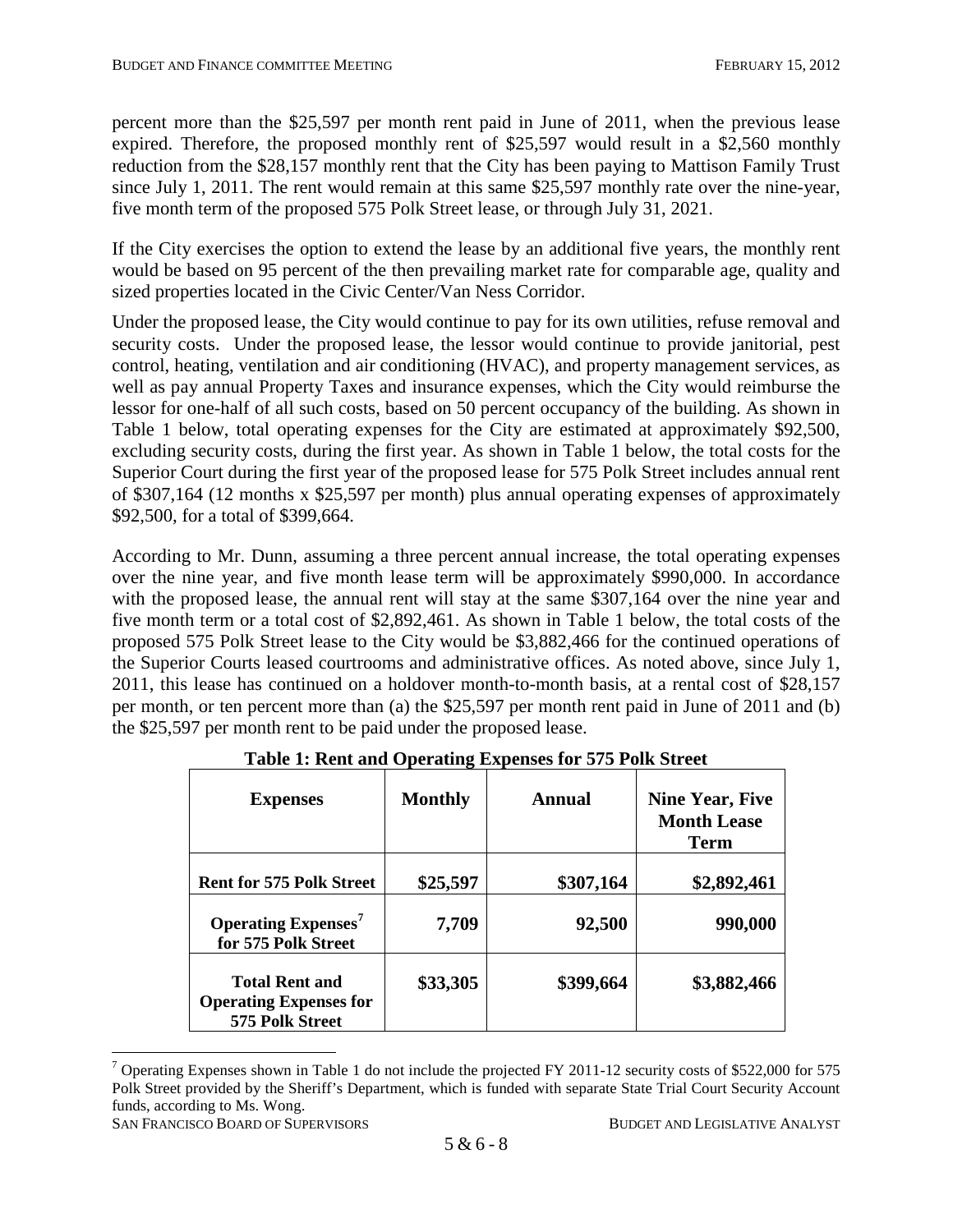The entire \$399,664 575 Polk Street annual lease and operating costs would continue to be funded from the City's Courthouse Construction Fund.

As noted above, court filing fees and surcharges on parking fees and fines, traffic violations and interest earnings are the source of revenue for the Courthouse Construction Fund, which generates approximately \$3,000,000 annually. Ms. Allersma advises that annual payments from the Courthouse Construction Fund currently include approximately (a) \$4,200,000 of debt service for the courthouse at 400 McAllister Street, and (b) \$400,000 (\$399,664) for the subject 575 Polk Street lease and related operating expenses, or a total of approximately \$4,600,000 in FY 2011-12. Ms. Allersma notes that the annual debt service payments for the 400 McAllister Street courthouse will decrease substantially in FY 2016-17 from \$4,200,000 to approximately \$2,000,000, and this debt will be fully repaid in FY 2020-21. However, the previously available surplus in the Courthouse Construction Fund has been depleted and the annual revenues of approximately \$3,000,000 accruing to the Courthouse Construction Fund are less than the annual expenses of approximately \$4,600,000, such that the FY 2010-11 ending balance in the Courthouse Construction Fund was a negative \$1,096,000. According to Ms. Allersma, the City's General Fund is the source of funding for the Courthouse Construction Fund shortfalls. Ms. Allersma advises that the City is in discussions with the State regarding potential future reimbursements from the Courthouse Construction Fund to the City's General Fund in future years, as the debt service for the 400 McAllister Street court facility is retired.

In addition, the proposed sublease and amended Transfer Agreement between the City and the State AOC allow the City to continue to reduce the annual County Facility Payments owed to the State AOC by an amount equal to the Polk Street lease payments and related operating expenses made by the City to the Mattison Family Trust. Ms. Allersma advises that the FY 2011-12 County Facility Payment owed to the State AOC is \$375,505, such that based on a current allowable reduction of \$351,043<sup>[8](#page-8-0)</sup> for the existing 575 Polk Street lease and operating costs, the City is currently obligated to pay the State the remaining \$24,462 in FY 2011-12, which is funded with Courthouse Construction Funds.

**File 12-0040:** Under the proposed resolution, the City would exercise its Expansion Option to include the 9,000 square foot sublease between the City, on behalf of DPH, and the California Culinary Academy for the Community Justice Center, with the existing 9,000 square foot lease on the ground floor between the City, on behalf of the Superior Court, and the Mattison Family Trust, for a total lease of 18,000 square feet of space between the City and the Mattison Family Trust. The monthly rent for the 9,000 square feet of additional space for the Community Justice Center on the second floor would be the same as the current rent of \$16,100 per month or approximately \$1.79 per square foot per month for the 9,000 square feet of space, or \$193,200 per year, as shown in Table 2 below.

<span id="page-9-0"></span>SAN FRANCISCO BOARD OF SUPERVISORS BUDGET AND LEGISLATIVE ANALYST

<sup>&</sup>lt;sup>8</sup> The State AOC allowable reduction of \$351,043 is less than the total lease costs of \$307,164 plus the total operating expenses of \$92,500 because janitorial and pest control expenses are not included. According to Mr. Michael Yuen of the Superior Court, janitorial and pest control costs are covered under the State Trial Court funding for the Superior Court.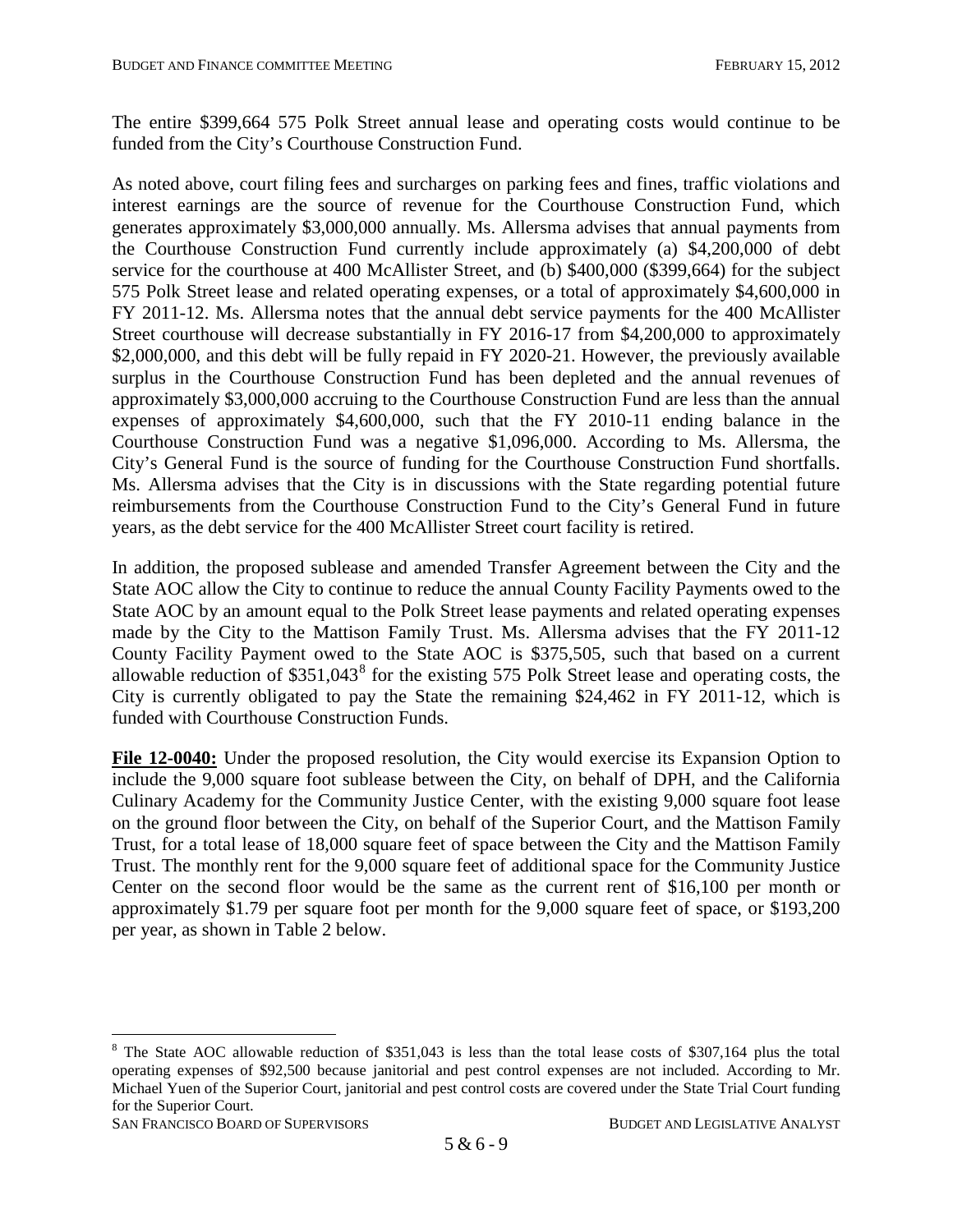The rent would remain at this same \$16,100 monthly rate over the eight year and four month term of the proposed 555 Polk Street lease, or through July 31, 2021. Over the eight year and four month term, the total rent cost to DPH would be \$1,610,000.

Under the proposed Expansion Option, the City and the lessor would continue to pay for all of the same costs, with such costs passed through to the City based on 50 percent occupancy of the building, as discussed above for the existing lease. Based on these lease provisions, as shown in Table 2 below, total operating expenses for the City are estimated at approximately \$95,096 during the first year. Based on annual rent of \$193,200 plus operating expenses of approximately \$95,096 per year, results in total costs of approximately \$288,296 for DPH during the first year of the proposed extended lease for the Community Justice Center at 555 Polk Street, as shown in Table 2 below.

| <b>Expenses</b>                                                                     | <b>Monthly</b> | Annual    | Eight Year,<br><b>Four Month</b><br><b>Term of Lease</b> |
|-------------------------------------------------------------------------------------|----------------|-----------|----------------------------------------------------------|
| <b>Rent for 555 Polk</b><br><b>Street</b>                                           | \$16,100       | \$193,200 | \$1,610,000                                              |
| <b>Operating Expenses</b><br>for 555 Polk Street                                    | 7,925          | 95,096    | 886,000                                                  |
| <b>Total Rent and</b><br>Operating<br><b>Expenses for 555</b><br><b>Polk Street</b> | \$24,025       | \$288,296 | \$2,496,000                                              |

**Table 2: Rent and Operating Expenses for 555 Polk Street Lease**

Based on an estimated three percent annual increase in operating expenses, total costs are estimated at \$886,000 over the eight year and four month lease term. As shown in Table 2 above, over the eight year and four month term, the rent and operating expenses for DPH at 555 Polk Street would be \$2,496,000 for the continued operations of the Community Justice Center.

The subject 555 Polk Street lease for the Community Justice Center on the second floor is currently funded with City General Fund revenues, under the DPH annual budget. According to Mr. Craig Murdock of the Department of Public Health, if the proposed lease for the Community Justice Center at 555 Polk Street is approved, the ongoing lease and operating costs would continue to be funded with City General Fund revenues in DPH's annual budgets.

SAN FRANCISCO BOARD OF SUPERVISORS EXAMPLE AND LEGISLATIVE ANALYST As noted above, the rent for 575 Polk Street for the Superior Court on the ground floor would be \$25,597 per month, or approximately \$2.84 per square foot per month for the 9,000 square feet of space, or \$307,164 per year. In comparison, under the proposed 555 Polk Street lease for the Community Justice Center on the second floor, the rent would be \$16,100 per month or approximately \$1.79 per square foot per month for 9,000 square feet of space on the second floor of the same building, or \$193,200 per year. According to Mr. Dunn, because rents on upper floors are generally less expensive than ground floor leases, although the square footage is the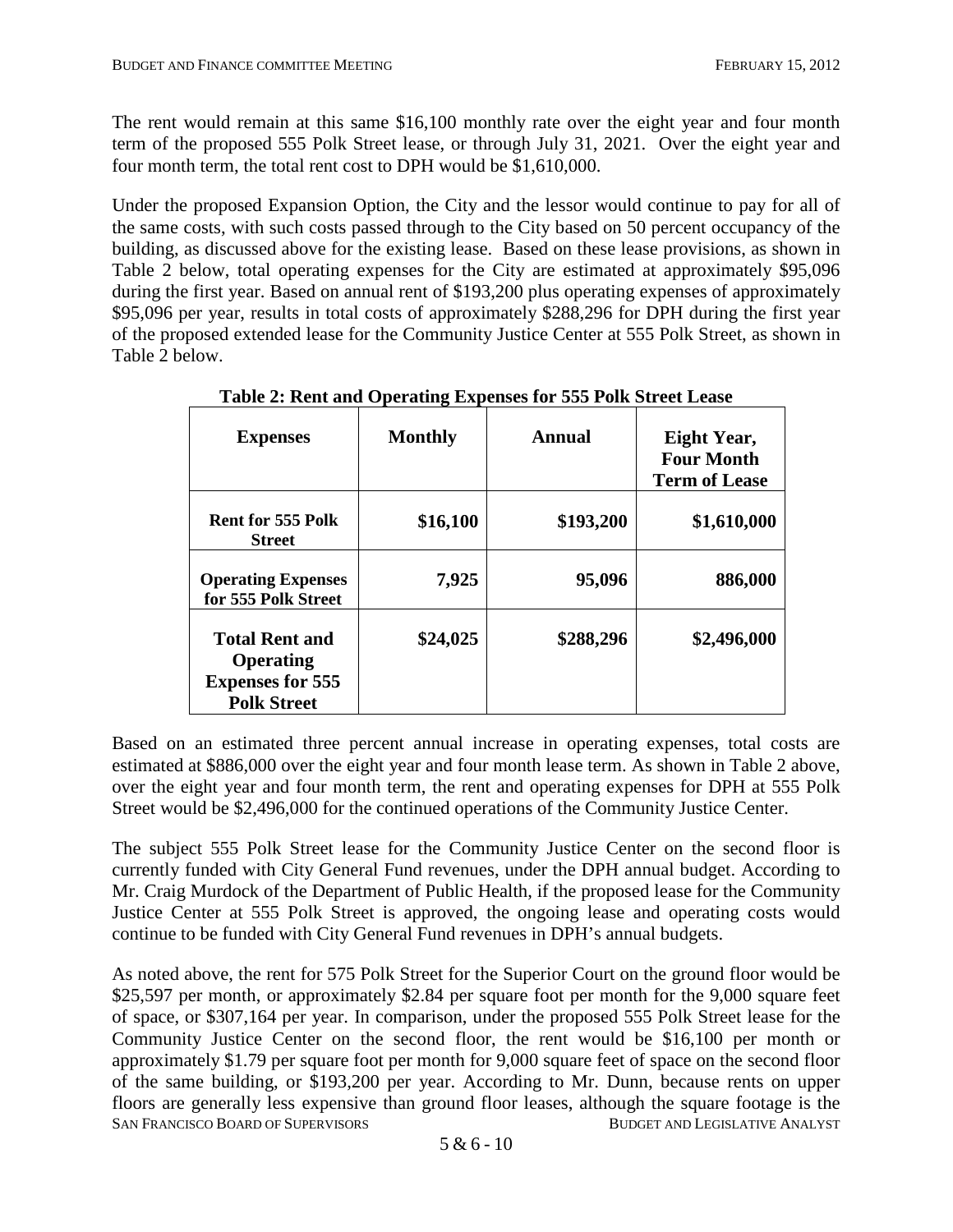same in both of these leases in the same building, the rent on the ground floor at \$307,164 per year for the Superior Court will be \$113,964, or approximately 59 percent more per year than the \$193,200 annual rent for the Community Justice Center on the second floor of the building.

## **POLICY CONSIDERATIONS**

According to Mr. Murdock, there are currently a total of 11.5 full-time equivalent (FTE) staff working at the 555 Polk Street Community Justice Center, including five from DPH, two from Adult Probation, two from Human Services Agency, one from the Public Defender, one from the District Attorney's Office, and one part-time administrative assistant from the Superior Court. Mr. Murdock advises that DPH's FY 2011-12 budget for the Community Justice Center is approximately \$1,500,000 in General Fund expenditures.

Ms. Wong advises that since March of 2009, the Community Justice Center has heard over 6,000 cases involving 4,200 defendants. According to Ms. Wong, in FY 2010-11, the Community Justice Center received 1,786 cases. However, as of the writing of this report, disposition of all of these cases is not available. Ms. Wong further advises that in 2011, the Superior Court entered into a \$200,000<sup>[9](#page-9-0)</sup> two-year sole source agreement with the RAND Corporation, a nonprofit organization, to conduct an independent evaluation of the Community Justice Center. According to Ms. Wong, the final results of this study will be available in late 2013.

Given that this independent evaluation of the Community Justice Center will be completed in late 2013, the Budget and Legislative Analyst questions whether the Board of Supervisors should approve exercising an option at this time, which would result in continuing the 555 Polk Street lease for the Community Justice Center for an additional eight years and four months, which would commence in March of 2013 and extend through July 31, 2021. However, according to Mr. Dunn, entering into a shorter-term lease for the 555 Polk Street facility would result in significantly higher monthly lease costs. However, Mr. Dunn advises that Mattison Family Trust, the lessor, only agreed to continue the lease at the same monthly rent of \$16,100 per month, if the lease would be continued for a the longer term of eight years and four months. Therefore, the Budget and Legislative Analyst considers approval of the proposed resolution (File 12-0040) to exercise the option to continue the lease for eight years and four months at 555 Polk Street for the Community Justice Center to be a policy decision for the Board of Supervisors.

SAN FRANCISCO BOARD OF SUPERVISORS BUDGET AND LEGISLATIVE ANALYST  $9$  Ms. Wong advises that \$150,000 was provided by the Controller's Office, with Proposition C funds, and \$50,000 was provided by DPH from prior year unexpended funds for the Community Justice Center evaluation.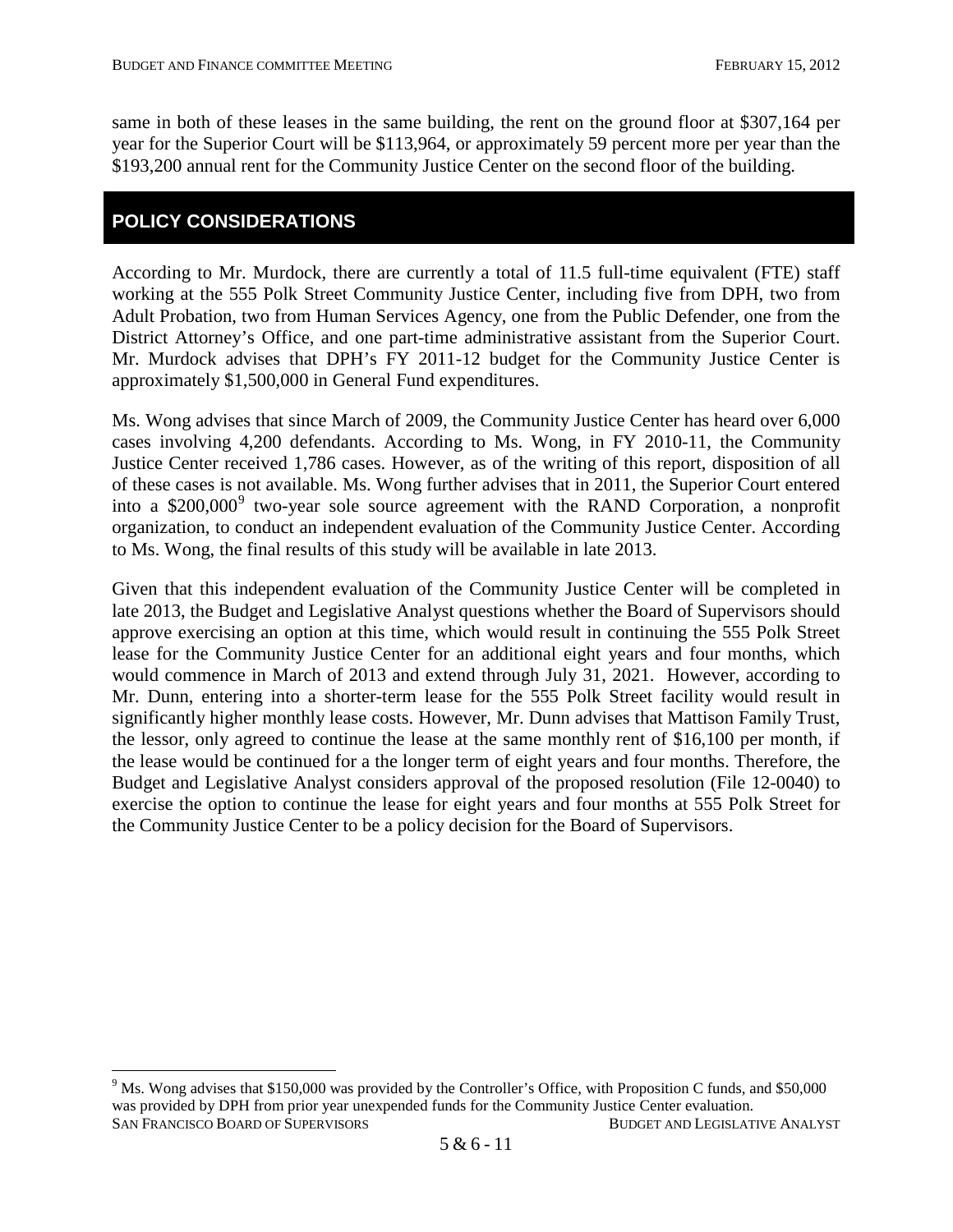# **RECOMENDATIONS**

- 1. Amend the proposed resolution (File 12-0039) on page 2, line 5 to change the correct date of when the City transferred maintenance and management responsibilities for the Polk Street court facility to the AOC from December 31, 2009 to December 31, 2008.
- 2. Amend the proposed resolution (File 12-0039) on page 2, line 13 to change the correct date of when the 575 Polk Street lease expired from July 31, 2011 to June 30, 2011.
- 3. Approve the proposed resolution (File 12-0039), as amended.
- 4. Approval of the proposed resolution (File 12-0040) is a policy decision for the Board of Supervisors because although the results of an independent evaluation of the Community Justice Center will not be known until such evaluation is completed in late 2013, the proposed resolution would exercise an option to continue the 555 Polk Street lease for the Community Justice Center for an additional eight years and four months, which would commence in March of 2013 and extend through July 31, 2021.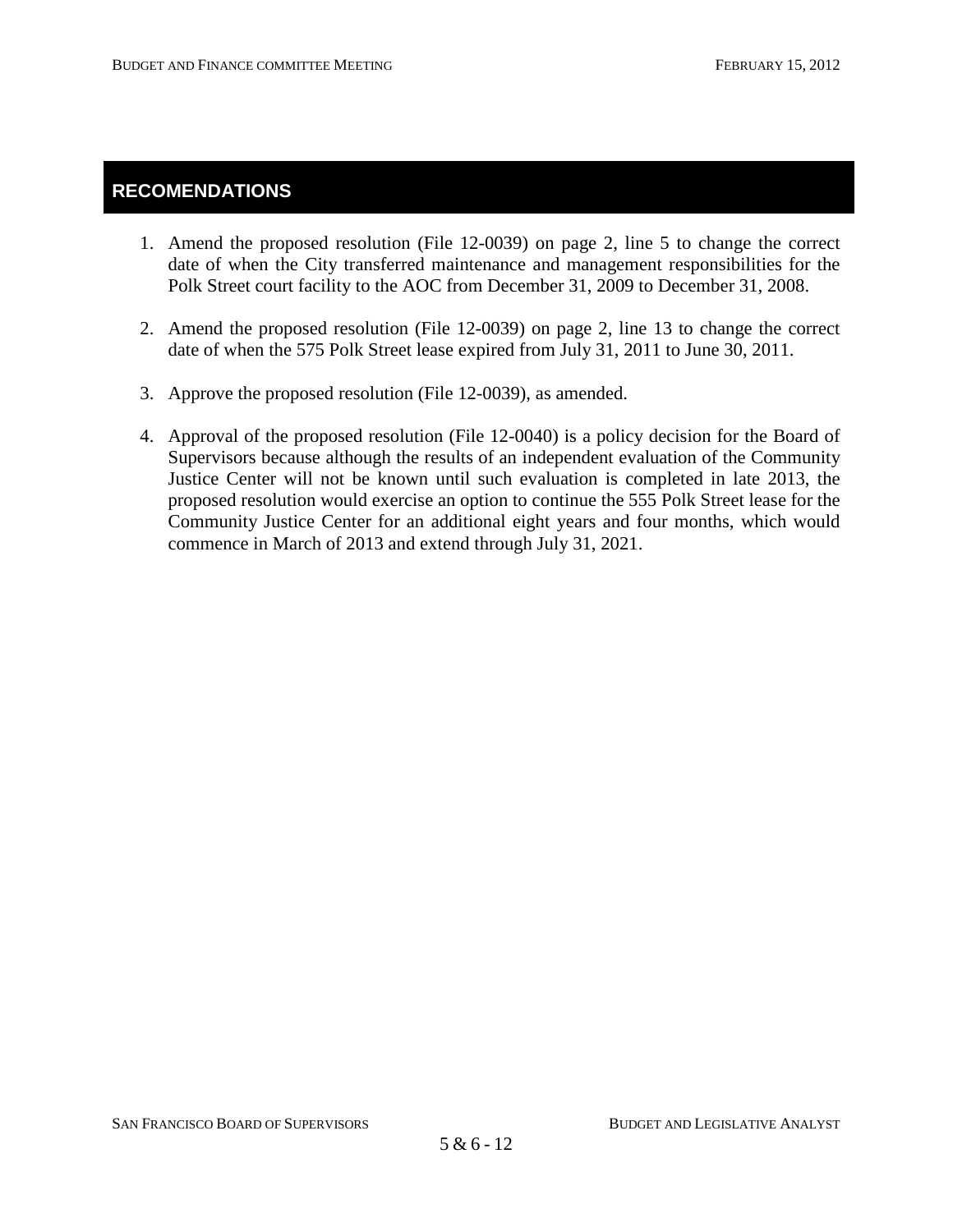#### **Item 7 File 12-0049**

# **EXECUTIVE SUMMARY**

## **Department:**  Office of Economic and Workforce Development (OEWD),

# **Legislative Objectives**

The proposed ordinance would appropriate \$1,000,000 of General Fund prior year fund balance for the Small Business Revolving Loan Fund Program managed by TMC Development Working Solutions (Working Solutions), through the Office of Economic and Workforce Development (OEWD).

## **Key Points**

- The Small Business Revolving Loan Fund Program is a City funded loan program, to generate additional economic activity by providing greater access to capital for small and micro-businesses in San Francisco that have had difficulty accessing regular credit markets. Loans are up to \$25,000 for startup companies and \$50,000 for existing businesses. To qualify, businesses must be (a) in San Francisco, (b) unable to get a bank loan, and (c) able to create or retain at least one full-time job for a low- to moderate-income person.
- In 2009, the City provided Working Solutions, a non-profit organization, \$800,000 of unused Community Development Block Grant and Title IX Economic Development Administration (EDA) funds, of which \$680,000, or 85 percent, was for loan capital and \$120,000, or 15 percent, was for administrative costs to fund staff to process the loans and provide technical assistance.
- Between July 13, 2009 and January 25, 2012, the Small Business Revolving Loan Fund Program, through Working Solutions, provided loans to 27 businesses totaling \$665,585, which has resulted in the creation of 73 jobs. As of January 25, 2012, a total of \$244,260 has been repaid back to the Small Business Revolving Loan Fund, including \$202,289 in principal and \$41,971 in interest. To date, there have been no loan defaults.

## **Fiscal Impacts**

- The proposed ordinance would be funded with \$1,000,000 from the General Fund prior year fund balance.
- As of January 25, 2012, the Small Business Revolving Loan Fund has a balance of \$258,675 including \$202,289 in principal repayments, \$41,971 in interest payments, and \$14,415 not yet loaned monies.
- In addition, the City is providing (a) \$77,000 of repayments from previous Economic Development Administration Title IX loans, and (b) \$432,500 of previously approved loan funds from Wells Fargo, such that together with the proposed \$1,000,000 supplemental appropriation, a total of \$1,509,500 would be provided to the Small Business Revolving Fund. Of the total \$1,509,500, \$226,425 would be for Working Solutions administrative expenses and \$1,283,075 would be for available capital for small business loans.

## **Policy Issue**

<span id="page-13-0"></span>Given that there has not yet been an evaluation of this program, and that there is currently a total of \$768,175 of funds available to continue the Small Business Revolving Loan Program, the Budget and Legislative Analyst considers approval of an additional \$1,000,000 of General Fund revenues at this time, to be a policy decision for the Board of Supervisors.

## **Recommendation**

• Approval of the proposed ordinance is a policy decision for the Board of Supervisors.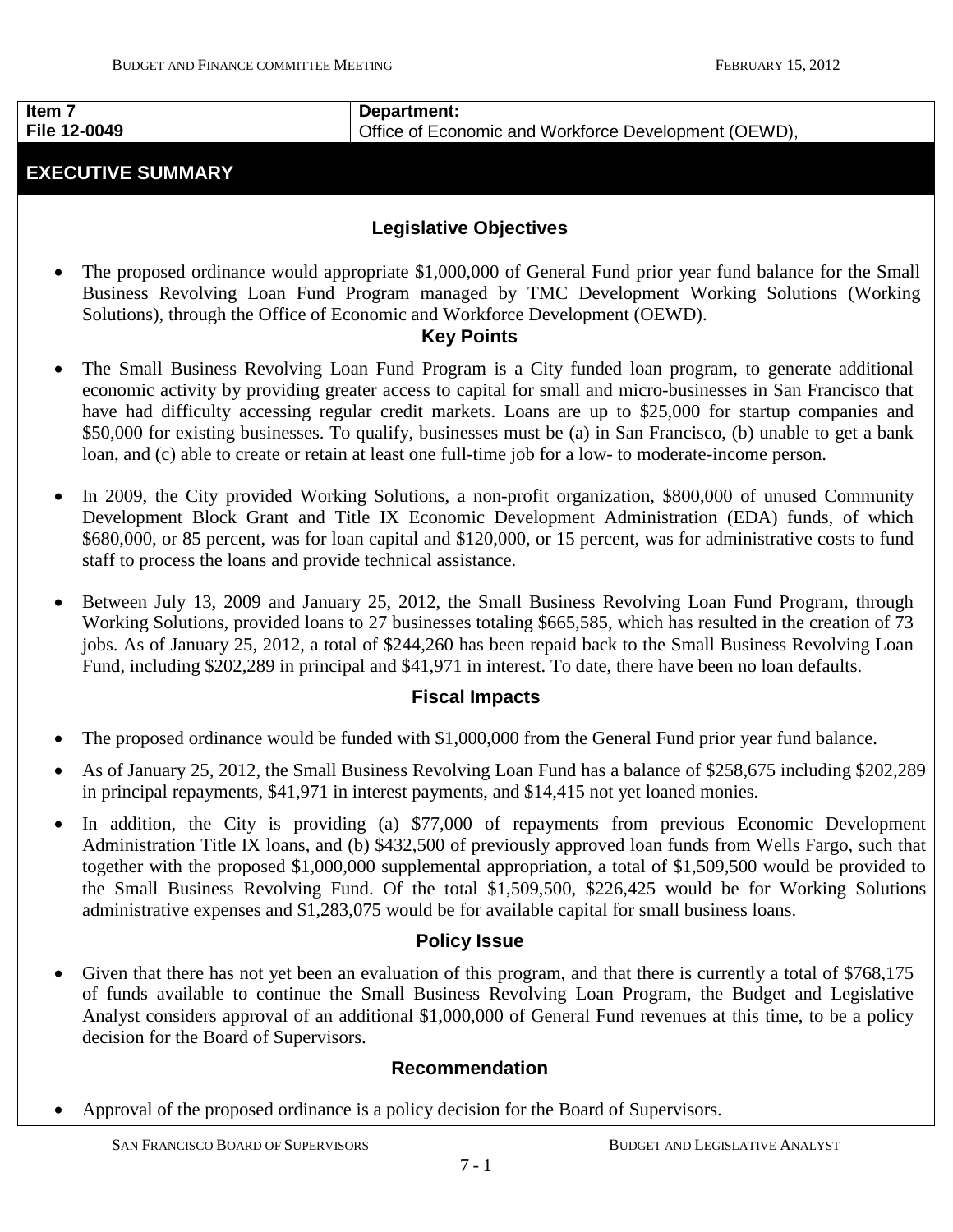# **MANDATE STATEMENT / BACKGROUND**

#### **Mandate Statement**

Under Section 9.103 of the City's Charter, the Board of Supervisors is responsible for amending and approving the Annual Appropriation Ordinance.

#### **Background**

The Small Business Revolving Loan Fund Program is a City-funded loan program, which commenced in April of 2009, through the Office of Economic and Workforce Development (OEWD), to generate additional economic activity by providing greater access to capital for small San Francisco businesses. In 2009, based on a Request for Proposals (RFP) process conducted by the OEWD, the City awarded an agreement for a total of \$800,000 (\$550,000 of unused Federal Housing and Urban Development (HUD) Community Development Block Grant funds and \$250,000 of unused Title IX Economic Development Administration funds<sup>[1](#page-13-0)</sup>) to TMC Development Working Solutions (Working Solutions), a non-profit organization, specializing in providing micro-financing and related services to small businesses, to administer the Small Business Revolving Loan Fund Program.

The Program is targeted to small and micro-businesses<sup>[2](#page-14-0)</sup> that have had difficulty accessing regular credit markets. Small Business Revolving Loans are up to \$25,000 for startup companies and \$50,000 for existing businesses and can be used for working capital, inventory purchase, equipment purchase, startup costs, and tenant improvements. The terms of the loans are up to five years with fixed interest rates ranging from four to six percent depending on the level of risk. To qualify, businesses must be (a) located in San Francisco, (b) unable to get a bank loan, and (c) able to create or retain at least one full time job for a low- to moderate-income person<sup>[3](#page-14-1)</sup>.

Of the total \$800,000 awarded to Working Solutions \$680,000, or 85 percent, was for loan capital and \$120,000, or 15 percent, was for Working Solutions' administrative costs to fund approximately 1.0 full-time equivalent (FTE) position for the first two years and ten months to process the loans and provide technical assistance to the small-business owners. Under the existing Small Business Revolving Loan Fund Program, loans are to be repaid to Working Solutions with interest.

According to Ms. Emily Gasner, Executive Director for Working Solutions, OEWD tracks the previously issued loans and any new loans issued through the Small Business Revolving Loan Fund Program through bi-monthly Loan Committee Meetings and through monthly reports submitted by Working Solutions. Working Solutions also (a) meets with each business that has an outstanding loan every three months, (b) reviews each business's annual tax returns and bimonthly financial statements and (c) provides five years of business coaching, mentoring, and support services to each business.

<sup>&</sup>lt;sup>1</sup> The Economic Development Administration Title IX funds were from a \$1,100,000 grant given to the City in 1980 that was matched with \$1,136,787 in City funds at that time. Over the last 32 years, those funds have provided 151 loans totaling \$7,046,269. The \$250,000 in EDA Title IX funds used to fund the Small Business Revolving Loan

<span id="page-14-0"></span>Fund Program in 2009 were from loan repayments from that original \$1,100,000 EDA Title IX grant.<br><sup>2</sup> Small businesses are defined as businesses with less than 100 employees while micro-businesses are defined as businesses with five or fewer employees, including the owner.

<span id="page-14-1"></span><sup>&</sup>lt;sup>3</sup> A low to moderate income person is defined as a single person making \$62,200 or less per year, or a family of four making \$88,800 or less per year.

SAN FRANCISCO BOARD OF SUPERVISORS BUDGET AND LEGISLATIVE ANALYST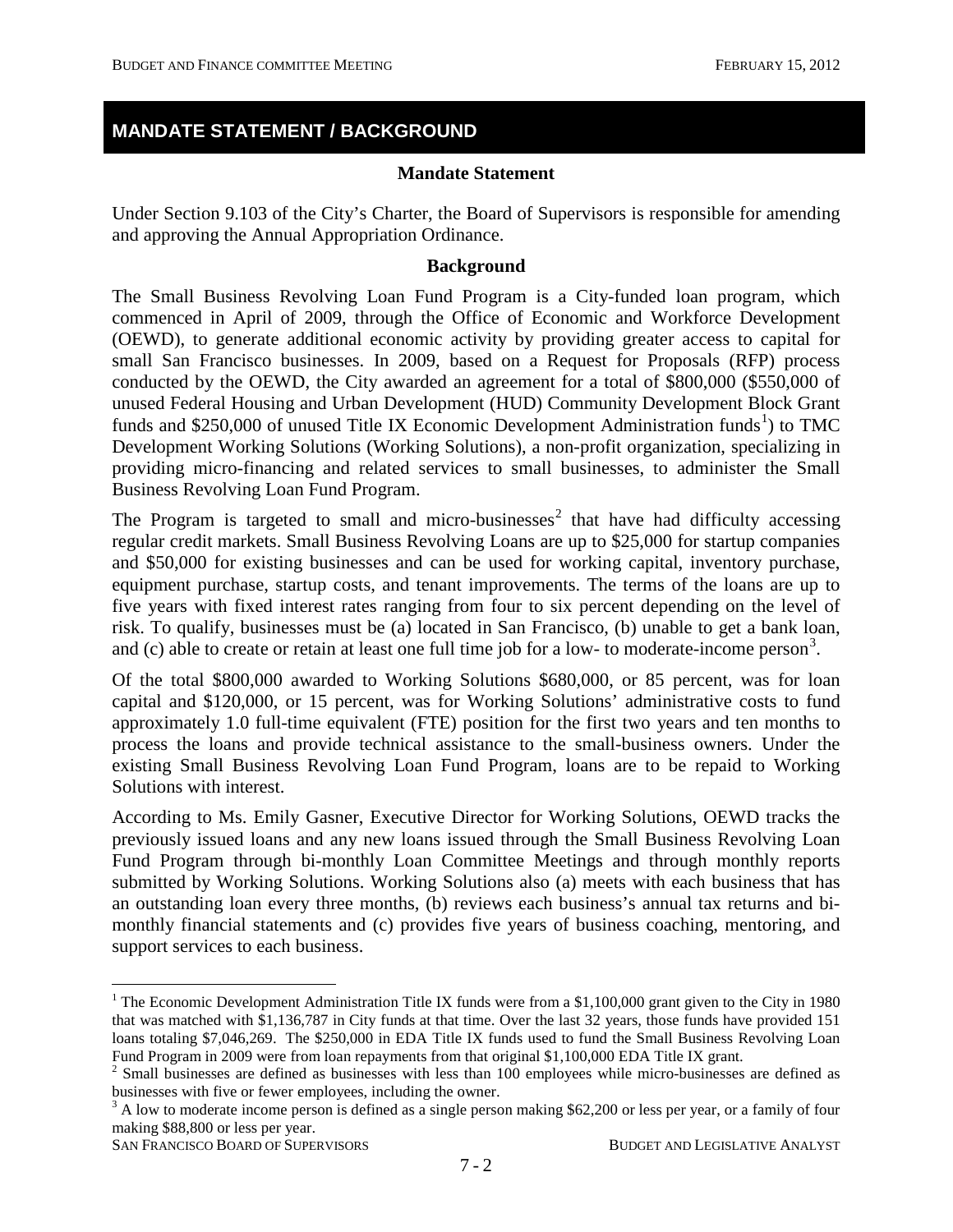According to Ms. Jennifer Matz, Director of OEWD, between July 13, 2009 and January 25, 2012, the Small Business Revolving Loan Fund Program, through Working Solutions, has provided loans to 27 businesses totaling \$665,585 which has resulted in the creation of 73 jobs.<sup>[4](#page-14-0)</sup> As of January 25, 2012, a total of \$244,260has been repaid to the Small Business Revolving Loan Fund, including \$202,289 in principal and \$41,971 in interest. As of the writing of this report, there have been no loan defaults.

# **DETAILS OF PROPOSED LEGISLATION**

The proposed ordinance would appropriate \$1,000,000 of General Fund prior year fund balance for the Small Business Revolving Loan Fund Program through the Office of Economic and Workforce Development (OEWD), to be allocated to Working Solutions to provide additional loans for San Francisco small and micro businesses.

# **FISCAL IMPACTS**

#### *Source of Funding*

The proposed ordinance would appropriate \$1,000,000 of monies from the unassigned prior year-end General Fund balance to the Small Business Revolving Loan Fund Program, to be managed by Working Solutions. The unassigned prior year-end General Fund balance represents the surplus fund balance from FY 2010-11 that is greater than the amount assumed in the FY 2011-12 Annual Appropriations Ordinance. According to Mr. Leo Levenson, Budget and Analysis Director in the Controller's Office, although the Controller's Office working with the Mayor's Office make updated projections regarding the year-end General Fund balance, how much the year-end General Fund balance actually will be is not known until all revenue accruals and other year-end analysis is complete, which is usually not until November of each year, or four months after the budget is approved by the Board of Supervisors. The City ended FY 2010- 11 with \$168,451,129 in unassigned General Fund balance. Of that amount, \$159,390,028 was projected and assumed in the FY 2011-12 Annual Appropriation Ordinance, resulting in an actual surplus unassigned prior year-end General Fund balance of \$9,061,101. Of the original \$9,061,101, \$1,000,000 has been appropriated by the Board of Supervisors in FY 2011-12 for the Mirant Potrero LLC settlement related to the Potrero Power Plan closure, leaving a current remaining balance of \$8,061,101.

<span id="page-15-0"></span>If the proposed \$1,000,000 supplemental appropriation ordinance is approved by the Board of Supervisors, the remaining General Fund prior year-end fund balance would be \$7,061,101 (\$8,061,101 less \$1,000,000). At the end of FY 2011-12, all remaining funds in the General Fund prior year-end fund balance would be closed out and used as a source for funding the FY 2012-13 General Fund budget.

```
SAN FRANCISCO BOARD OF SUPERVISORS BUDGET AND LEGISLATIVE ANALYST
```
<sup>&</sup>lt;sup>4</sup> All businesses that receive a loan from the Small Business Revolving Loan Fund must have their employees fill out employee family income verification forms. This data is aggregated to sum the total jobs created. Working Solutions did not have the breakdown of how many jobs were low- to moderate-income jobs but were working to get that information to OEWD.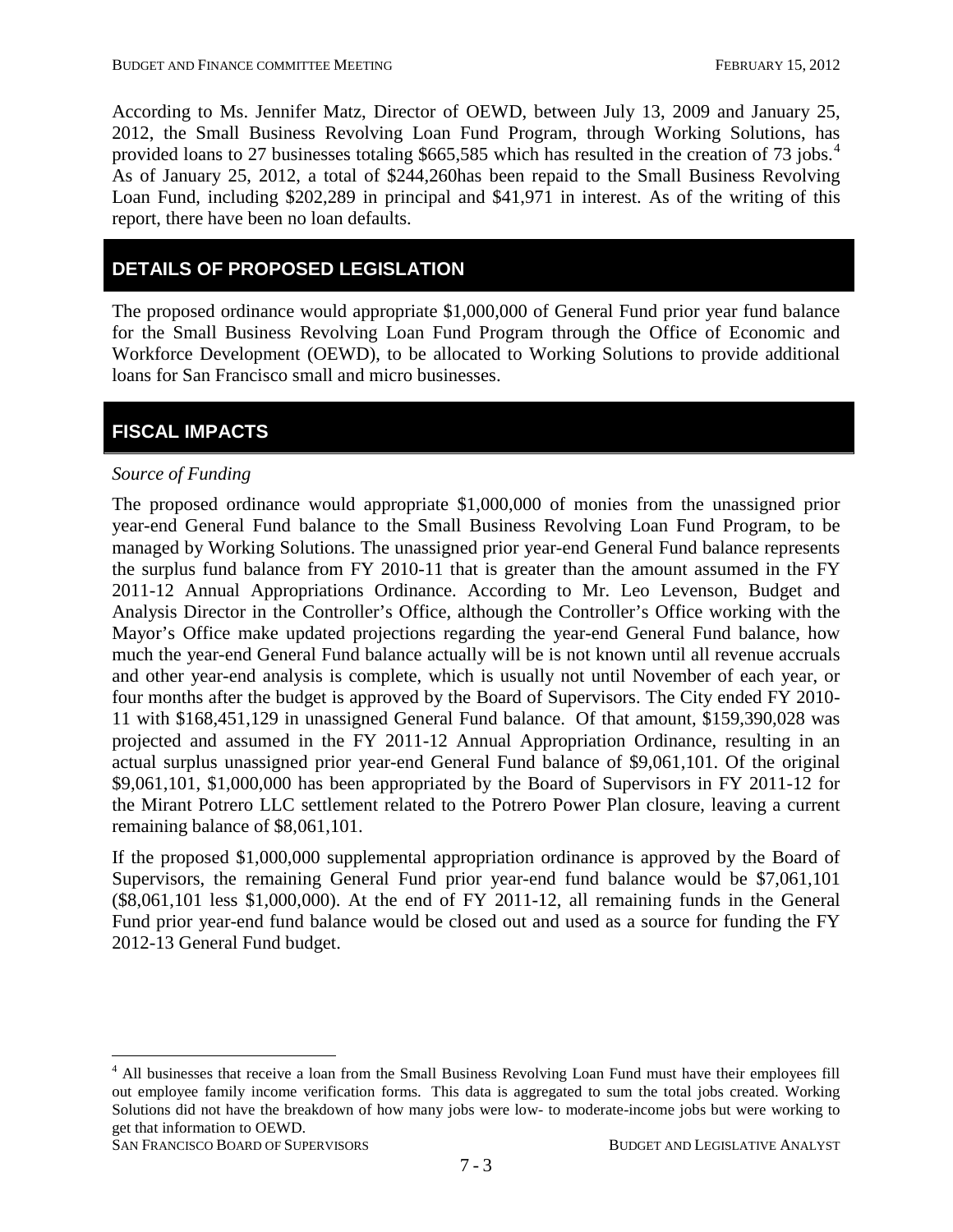## *Balance of the Small Business Revolving Loan Fund*

As shown in Table 1 below, as of January 25, 2012, the Small Business Revolving Loan Fund had an available balance of \$258,675 including \$202,289 in principal repayments, \$41,971 in interest payments, and \$14,415 in funds that have not yet been loaned to businesses that remains from the original \$800,000 of grant funds.

| <b>Principal Repayments</b>                            | \$202,289 |
|--------------------------------------------------------|-----------|
| <b>Interest Payments</b>                               | 41,971    |
| Remaining Funds Not Yet Loaned from Original \$800,000 | 14,415    |
| Subtotal Available Funds as of January 25, 2012        | \$258,675 |

## Table 1: Current Balance in the Small Business Revolving Loan Fund

In addition, according to Ms. Matz, and shown in Table 2 below, the City is using additional funding to further supplement the Small Business Revolving Loan Fund, including:

(a) \$77,000 of repayments from previous Economic Development Administration Title IX loans<sup>[5](#page-15-0)</sup>, and

(b) \$432,500 of previously approved loan funds from Wells Fargo.<sup>[6](#page-16-0)</sup>

| Proposed \$1,000,000 of General Fund Monies ( <i>Proposed Ordinance</i> ) | \$1,000,000 |
|---------------------------------------------------------------------------|-------------|
| Wells Fargo Funds                                                         | 432,500     |
| Repayments from Previous Small Business Loan Program                      | 77,000      |
| <b>Subtotal</b>                                                           | \$1,509,500 |
| Working Solutions Administrative Fees (15%)                               | 226,425     |
| <b>Available Capital</b>                                                  | \$1,283,075 |

Table 2: The Proposed Funding for Small Business Revolving Loan Fund Program

As shown in Table 2 above, if the proposed \$1,000,000 supplemental appropriation ordinance is approved, coupled with the additional \$432,500 Wells Fargo loan funds and \$77,000 of previous small business loan repayments, the Small Business Revolving Loan Fund would have a total of

<sup>&</sup>lt;sup>5</sup> The source of these funds was repayment of the same EDA Title IX loans granted to the City in 1980 as described in footnote 1.

<span id="page-16-0"></span>SAN FRANCISCO BOARD OF SUPERVISORS BUDGET AND LEGISLATIVE ANALYST <sup>6</sup> The \$432,500 is part of a \$500,000 loan from Wells Fargo to the City previously approved by the Board of Supervisors (File 04-1685). The terms of the loan established annual interest rates of two percent. The outstanding principal balance of the loan and accrued but unpaid interest is due and payable by the City to Wells Fargo on March 4, 2018. The original loan to the City was intended to be issued to businesses, in the form of loans, for facade and tenant improvements in the Bayview neighborhood. Due to a lack of interest on behalf of the businesses, in 2011, OEWD and Wells Fargo decided to redeploy the funds for microfinance loans through the Small Business Revolving Loan Fund. \$432,500 of the original \$500,000 loan to the City by Wells Fargo will be provided to Working Solutions as a loan to be repaid to the City at two percent annual interest over five years. Based on terms from the original loan agreement between Wells Fargo and the City, the funds are targeted, but not limited to neighborhoods representing distressed or underserved areas of the City, including the Mission District, South of Market, Tenderloin, Chinatown, Bayview, Mid-Market, Excelsior (Outer Mission) and Ocean Avenue.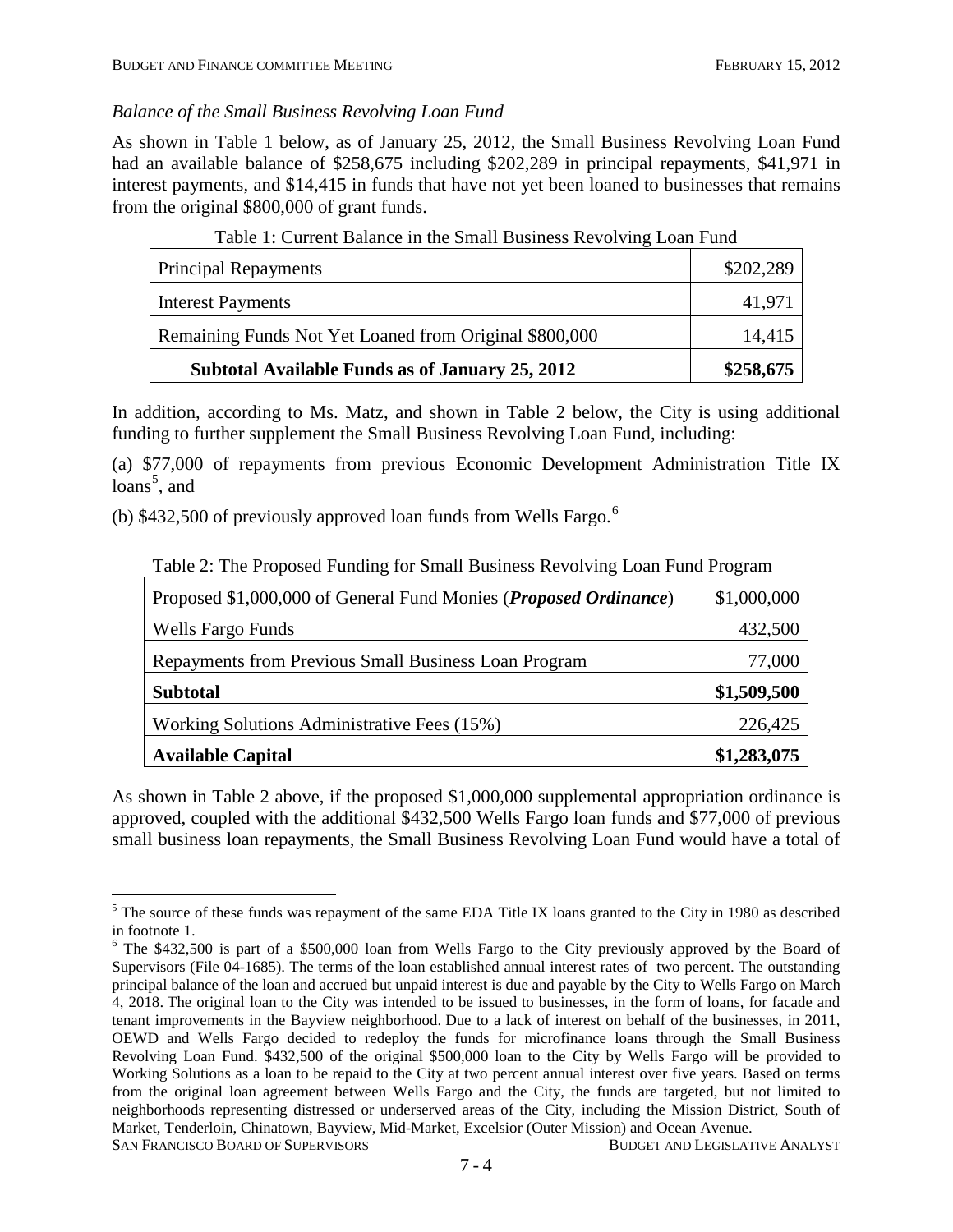\$1,509,500 of new funding available, including \$226,425 for Working Solutions administrative expenses and \$1,283,075 in additional loan capital.

According to Ms. Gasner, 15 percent of the total funds provided to Working Solutions would be for expenses to administer the Small Business Revolving Loan Fund, which are designed to be one-time payments and are not intended to fund the administration of the Small Business Revolving Loan Fund in perpetuity. The \$226,425 in administrative costs would fund approximately 3 FTE for the first year as shown in Table 3 below:

| <b>Position</b>                                      | <b>FTE</b> |
|------------------------------------------------------|------------|
| <b>Executive Director</b>                            | 0.25       |
| <b>Operations and Marketing Manager</b>              | 0.25       |
| Post Loan Technical Assistance Staff Manager         | 0.50       |
| <b>Business Development Manager</b>                  | 0.50       |
| <b>Client Intake Specialist</b>                      | 0.50       |
| Loan Officer and Pre-Loan Technical Assistance Staff | 0.50       |
| <b>Business Development Officer</b>                  | 0.50       |
| <b>Total FTE</b>                                     | 3.00       |

Table 3: FTE Positions for Working Solutions Administrative Costs

According to Ms. Gasner, Working Solutions will leverage additional funding from the U.S. Treasury Department and private corporations to continue the same level of services after the first year to continue to administering the new loans. Ms. Matz and Ms. Gasner are currently discussing entering into a Memorandum of Understanding (MOU) that would grant Working Solutions the use of the interest payments, from the loans, which have remained unused as of the writing of this report, to cover Working Solutions' future administrative costs.

According to Ms. Gasner, currently the average small and micro-business loan is \$25,000, such that the additional available capital of \$1,283,075, shown above in Table 2, would fund approximately 51 loans, each of which, by the requirements of the loan, would generate at least one job for low or moderate income workers, or a total of at least 51 new jobs in San Francisco.

# **POLICY ISSUE**

As of the writing of this report, there has not been an overall evaluation of the existing Small Business Revolving Loan Fund Program. In addition, as of the writing of this report, as noted above, neither the OEWD nor Working Solutions knew the number of low or moderate income jobs that have been created under this Program. As discussed above, since 2009, the Small Business Revolving Loan Fund Program has been administered by the OEWD, through an agreement with Working Solutions, which was previously funded with \$550,000 of unused Federal Housing and Urban Development (HUD) Community Development Block Grant funds and \$250,000 of unused Title IX Economic Development Administration funds, for a total of \$800,000.

As shown in Table 1 above, there is currently \$258,675 of repaid loans from these original funds. In addition, the City is providing \$432,500 of previously approved loan funds from Wells Fargo

SAN FRANCISCO BOARD OF SUPERVISORS BUDGET AND LEGISLATIVE ANALYST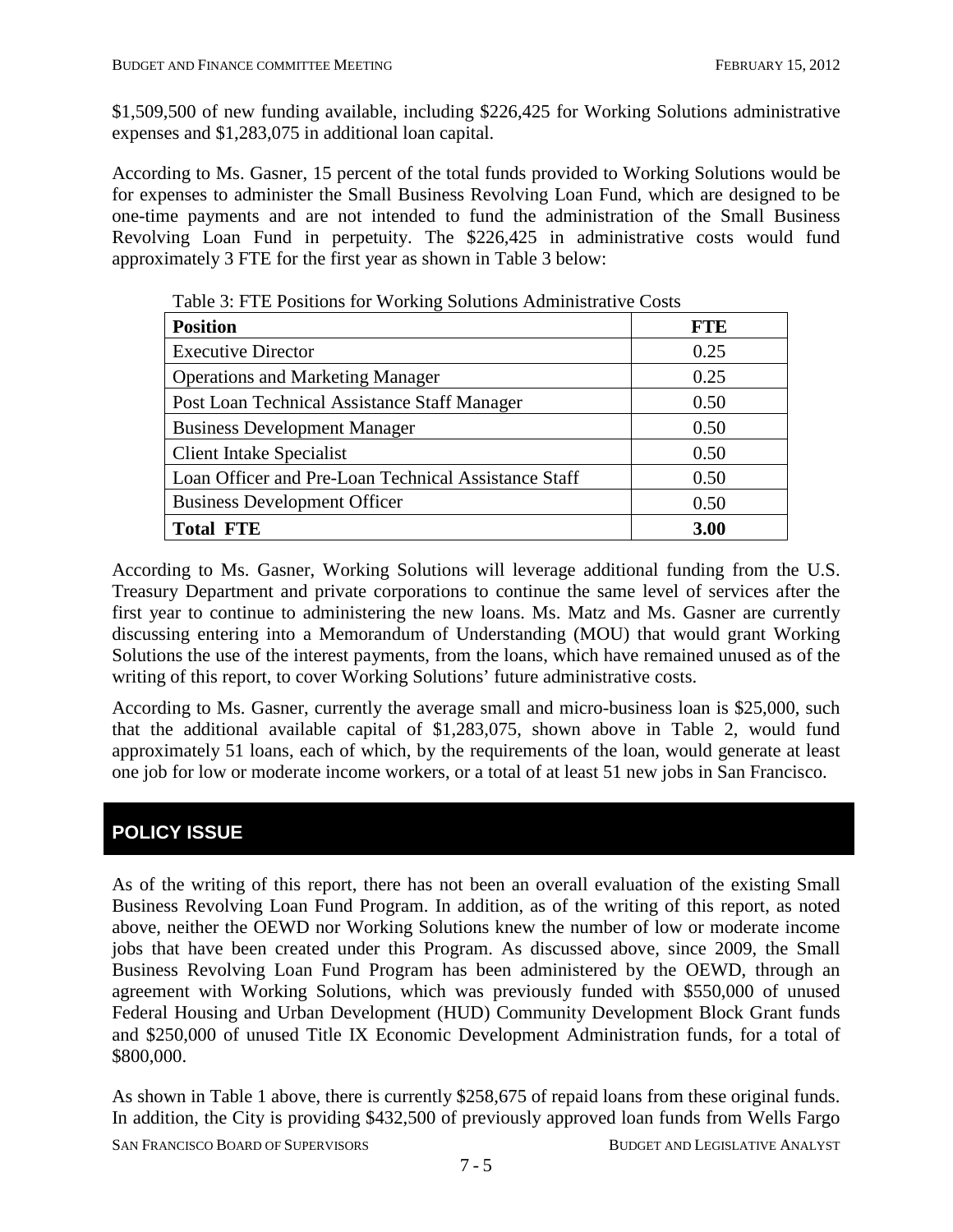and \$77,000 of repayments from previous Economic Development Administration Title IX loans to the Small Business Revolving Loan Program. Together, these three funding sources would provide \$768,175 of immediate funding for the Small Business Revolving Loan Program.

Given that there has not yet been an evaluation of this program, and that there is currently a total of \$768,175 of funds available to continue the Small Business Revolving Loan Program, the Budget and Legislative Analyst considers approval of an additional \$1,000,000 of General Fund revenues at this time, to be a policy decision for the Board of Supervisors.

## **RECOMMENDATION**

Approval of the proposed ordinance is a policy decision for the Board of Supervisors.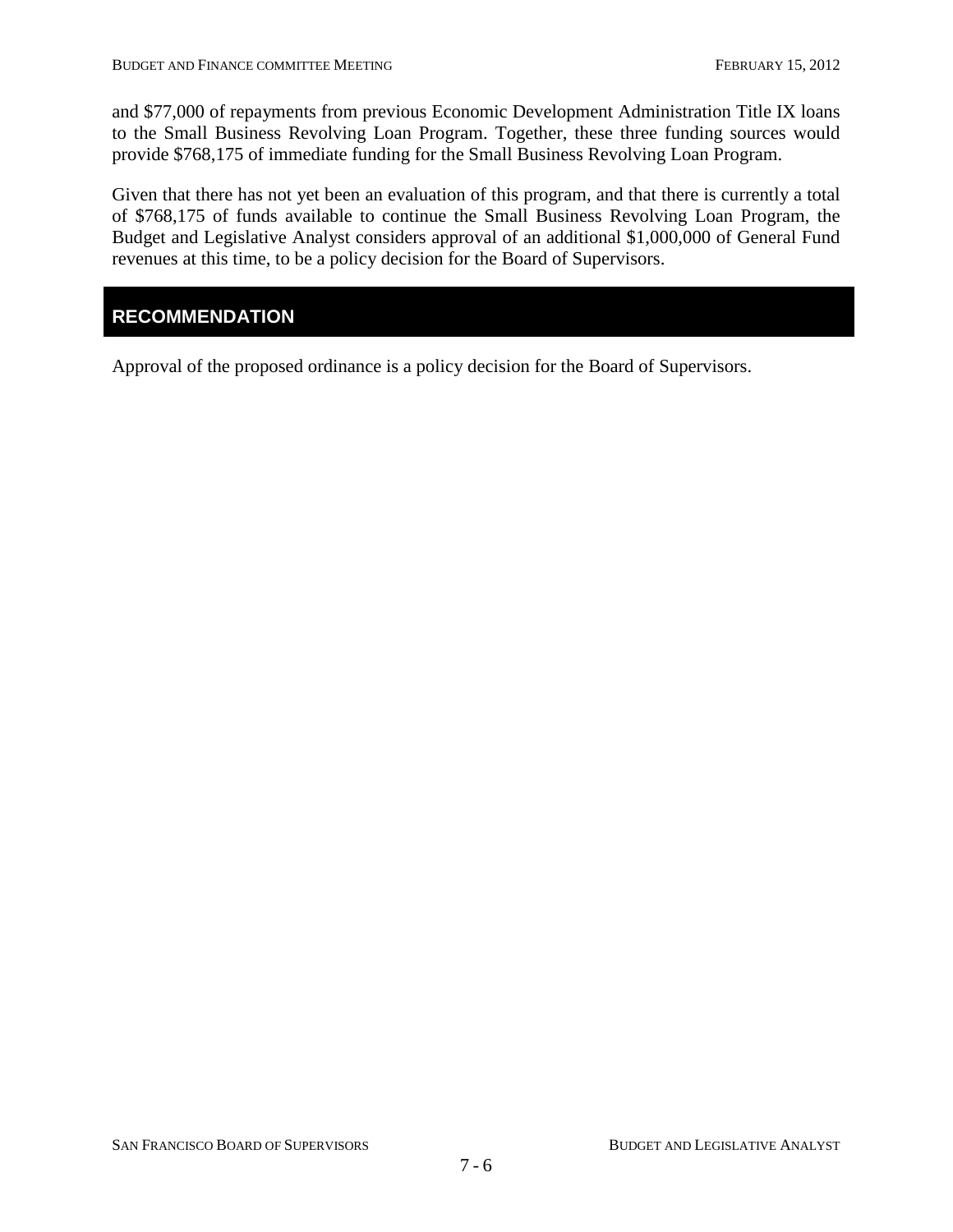| Items 8 and 9             | Department:                                  |
|---------------------------|----------------------------------------------|
| Files 12-0127 and 12-0128 | Port of San Francisco                        |
|                           | Office of Economic and Workforce Development |

# **EXECUTIVE SUMMARY**

#### **Background**

The 34<sup>th</sup> America's Cup is a series of international sailing races between the Golden Gate Yacht Club, the defender of the America's Cup, and the challengers, to be hosted by the City in 2012 and 2013. On December 14, 2010, the Board of Supervisors approved the original  $34<sup>th</sup>$  America's Cup Host and Venue Agreement between the America's Cup Event Authority (Event Authority), the America's Cup Organizing Committee (ACOC), and the City, to host the 34th America's Cup and related events (Event) in San Francisco. At the same time, the Board of Supervisors found the 34<sup>th</sup> America's Cup Event to be fiscally feasible, as required by Administrative Code Chapter 29 (File 10-1259).

Subsequent to the Board of Supervisors approval of the original Host and Venue Agreement, the Mayor's Office and other City officials agreed to modifications to the Host and Venue Agreement, which are discussed further in this report.

San Francisco was selected as the host city for the  $34<sup>th</sup>$  America's Cup on December 31, 2012, and the Mayor, Event Authority, and ACOC executed the modified Host and Venue Agreement on January 4, 2011. The Host and Venue Agreement obligated the City, as host city for the Event, to conduct environmental review of the Event, provide waterfront venues for the Event at no cost to the Event Authority, and provide or facilitate the provision of certain services required to host a successful Event.

The proposed Development and Disposition Agreement (DDA) is subject to Board of Supervisors approval because it replaces Sections 5, 6, 7, and 15 of the Host and Venue Agreement, as modified. Under the proposed DDA, the Event Authority is granted long-term development rights to certain Port properties in exchange for the Event Authority's financing infrastructure and site preparation work for certain Port properties in advance of the  $34<sup>th</sup>$ America's Cup Event. Under the proposed DDA, the Event Authority will be granted long-term leases or transfer rights, together with development rights, for Piers 26, 28, 29, and 30-32, and Seawall Lot 330.

## **Fiscal Impact**

<span id="page-19-0"></span>Estimated costs for Authority Infrastructure Work and Additional Work performed by the Event Authority prior to the Event are \$111,306,520, which is \$56,306,520, or more than 102 percent over the previously estimated costs of \$55,000,000 under the original Host and Venue Agreement. The entire amount of \$111,306,520 is fully reimbursable by the Port to the Event Authority through the Port's granting of long term leases and development rights to the Event Authority.

SAN FRANCISCO BOARD OF SUPERVISORS BUDGET AND LEGISLATIVE ANALYST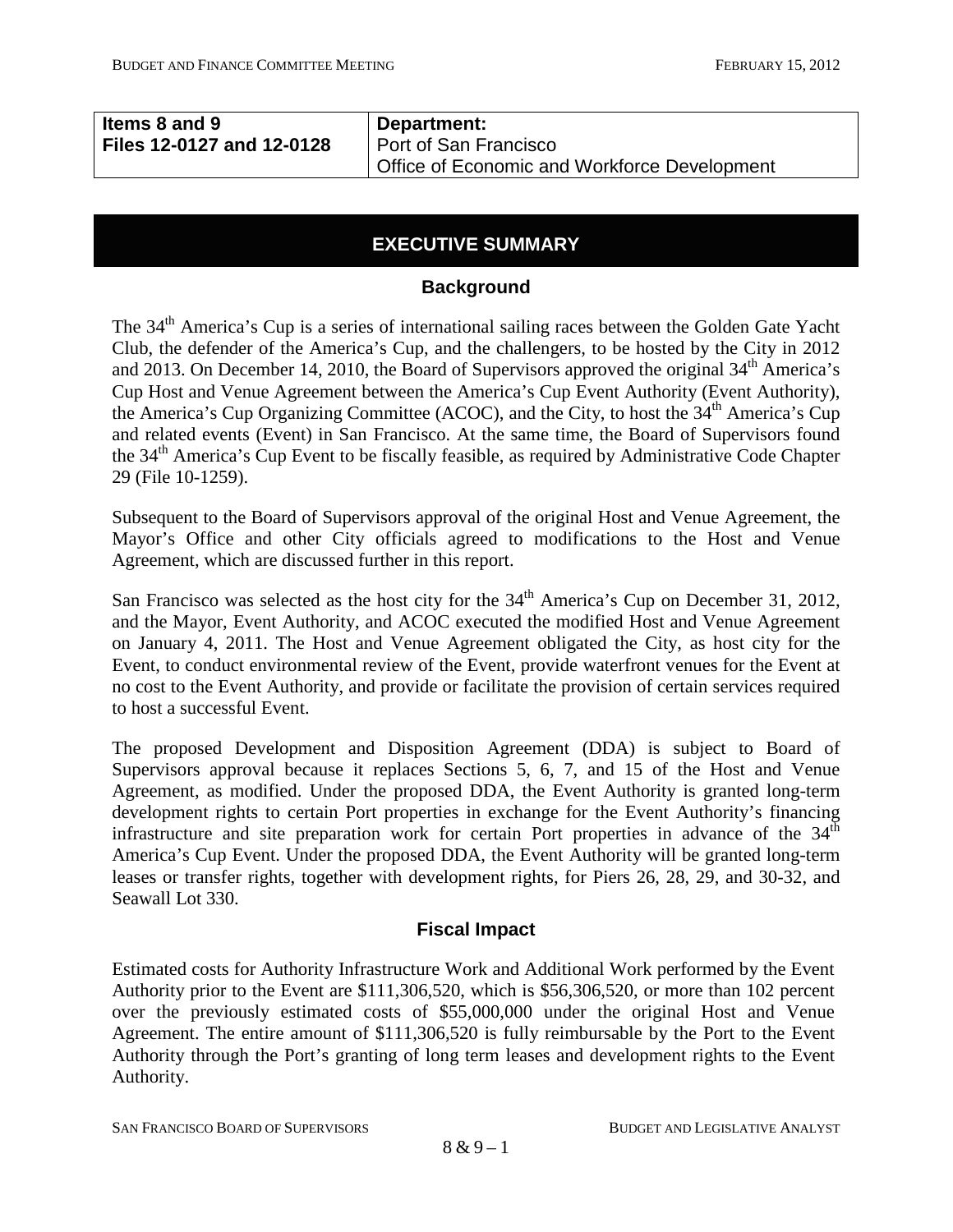Under the proposed DDA, the Port will also reimburse the Event Authority for Pre-Match Authority Infrastructure Work of \$55,000,000 through the 66-year rent-free lease for Piers 30-32 and transfer of title to Seawall Lot 330. The Port will reimburse the Event Authority for Authority Infrastructure Work of the remaining estimated \$56,306,520 (\$111,306,520 less \$55,000,000) through infrastructure financing bond proceeds, and rent credits for 10-year leases for Piers 26, 28, and 29, and a 66-year lease for Pier 29. These provisions represent a change from the original Host and Venue Agreement, as previously approved by the Board of Supervisors on December 14, 2010, which allowed for Port reimbursement only through rent credits on long term leases for Piers 30-32 and Piers 26 and 28, and transfer of title to Seawall Lot 330. The modified Host and Venue agreement extended long term development rights to the short term venues, which included Piers [1](#page-19-0)9 and 19  $\frac{1}{2}$ , Pier 23, and Pier 29.<sup>1</sup> Piers 19, 19  $\frac{1}{2}$ , and 23 were subsequently removed as long term lease sites under the proposed DDA, leaving Pier 29 as one of the main venues for which the Event Authority has long term development rights.

The proposed DDA provides for the Port to pay a participation of 50 percent of the proceeds of a subsequent lease of Piers 30-32 to the Event Authority for up to 15 years after the termination of the 66-year lease and return of Piers 30-32 to the Port if the Port has not fully reimbursed the Event Authority. Interest accrues on the value of the Event Authority's expenditures at 11 percent per year.

#### **The Budget and Legislative Analyst estimates that the City's costs for hosting the Event may exceed (a) contributions from the America's Cup Organizing Committee (ACOC), and (b) Sales Tax, Hotel Tax, Parking Tax, and Payroll Tax revenues generated by the Event, which could result in an estimated net loss to the City of up to \$21,715,881.**

The City's costs for hosting the  $34<sup>th</sup>$  America's Cup are estimated to be \$51,750,810, which is \$20,329,331, or 64.7 percent more, than the previously estimated costs of \$31,421,479 included in the Budget and Legislative Analyst's December 13, 2010 report to the Board of Supervisors Budget and Finance Committee on the fiscal feasibility of the  $34<sup>th</sup>$  America's Cup project (File 10-1259). The City's estimated costs for hosting the Event of \$51,750,810 are based on an estimated 5.4 million visitor days.

The estimated City costs of \$51,750,810 will be offset by (a) additional Hotel Tax, Payroll Tax, Sales Tax, and Parking Tax revenues generated by the  $34<sup>th</sup>$  America's Cup activities, of an estimated  $$22,034,929$  $$22,034,929$  $$22,034,929$ <sup>2</sup> and (b) the potential contribution of \$32,000,000 from the ACOC over three years as specified in the Host and Venue Agreement.

As shown in the table below, the City will realize an estimated net benefit from hosting the Event of \$2,284,119 if the ACOC contributes the full \$32,000,000, which the ACOC has pledged to

<sup>&</sup>lt;sup>1</sup> Although Piers 27 and 80 were short term venues but were subject to limitations due to the construction of the Cruise Terminal on Pier 27 and the Port's breakbulk cargo operations on Pier 80. Under the modified Host and Venue Agreement, the City had sole discretion over long term leases for Piers 19 and 19 ½ and Pier 23 but not over a long term lease for Pier 29.

<span id="page-20-1"></span><span id="page-20-0"></span> $2$  The Budget and Legislative Analyst's November 18, 2010 memorandum to the Board of Supervisors provided a range of tax revenue estimates, based on the number of race days and visitors, from a low of \$17.3 million to a high of \$30.4 million. \$22.0 million represents the base scenario, based on approximately 55 days of racing and 3.6 million visitor days.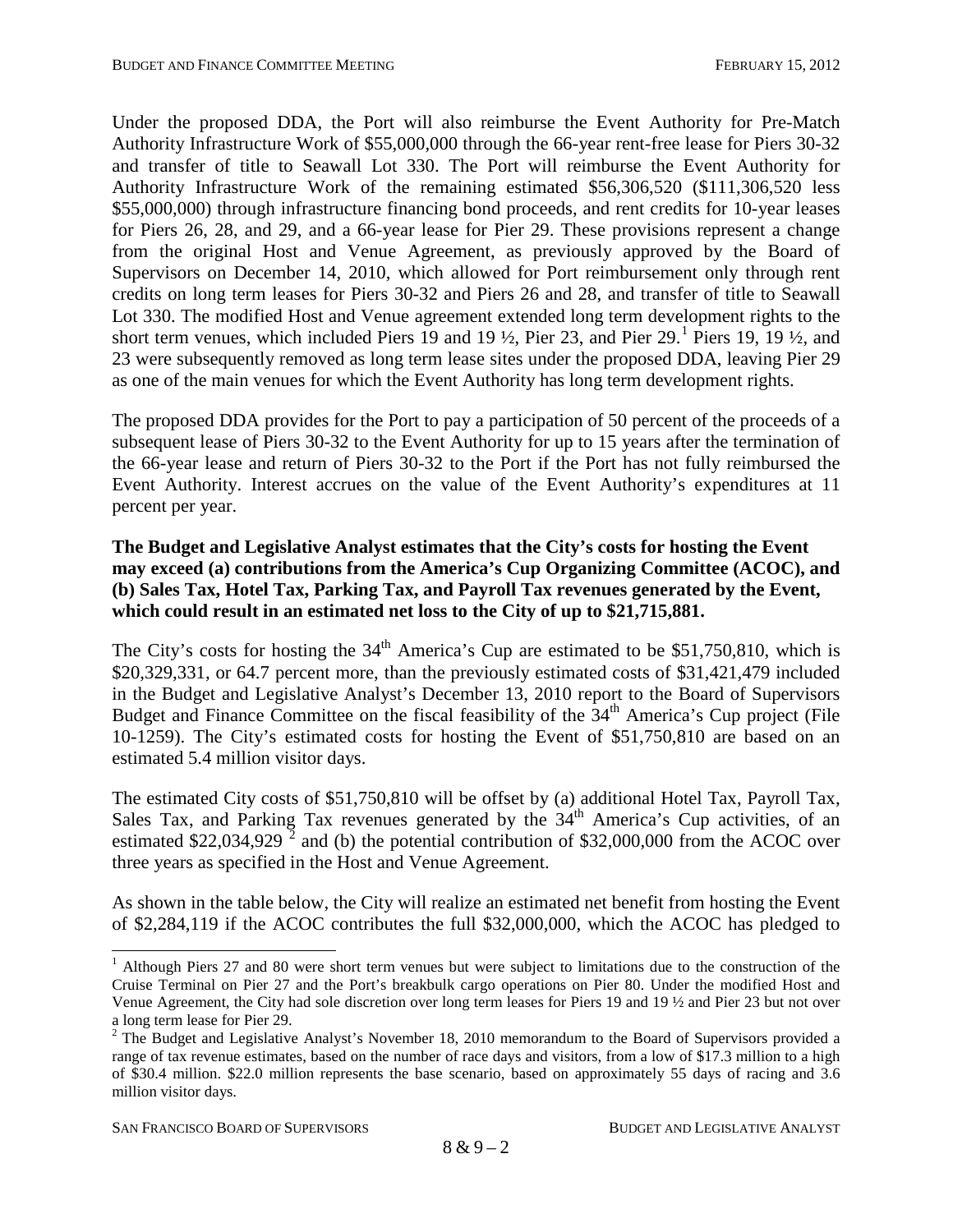raise to offset the City's costs, and the Event generates the expected level of tax revenues. However, if the ACOC contributes only \$8,000,000, which is the amount currently estimated by the Controller, the City will incur an estimated net loss from hosting the Event of \$21,715,881.

It should be noted that the \$8,000,000 from the ACOC represents largely pledged monies, and not cash payments.

|                                                    | If ACOC<br><b>Contributes</b><br>\$32,000,000 | If ACOC<br><b>Contributes</b><br>\$8,000,000 |
|----------------------------------------------------|-----------------------------------------------|----------------------------------------------|
| Estimated Sales Tax, Hotel Tax, and Other Revenues | \$22,034,929                                  | \$22,034,929                                 |
| <b>ACOC</b> Contribution                           | 32,000,000                                    | 8,000,000                                    |
| <b>Total Revenues to Offset City Costs</b>         | 54,034,929                                    | 30,034,929                                   |
| <b>Estimated City Costs</b>                        | (51,750,810)                                  | (51,750,810)                                 |
| Surplus/(Deficit)                                  | \$2,284,119                                   | $(\$21,715,881)$                             |

The estimated loss of \$21,715,881 compares to the Budget and Legislative Analyst's prior estimate of \$11,959,846, an increase of \$9,756,035 or 81.6 percent.

Under the Host and Venue Agreement, the City may terminate the Agreement if the ACOC fails to meet its year one fundraising target of \$12,000,000 by seven days after the completion of the environmental review, which was January 31, 2012. The Budget and Legislative Analyst notes that, if the Board of Supervisors approves the proposed DDA, the City waives its rights to terminate the Host and Venue Agreement, even though the ACOC has not provided the \$12,000,000, as specified in the Agreement.

## **Recommendations of the Budget and Legislative Analyst**

The Board of Supervisors should request the Executive Director of the Port to negotiate with the Event Authority to revise the proposed DDA to:

- For purposes of controlling the City's costs, require that reimbursement for all Authority Infrastructure Work and Additional Work is based on estimates provided by a third-party engineer rather than on actual expenditures.
- Require that the Port report to the Board of Supervisors prior to the future seismic upgrades to Piers 30-32 after the Event on the most fiscally effective options to perform such work, including whether the work should be performed by the Event Authority or the City.
- Eliminate the provisions, not included in the Host and Venue Agreement, as previously approved by the Board of Supervisors on December 14, 2010, in which the Port must pay participation to the Event Authority of 50 percent on revenues from subsequent leases for Piers 30-32 and Piers 26 and 28 up to 15 years after the termination of the 66-year leases and return of Piers 30-32 and Piers 26 and 28 to the Port.
- Impose a cap on the Event Authority's total expenditures that are reimbursable by the Port.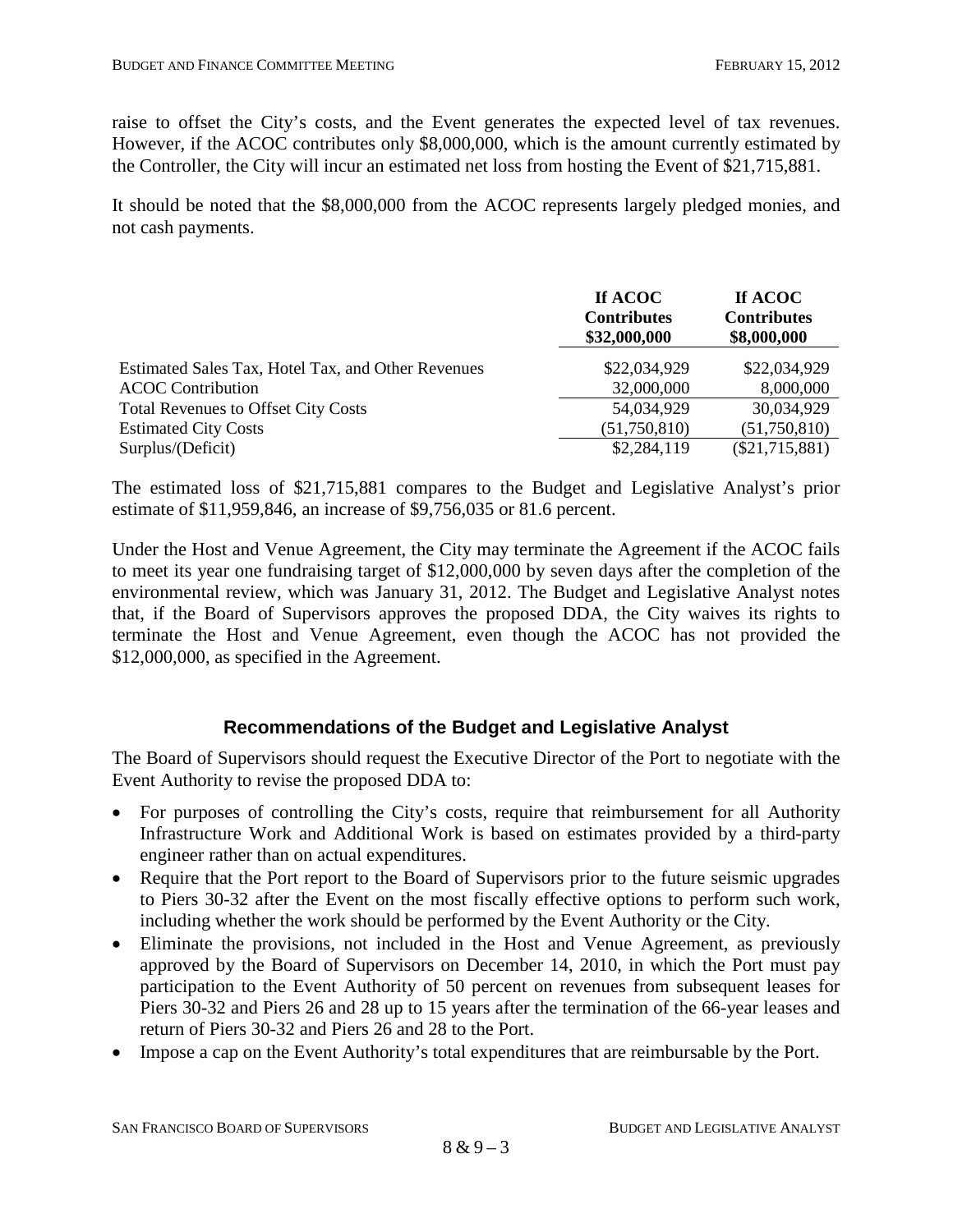.

- Reinstate the provision, included in the Host and Venue Agreement, as previously approved by the Board of Supervisors on December 14, 2010, to require (i) a transfer fee equal to 1 percent of the sale price for the resale of condominiums (after the initial sale) constructed on Seawall Lot 330, and (ii) Port participation of 15 percent of the net proceeds of each transfer or sublease of more than 55 percent of the Event Authority's, or successor party's, interest in long-term leases from the Event Authority, or successor party, to other parties, excluding the first transfer.
- Require the return of short-term venues (Piers 19, 19  $\frac{1}{2}$ , 23, and 29  $\frac{1}{2}$ ) to the Port immediately after the conclusion of the Event.
- Require the return of Pier 29 to the Port immediately after the conclusion of the Event if the Event Authority's Pre-Match Authority Infrastructure Work does not qualify for longer term leases for Pier 29.
- Require the Event Authority to retain Piers 26 and 28 unless the Event Authority's Pre-Match Authority Infrastructure Work or Deferred Additional Work does not qualify for longer term leases for Piers 26 and 28.
- Escalate the initial base rents for Piers 26 and 28 by the CPI prior to the start date of the longer term leases.

Approval of the proposed resolutions (File 12-0127 and File 12-0128) is a policy matter for the Board of Supervisors.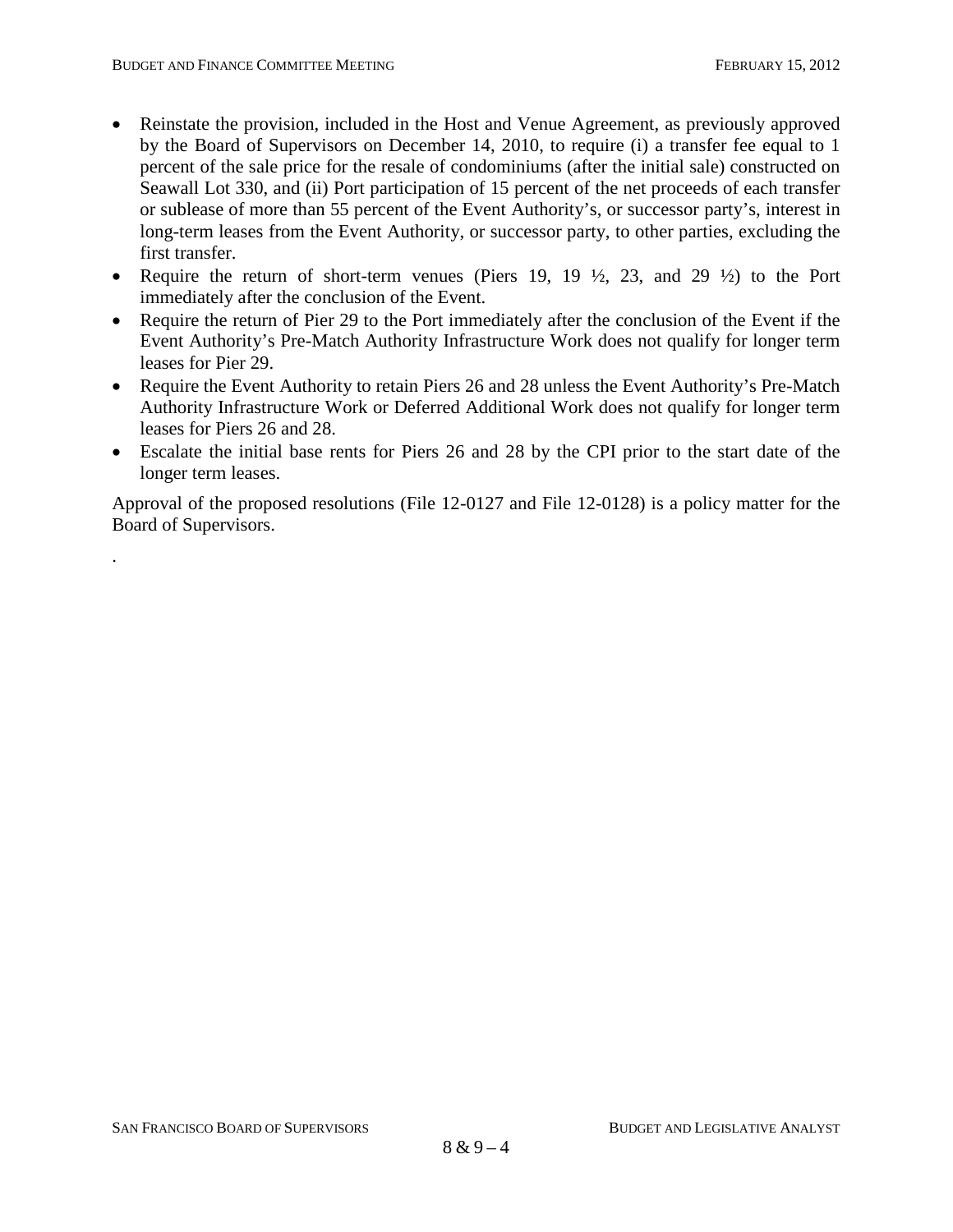## **MANDATE STATEMENT**

Section 9.118 of the San Francisco Charter requires Board of Supervisors approval for entering into any agreement with a term of more than 10 years or expenditures of \$10,000,000 to the City or more, and to any amendments of such an agreement requiring Board of Supervisors approval. The Disposition and Development Agreement is an amendment to the 34<sup>th</sup> America's Cup Host and Venue Agreement, which requires Board of Supervisors approval under Section 9.118.

# **BACKGROUND**

The 34<sup>th</sup> America's Cup is a series of international sailing races between the Golden Gate Yacht Club, the defender of the America's Cup, and the challengers, to be hosted by the City in 2012 and 2013.

On December 14, 2010, the Board of Supervisors approved the original  $34<sup>th</sup>$  America's Cup Host and Venue Agreement between the America's Cup Event Authority ("Event Authority"), the America's Cup Organizing Committee (ACOC), and the City, to host the 34<sup>th</sup> America's Cup and related events ("Event") in San Francisco. At the same time, the Board of Supervisors found the 34<sup>th</sup> America's Cup Event to be fiscally feasible, as required by Administrative Code Chapter 29 (File 10-1259). Subsequent to the Board of Supervisors approval of the original Host and Venue Agreement, the Mayor's Office and other City officials agreed to modifications to the Host and Venue Agreement, which are discussed further in this report. San Francisco was selected as the host city for the  $34<sup>th</sup>$  America's Cup on December 31, 2012, and the Mayor, Event Authority, and ACOC executed the modified Host and Venue Agreement on January 4, 2011. The Host and Venue Agreement obligated the City, as host city for the Event, to conduct environmental review of the Event, provide waterfront venues for the Event at no cost to the Event Authority, and provide or facilitate the provision of certain services required to host a successful Event.

On March 16, 2011, the Board of Supervisors approved a resolution (File 10-1564), which approved a Memorandum of Understanding (MOU) between the City and the Port, authorizing General Fund support to replace lost Port revenues due to the Event. Under the proposed MOU, the City agreed to reimburse the Port approximately \$6.38 million in General Fund monies to replace lost rent payments due to the Event. The ACOC had previously committed to raising \$32 million to offset the City's expenses, including the estimated \$6.38 million in General Fund monies, as discussed further below.

On December 15, 2011, the Planning Commission certified the final Environmental Impact Report (EIR) for the 34<sup>th</sup> America's Cup, Pier 27 Cruise Terminal, and Northeast Wharf Plaza projects. On December 16, 2011, the Port Commission approved the proposed Disposition and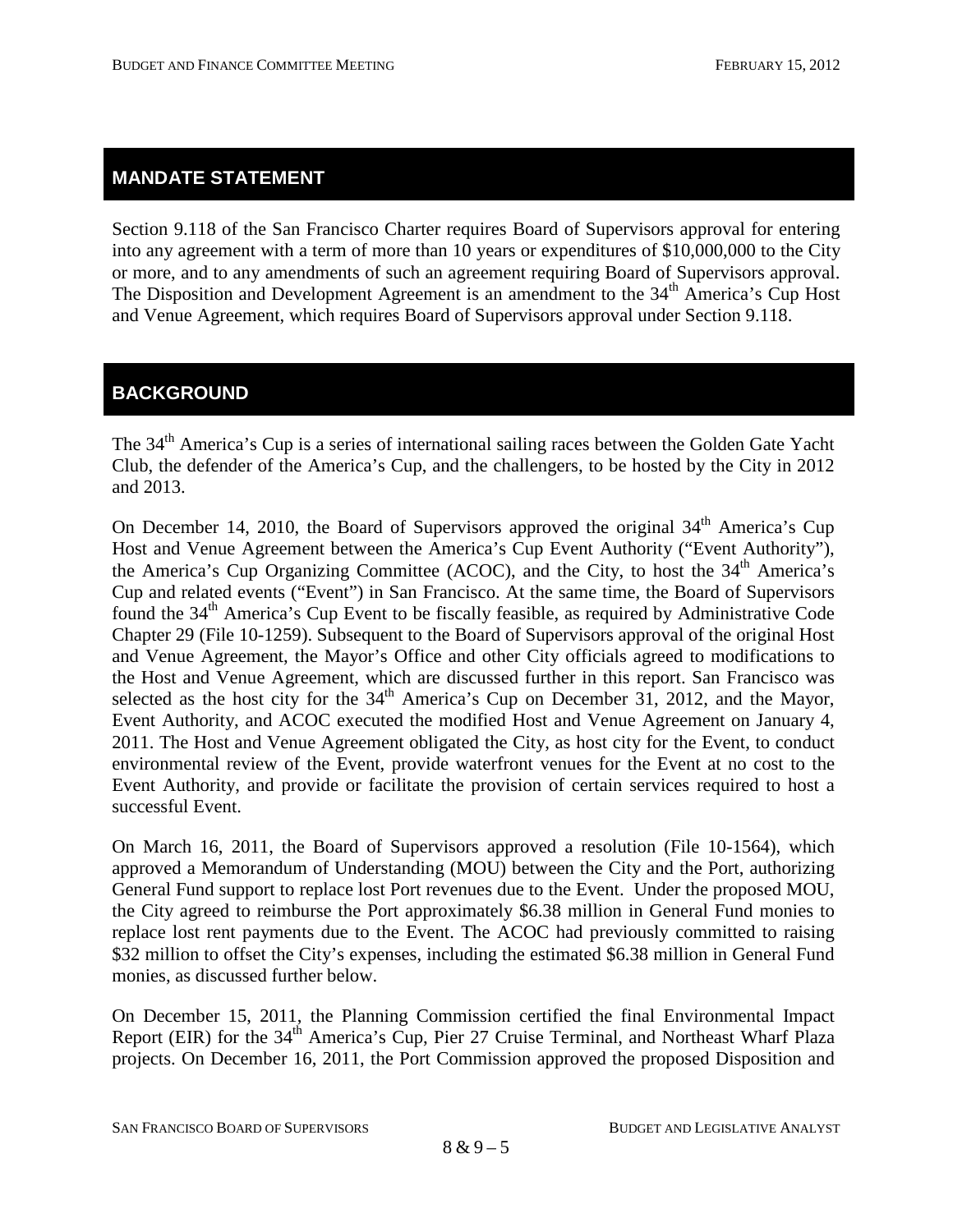Development Agreement (DDA) between the City, acting by and through the Port Commission, and the Event Authority.

On January 24, 2012, the Board of Supervisors heard the appeal to the EIR, and upheld the Planning Commission's certification of the EIR.

# **DETAILS OF LEGISLATION**

File 12-0127 would (1) adopt the CEQA findings; (2) waive certain termination rights by the City under the Host and Venue Agreement; (3) approve the Development and Disposition Agreement (DDA) between the City and the Event Authority; (4) approve a Memorandum of Agreement regarding the City's and the Event Authority's respective obligations for certain mitigation measures contained in the Mitigation Monitoring and Reporting Program required by CEQA; and (5) authorize further actions and ratify prior actions consistent with the terms of the resolution.

File 12-0128 is a resolution of intent to establish an infrastructure financing district, consisting of eight project areas, on Port property. The proposed DDA requires the Port to submit the resolution of intent to establish an infrastructure financing district to the Board of Supervisors for approval. As discussed below, the Port will submit the financing plan for each project area in future legislation.

The proposed DDA provides more specific, and in some instances, modified terms and conditions, compared to the original Host and Venue Agreement previously approved by the Board of Supervisors on December 14, 2011. Under the Host and Venue Agreement, the Event Authority was granted long-term development rights to certain Port properties in exchange for the Event Authority's financing infrastructure and site preparation work for certain Port properties in advance of the  $34<sup>th</sup>$  America's Cup Event. Under the proposed DDA, the Event Authority will be granted long-term leases or transfer rights, together with development rights, for Piers 26, 28, 29, and 30-32, and Seawall Lot 330 ("long term venues"), as discussed in detail below. The Attachment, provided by the Port, compares the original and modified Host and Venue Agreements and the proposed DDA.

Board of Supervisors approval of the proposed DDA is required because it replaces Sections 5, 6, 7, and 15 of the Host and Venue Agreement, as modified. These sections addressed:

- (a) The venue leases between the Port and Event Authority;
- (b) Infrastructure work to be performed by the Port or the Event Authority for the Event;
- (c) The Event Authority's long term development rights; and
- (d) Indemnity.

## **Event Venues**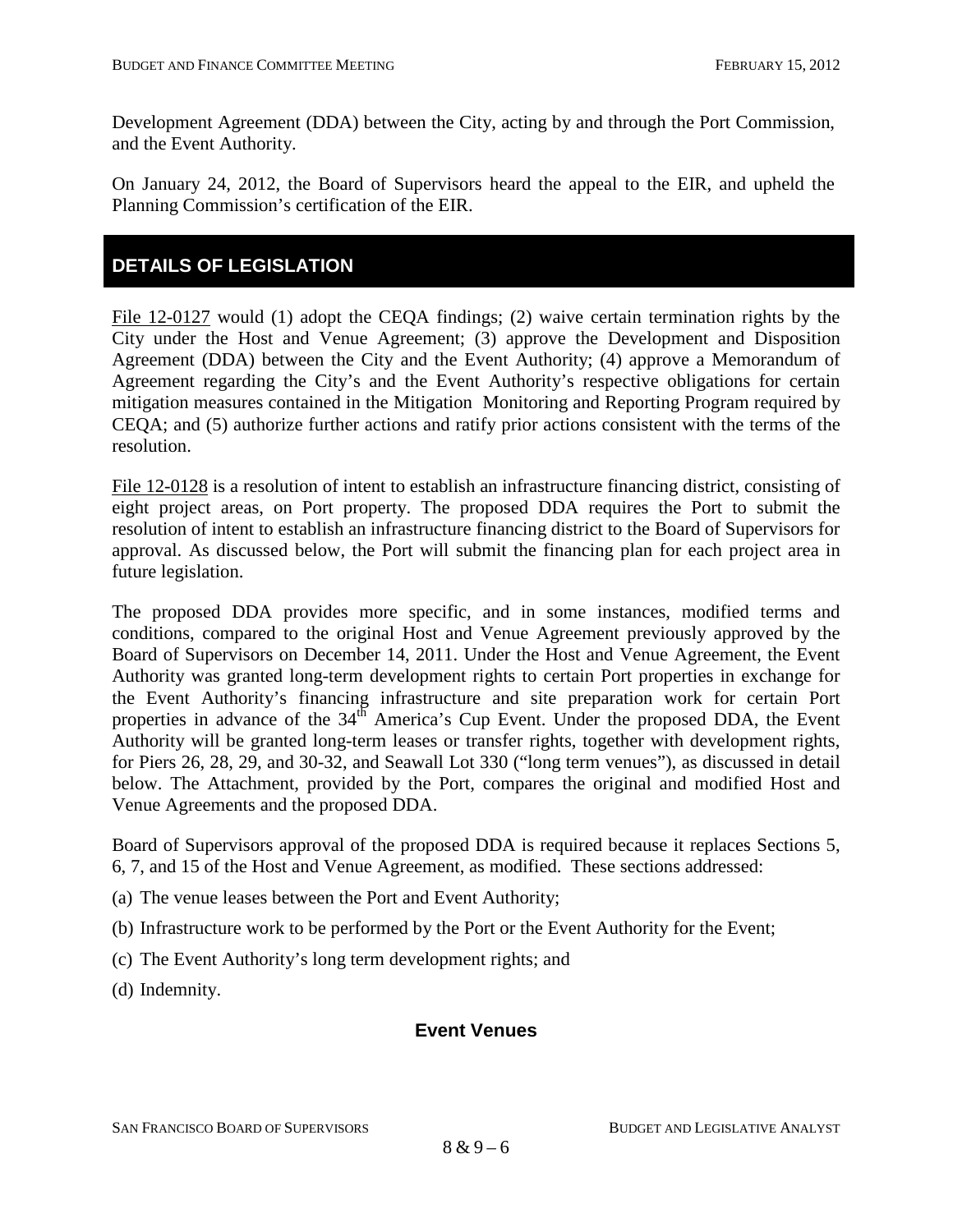The proposed DDA defines the venues that the City must make available to the Event Authority for the 34th America's Cup Event. According to the Port Executive Director's report presented to the Port Commission at its December 16, 2011 meeting, Port Commission approval is required for the venue leases or licenses between the Port and the Event Authority because these leases will give the Event Authority rent-free access to the Port properties. These venue leases or licenses do not require Board of Supervisors approval. According to the Executive Director's report, the Port will submit the venue leases or licenses to the Port Commission for approval after the Board of Supervisors' final decision on the proposed DDA.

#### **Short term venues**

The Event Authority will have exclusive and non-exclusive use of the short term venues, which include Piers 19 and 19 ½, 23, 27, 29 and 29 ½, and 80. The Event Authority has use of piers and water areas generally for up to six months after the final series of races for the America's Cup in September 2013. Two short term venues have more defined uses and earlier return dates:

- Pier 27, for which the Event Authority has exclusive use for race viewing and team hospitality berths along the northern apron from March 1, 2013 through September 30, 2013. The Port will have the right to berth cruise ships from March 1, 2013 through May 31, 2013, with the Event Authority's consent.
- Pier 80, for which the Event Authority will have exclusive and non-exclusive use for storage, race operations and staging, and facilities for Event competitors and officials, with an obligation to make best efforts to return the venue to the Port's possession as soon as practical after the final series of races. The Port will continue its maritime operations along Pier 80.

#### **Long term venues**

The Event Authority has exclusive use of Piers 26, 28, 30-32, and Seawall Lot 330 for variable periods, from Spring 2012 up to six months after the final series of races. After that date, the Event Authority will be entitled to a 66-year lease for Piers 30-32, 26, and 28, and permanent title to Seawall Lot 330, assuming that the Event Authority has met certain spending threshold on infrastructure improvements, as discussed below.

Table 1 below compares the short term and long term venues contained in the Host and Venue Agreement and the proposed DDA.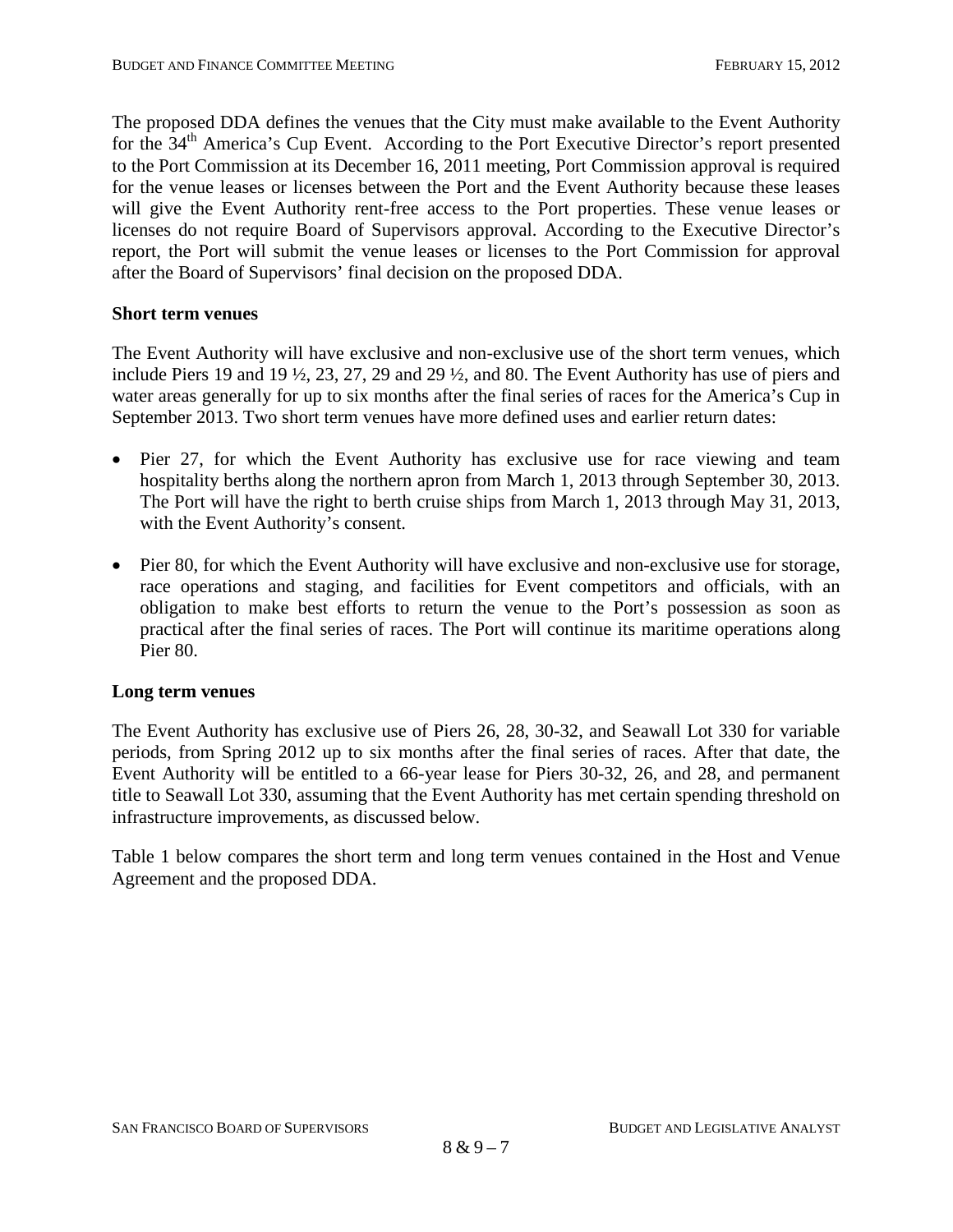| <b>Host and Venue Agreement</b>                | <b>Proposed DDA</b>                   |
|------------------------------------------------|---------------------------------------|
| Short Term Venues <sup>1</sup>                 | <b>Short Term Venues</b> <sup>1</sup> |
| Piers 19 and 19 $\frac{1}{2}$ , 23, 27, 29, 80 | Piers 19, 19 ½, 23, 27, 29, 80        |
|                                                | Adds: Pier 29 $\frac{1}{2}$           |
| <b>Brannan Street Wharf</b>                    | <b>Brannan Street Wharf</b>           |
| Water areas surrounding:                       | Water areas surrounding:              |
| Piers $14 - 22 \frac{1}{2}$                    | Pier 14 North and South               |
| Piers 32-38                                    | Pier 32 to the edge of Pier 38        |
|                                                | Pier 9 (subject to termination or     |
|                                                | renegotiation of existing tenancies)  |
| Long Term Venues <sup>2</sup>                  | <b>Long Term Venues</b> <sup>2</sup>  |
| Pier 26                                        | Pier 26                               |
| Pier 28                                        | Pier 28                               |
|                                                | Pier $293$                            |
| Piers 30-32                                    | Piers 30-32                           |
| Seawall Lot 330                                | Seawall Lot 330                       |

**Table 1 Short and Long Term Venues Comparison of the Host and Venue Agreement, as Modified, and the Proposed DDA**

<sup>1</sup> Short term venues: Event Authority has exclusive and non-exclusive use up to six months after the final series of races.

<sup>2</sup> Long term venues: Event Authority has exclusive use for variable periods from Spring 2012 up to six months after the final series of races. Event Authority would (a) have the option of 66-year leases for Piers 26, 28, and 30-32, and (b) receive title for Seawall 330, as discussed in detail below.

## **Infrastructure Work to be Performed by the Port and Event Authority**

## **Port Infrastructure Work**

The proposed DDA requires the following infrastructure work to be performed by the Port:

- Demolish and remove Pier 36 shed by January 1, 2013. The Port entered into an agreement with the Army Corps of Engineers to demolish and remove Pier 36 for this purpose.
- Construction of Brannan Street Wharf by no later than June 30, 2013. The Port has entered into an agreement with a contractor for this purpose.
- Relocate Pier 27 shoreside power<sup>[4](#page-26-0)</sup>. The Port has entered into an agreement for this purpose. Although this is a Port obligation, the proposed DDA requires the Event Authority to pay up to \$2 million for shoreside power relocation.

<span id="page-26-1"></span><span id="page-26-0"></span><sup>&</sup>lt;sup>3</sup> The Event Authority has long term development rights to Pier 29 if this site is necessary to reimburse investments, as noted below.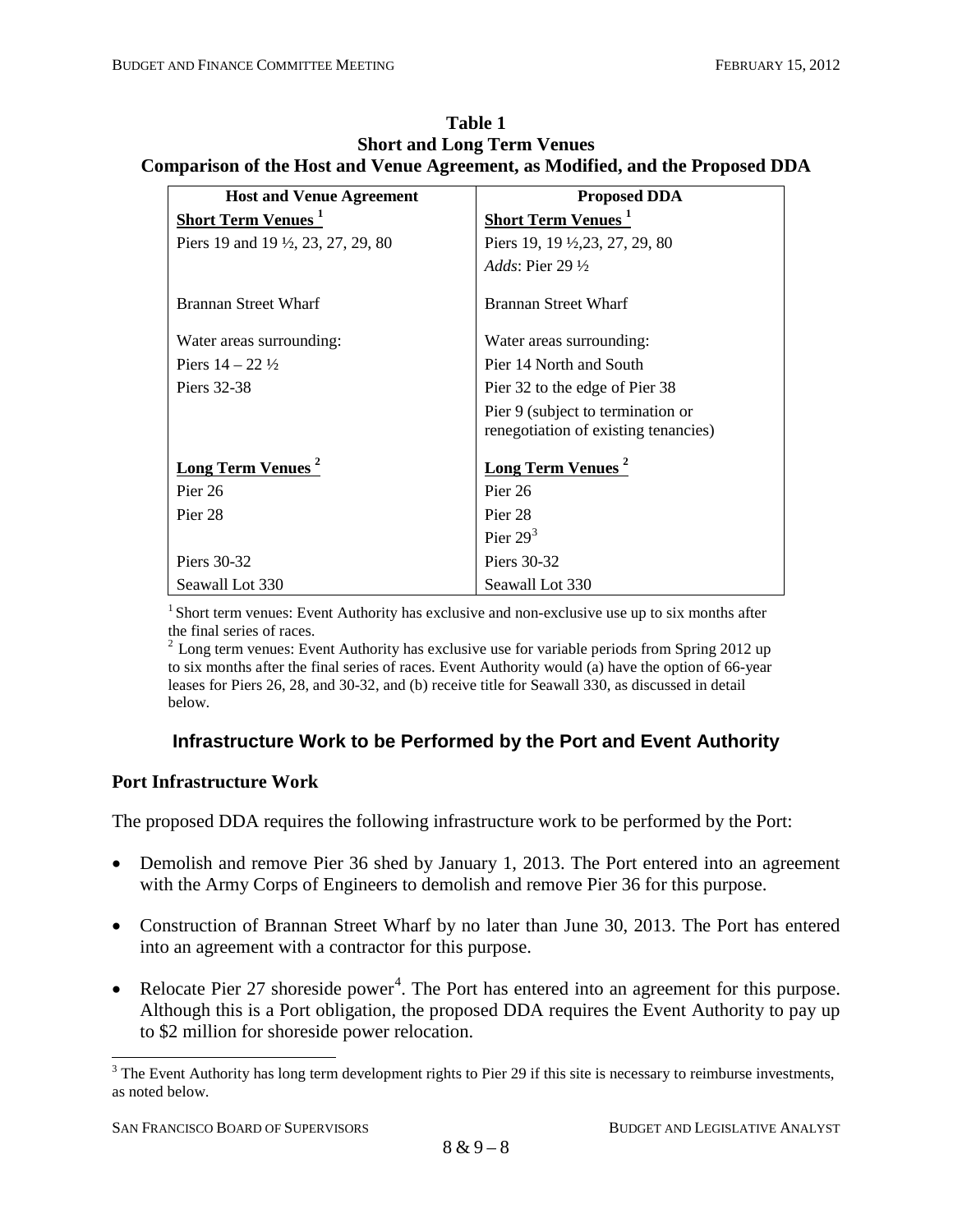- Demolish the Pier 27 shed. This had been the responsibility of the Event Authority under the Host and Venue Agreement, but according to Port staff, was changed at the Port's request to accommodate the Port's construction schedule for the Pier 27 Cruise Terminal project.
- Completion of Pier 27 Improvements by the Port. Under the proposed DDA, if construction of Phase I of the Pier 27 Cruise Terminal falls behind schedule, the Port must present a plan to the Event Authority to expedite construction, such as funding additional construction shifts. If the Port has insufficient funds for that purpose, the Event Authority may fund the expedited construction, with reimbursement as part of Authority Infrastructure Work.

#### **Infrastructure Work to be Performed by the Event Authority**

Under the proposed DDA, the Event Authority must make certain infrastructure improvements to Port properties prior to the Event (or "Pre-Match Authority Infrastructure Work"), and has the option to make certain infrastructure improvements to Port properties after the Event ("Deferred Authority Infrastructure Work"). Infrastructure improvements to Port properties made by the Event Authority are fully reimbursable by the Port through the granting of long term leases and development rights to the Event Authority.

The Event Authority's infrastructure obligations under the proposed DDA are classified as:

- Pre-Match Authority Infrastructure Work;
- Dredging for spectator vessels prior to the Event (considered to be "Additional Work");
- Deferred Authority Infrastructure Work to Piers 30-32 performed up to ten years after the Event; and
- Deferred Additional Work to Piers 26 and 28 performed up to ten years after the Event.

#### Pre-Match Authority Infrastructure Work and Dredging for Spectator Vessels prior to Event

The proposed DDA requires the Event Authority to spend at least \$55 million on Pre-Match Authority Infrastructure Work, all of which is fully reimbursable by the Port through the granting of long-term leases and development rights to Port property and other reimbursement mechanisms. Pre-Match Authority Infrastructure Work includes:

- Improvements to Piers 30-32, including pile replacements, substructure strengthening (which may include seismic strengthening) and deck repairs necessary to use the venue for the Event, consistent with the Host and Venue Agreement.
- Construction of a new Pier 29 end wall, previously included in the Host and Venue Agreement, and Pier 29 substructure repairs, which were not specifically included in the Host and Venue Agreement.

<sup>&</sup>lt;sup>4</sup> Cruise ships can connect to shoreside power at Pier 27, using electricity generated by the Public Utilities Commission, rather than generate power on ship using diesel or other generators.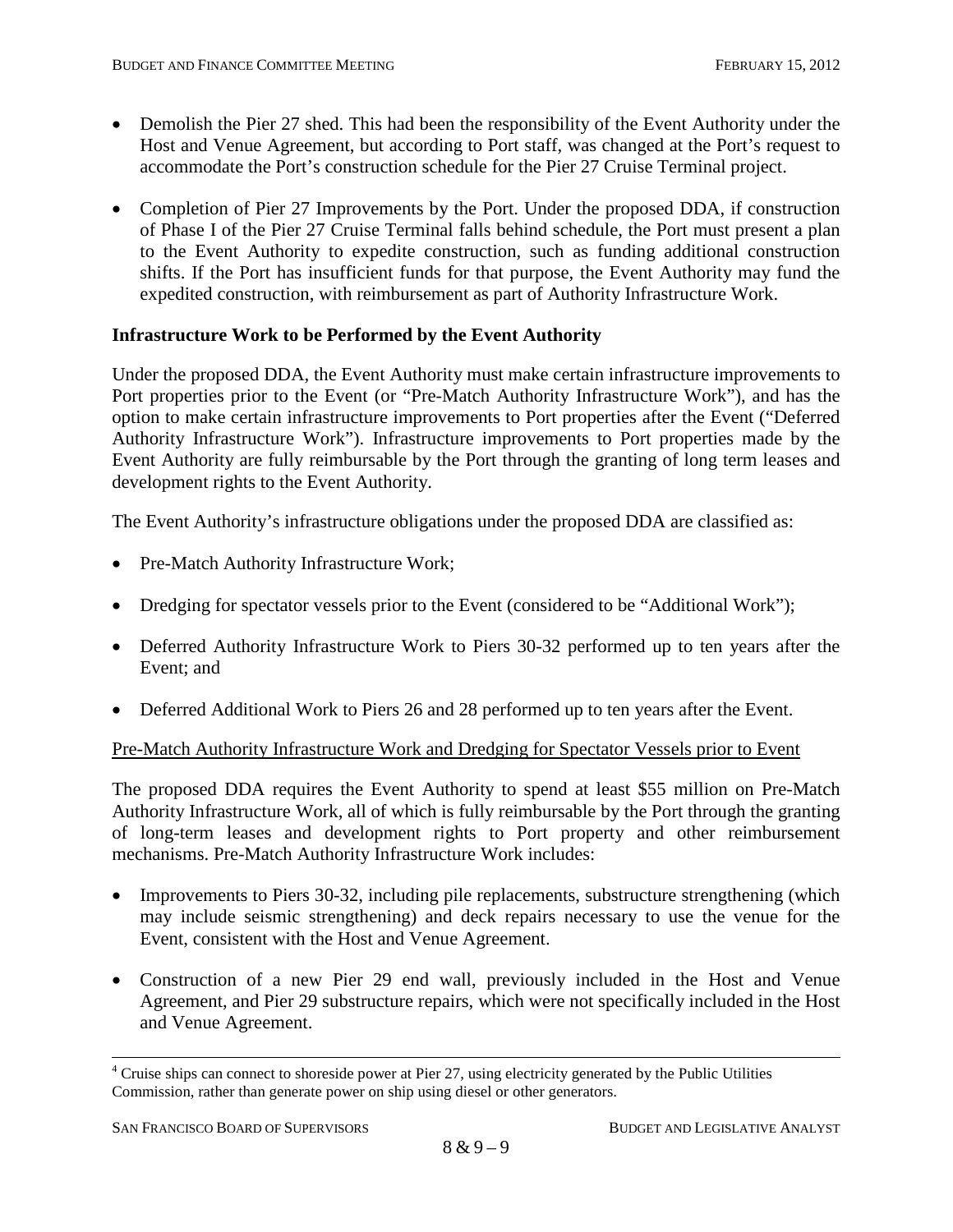- Up to \$2 million payment to the Port for relocation of Pier 27 shoreside power.
- Pile replacement, substructure strengthening, deck repairs, or superstructure strengthening or other improvements deemed necessary for the Event by the Event Authority at its discretion. This work must be pre-approved by the Port and is fully reimbursable.
- Dredging to accommodate the races and the racing boats (the "regatta").

In addition, the Pre-Match scope of work under the proposed DDA includes dredging and pile removal adjacent to Pier 9, Pier 14 North and South, and in the Brannan Street Open Water Basin to accommodate spectator vessels. The Event Authority's expenditures for such work generates rent credits that can be applied to offset rent at proposed marina leases between Piers 14 and 22 ½ and between Piers 30-32 and Pier 38 (Brannan Street Open Water Basin).

The proposed DDA includes the following work within the definition of Authority Infrastructure Work, which was not specifically listed in the Host and Venue Agreement, including:

- Improvements to Port property imposed as a regulatory condition of approval by the Bay Conservation and Development Commission (BCDC) or other non-City agencies.
- Mitigation measures, which result in improvements to Port property, and are included in the Mitigation Monitoring and Reporting Program, adopted by the Port Commission and proposed to be adopted by the Board of Supervisors, in accordance with the California Environmental Quality Act (CEQA).
- Pier 29 substructure repairs. According to Port staff, in the course of due diligence inspection, several pilings were found to be deteriorated or missing, requiring repairs prior to the Event.

#### Deferred Authority Infrastructure Work and Additional Work to be Performed by the Event Authority after the Event

The proposed DDA provides for:

- Deferred Authority Infrastructure Work for Piers 30-32, determined by the Event Authority to not be necessary to complete prior to the Event, up to 10 years after the Event. Authority Infrastructure Work deferred until after the Event is not included in the required \$55 million expenditures by the Event Authority for infrastructure work prior to the Event, noted above. Any Event Authority expenditures for Deferred Authority Infrastructure Work to Piers 30-32 after the Event is in addition to the \$55 million and is fully reimbursable by the Port through the granting of long term leases, development rights, and other reimbursement mechanisms.
- Deferred Additional Work for Piers 26 and 28, with estimated costs of \$15 million and \$10 million respectively. This work may be deferred up to 10 years after the Event. If any Piers 26 and 28 infrastructure work is conducted prior to the Event, costs for any part of this work will be included in the Event Authority's \$55 million pre-Match expenditure for Authority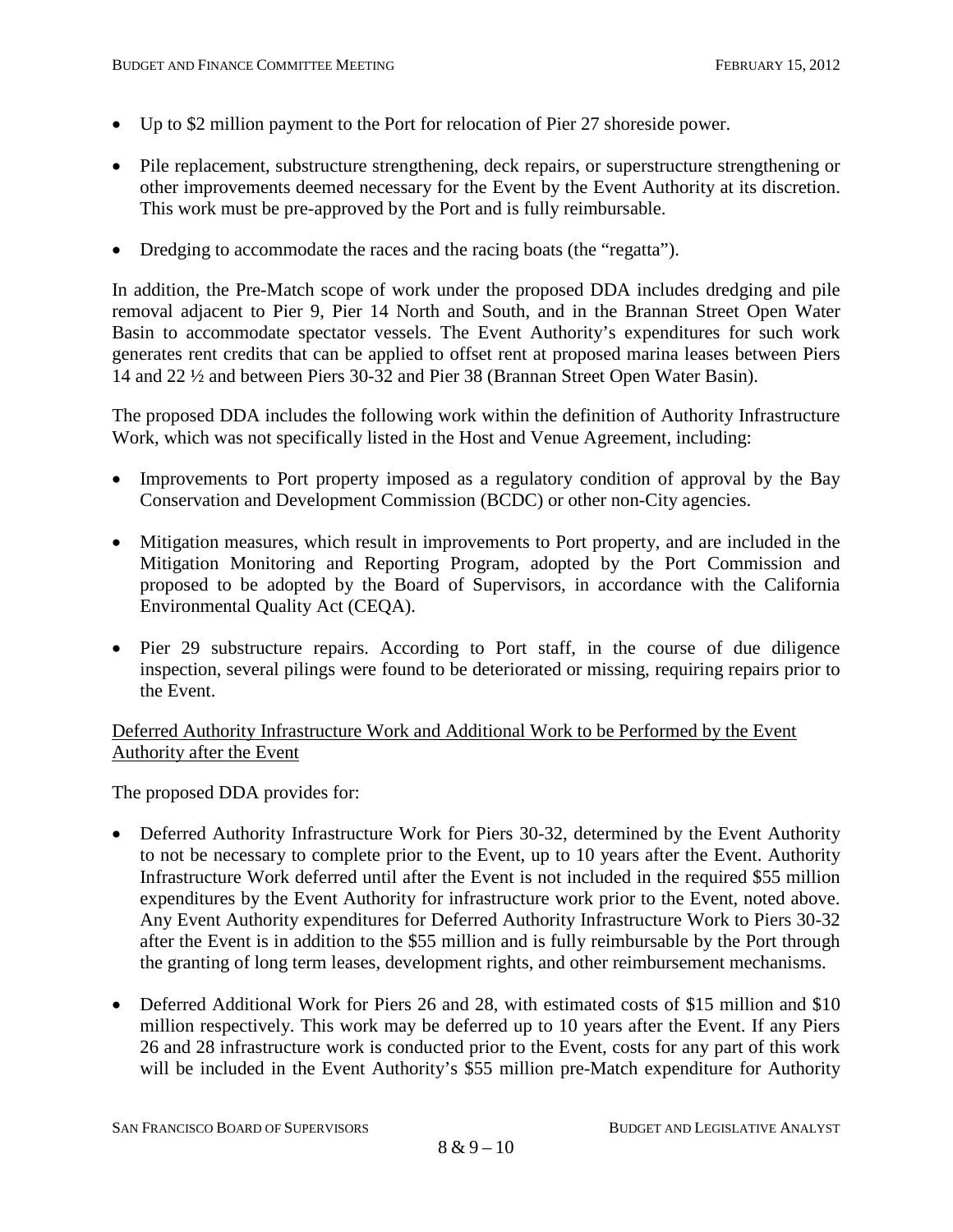Infrastructure Work, and excluded when considering the Event Authority's post-Match investment at Piers 26 and 28. [5](#page-26-1)

Table 2 compares the proposed DDA and Host and Venue Agreement requirements for infrastructure work to be performed by the Port and the Event Authority.

| <b>Host and Venue Agreement</b>                                                                                                    | <b>Proposed DDA</b>                                                                                                                                                                |  |  |
|------------------------------------------------------------------------------------------------------------------------------------|------------------------------------------------------------------------------------------------------------------------------------------------------------------------------------|--|--|
| Port Work                                                                                                                          | Port Work                                                                                                                                                                          |  |  |
| Demolition of Pier 36 by January 1, 2013                                                                                           | Same                                                                                                                                                                               |  |  |
| Completion Brannan Street Wharf by June 30, 2013                                                                                   | Same                                                                                                                                                                               |  |  |
| Pier 27 shoreside power relocation with \$2 million<br>Event Authority contribution                                                | Same                                                                                                                                                                               |  |  |
|                                                                                                                                    | <i>Adds</i> : demolition of Pier 27 shed                                                                                                                                           |  |  |
| <b>Authority Infrastructure Work prior to Event</b>                                                                                | <b>Authority Infrastructure Work prior to Event</b>                                                                                                                                |  |  |
| Piers 30-32 piles, substructure, decks                                                                                             | Same                                                                                                                                                                               |  |  |
| Demolish portions of Pier 27 and Pier 29, including                                                                                | Removes: demolition of portions of Pier 27 shed                                                                                                                                    |  |  |
| Pier 27 shed                                                                                                                       | Adds: repair of Pier 29 substructure                                                                                                                                               |  |  |
| Payment of \$2 million for Pier 27 shoreside power<br>relocation                                                                   | Same                                                                                                                                                                               |  |  |
| Other work required to host the Event                                                                                              | Adds: BCDC and other non-City regulatory<br>conditions of approval, resulting in improvements to<br>Port property                                                                  |  |  |
|                                                                                                                                    | Adds: CEQA Mitigation Monitoring and Reporting<br>Program, , resulting in improvements to Port<br>property                                                                         |  |  |
| Dredging and pier improvements to accommodate<br>the regattas                                                                      | Same                                                                                                                                                                               |  |  |
| Other repairs to Event venues with the Port's<br>permission, excluding marinas; may include Piers 26<br>and 28                     | Same                                                                                                                                                                               |  |  |
| Dredging and pile removal between Pier 14 and 22<br>$1/2$ ; and Piers 30-32 and 38 for marinas to<br>accommodate spectator vessels | Dredging and pile removal adjacent to Pier 9, Pier<br>14 North and South, and between Pier 32 and Pier<br>38 (Brannan Street Open Water Basin) to<br>accommodate spectator vessels |  |  |

#### **Table 2 Event Authority and Port Infrastructure Work Comparison of the Host and Venue Agreement, as Modified, and the Proposed DDA**

<span id="page-29-0"></span><sup>&</sup>lt;sup>5</sup> Although the proposed DDA provides for infrastructure improvements to Piers 26 and 28 prior to the Event, and includes the Event Authority's expenditures for such work to be included in the reimbursement plan for Event Authority expenditures of at least \$55 million prior to the Event, the proposed scope of work to be performed by the Event Authority prior to the Event does not include infrastructure improvements to Piers 26 and 28.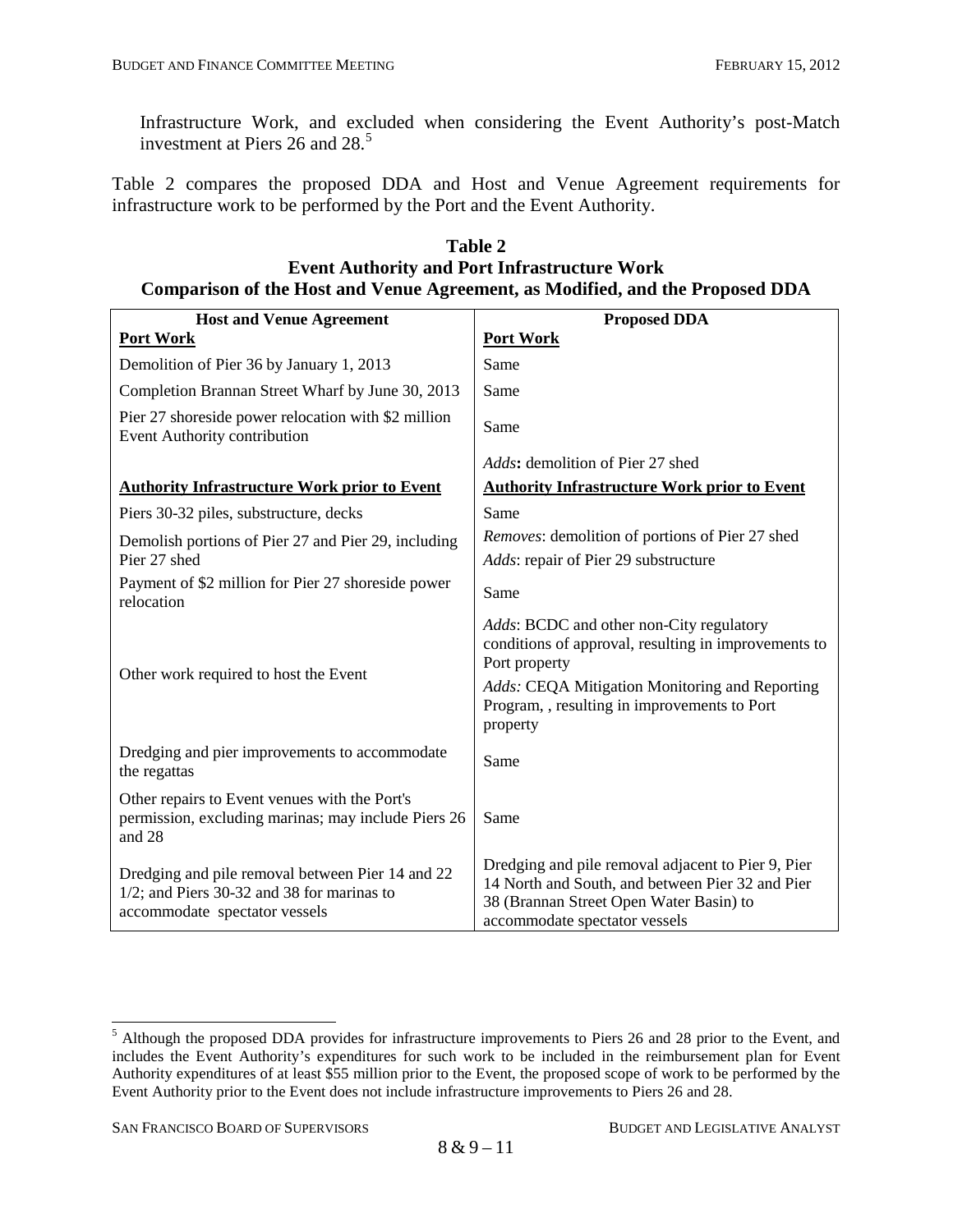#### **Table 2 (continued) Event Authority and Port Infrastructure Work Comparison of the Host and Venue Agreement, as Modified, and the Proposed DDA**

| <b>Host and Venue Agreement</b>                                                                                              | <b>Proposed DDA</b>                                      |
|------------------------------------------------------------------------------------------------------------------------------|----------------------------------------------------------|
| <b>Additional Work to Piers 26 and 28</b>                                                                                    | <b>Additional Work to Piers 26 and 28</b>                |
| Repair, replace, and improve Piers 26 and 28                                                                                 | Same                                                     |
| Additional Work to Piers 26 and 28 counted toward<br>\$55 million Authority Infrastructure Work if<br>conducted before Event | Same                                                     |
| Deferred Work to Piers 30-32 and Piers 26-28                                                                                 | Deferred Work to Piers 30-32 and Piers 26-28             |
| Allows Piers 30-32 work to be deferred up to 5<br>years                                                                      | Allows Piers 30-32 work to be deferred up to 10<br>years |
| Allows Piers 26 and 28 work to be deferred up to 10<br>years                                                                 | Same                                                     |

## **Long Term Leases and Development Rights**

The proposed DDA gives the Event Authority long-term development rights to Port property in exchange for making infrastructure investments to Port properties. Tables 3 and 4 below compare the Host and Venue Agreement and proposed DDA provisions for long term leases and development rights.

#### **Long Term Leases and Development Rights for Pre-Match Authority Infrastructure Work and Deferred Authority Infrastructure Work to Piers 30-32**

Under the proposed DDA, in exchange for the \$55 million in Pre-Match Authority Infrastructure Work, as well as dredging for spectator vessels or Piers 26 and 28 infrastructure work completed prior to the Event, the Port will:

- Enter into a rent-free 66-year lease with the Event Authority for Piers 30-32. The Port and Event Authority will negotiate a term sheet for the Piers 30-32 lease, which will be submitted to the Board of Supervisors for endorsement.<sup>[6](#page-29-0)</sup> The final lease will be subject to Board of Supervisors approval under Charter Section 9.118.
- Transfer title to Seawall Lot 330, a 2.8 acre lot at the corner of Bryant Street and the Embarcadero, to the Event Authority with no cash contribution to the Port. According to the proposed DDA, the Port intends to submit the transfer of title to Seawall Lot 330 and

<span id="page-30-0"></span> <sup>6</sup> In the Budget Analyst's 2004 *Management Audit of the Port of San Francisco,* we recommended that term sheets for development projects with costs greater than \$10 million to be submitted to the Board of Supervisors for endorsement in order for the Board of Supervisors to consider the financial goals of the project prior to approval of the final lease.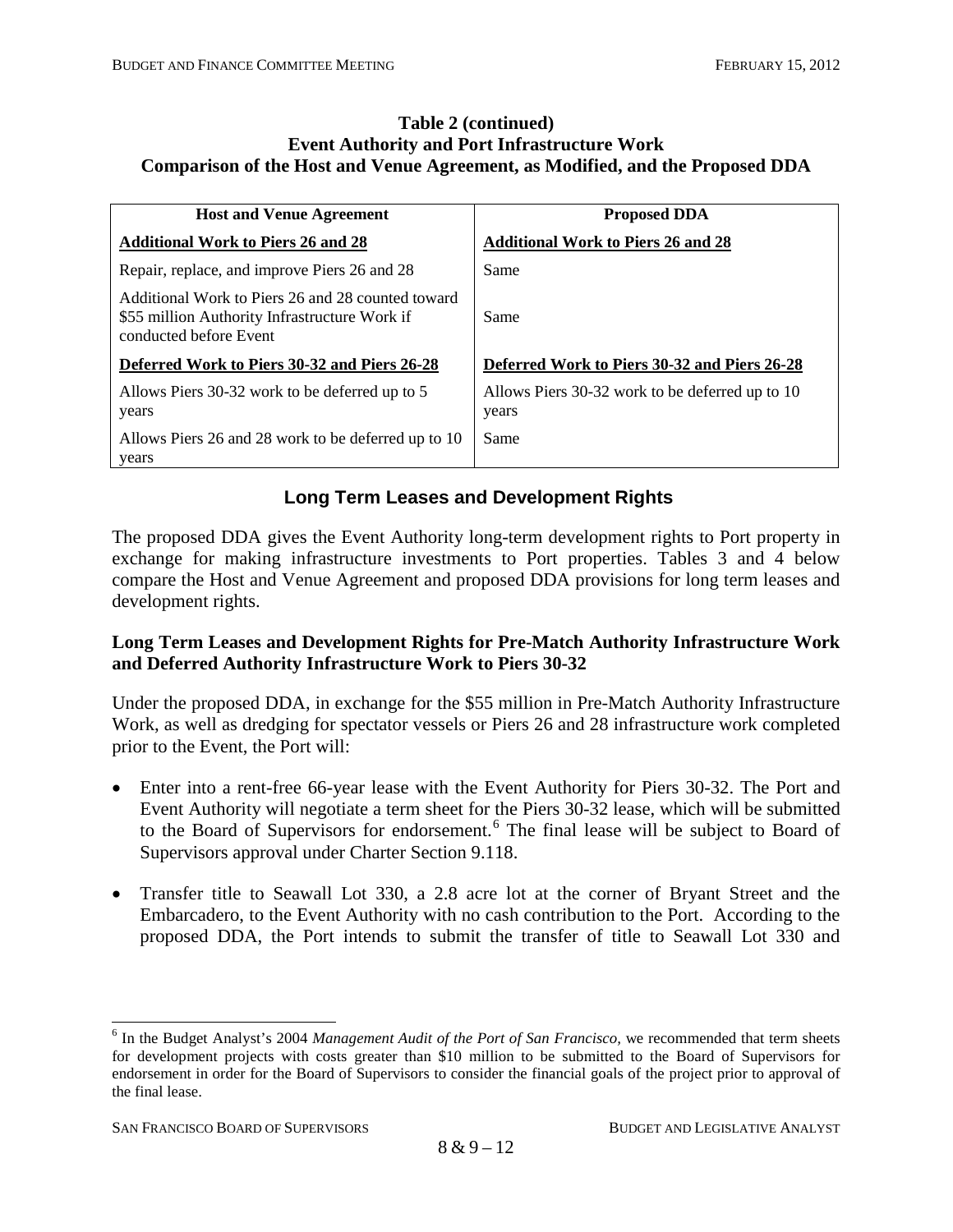approval of the formation of the infrastructure financing district (see below) to the Board of Supervisors for approval prior to September 30, 2012.<sup>[7](#page-30-0)</sup>

If the Event Authority's investment in Pre-Match Authority Infrastructure Work exceeds \$55 million, the Port will reimburse the Event Authority exclusively from the following sources in order of priority, until the rent credits or other reimbursements have fully reimbursed the Event Authority's investment:

(a) Infrastructure financing district tax-increment bond proceeds for these specific sites;

- (b) 10 year leases for Piers 26 and 28 with rent credits;
- (c) 10 year lease for Pier 29 with rent credits;

(d) 66-year lease for Pier 29 with rent credits; and

(e) Participation of 50 percent of the proceeds of a subsequent lease of Piers 30-32 payable by the Port to the Event Authority up to 15 years after the termination of the 66-year lease and return of Piers 30-32 to the Port.

These provisions represent a change from the original Host and Venue Agreement, as approved by the Board of Supervisors on December 14, 2010, which allowed for Port reimbursement only through rent credits on long term leases for Piers 30-32 and Piers 26 and 28, and transfer of title to Seawall Lot 330. Subsequent to the Board of Supervisors' approval of the Host and Venue Agreement, the Mayor and City officials modified the agreement to extend long term development rights to the short term venues, which included Piers 19 and 19 ½, Pier 23, and Pier  $29.8$  $29.8$  Piers 19, 19  $\frac{1}{2}$ , and 23 were subsequently removed as long term lease sites under the proposed DDA.

<sup>&</sup>lt;sup>7</sup> In September 2011, the State Legislature finally approved Assembly Bill (AB) 418, removing certain State restrictions from Seawall Lot 330, allowing for the transfer of title to the Event Authority.

<span id="page-31-1"></span><span id="page-31-0"></span><sup>&</sup>lt;sup>8</sup> Although Piers 27 and 80 were short term venues but were subject to limitations due to the construction of the Cruise Terminal on Pier 27 and the Port's breakbulk cargo operations on Pier 80. Under the modified Host and Venue Agreement, the City had sole discretion over long term leases for Piers 19 and 19 ½ and Pier 23 but not over a long term lease for Pier 29.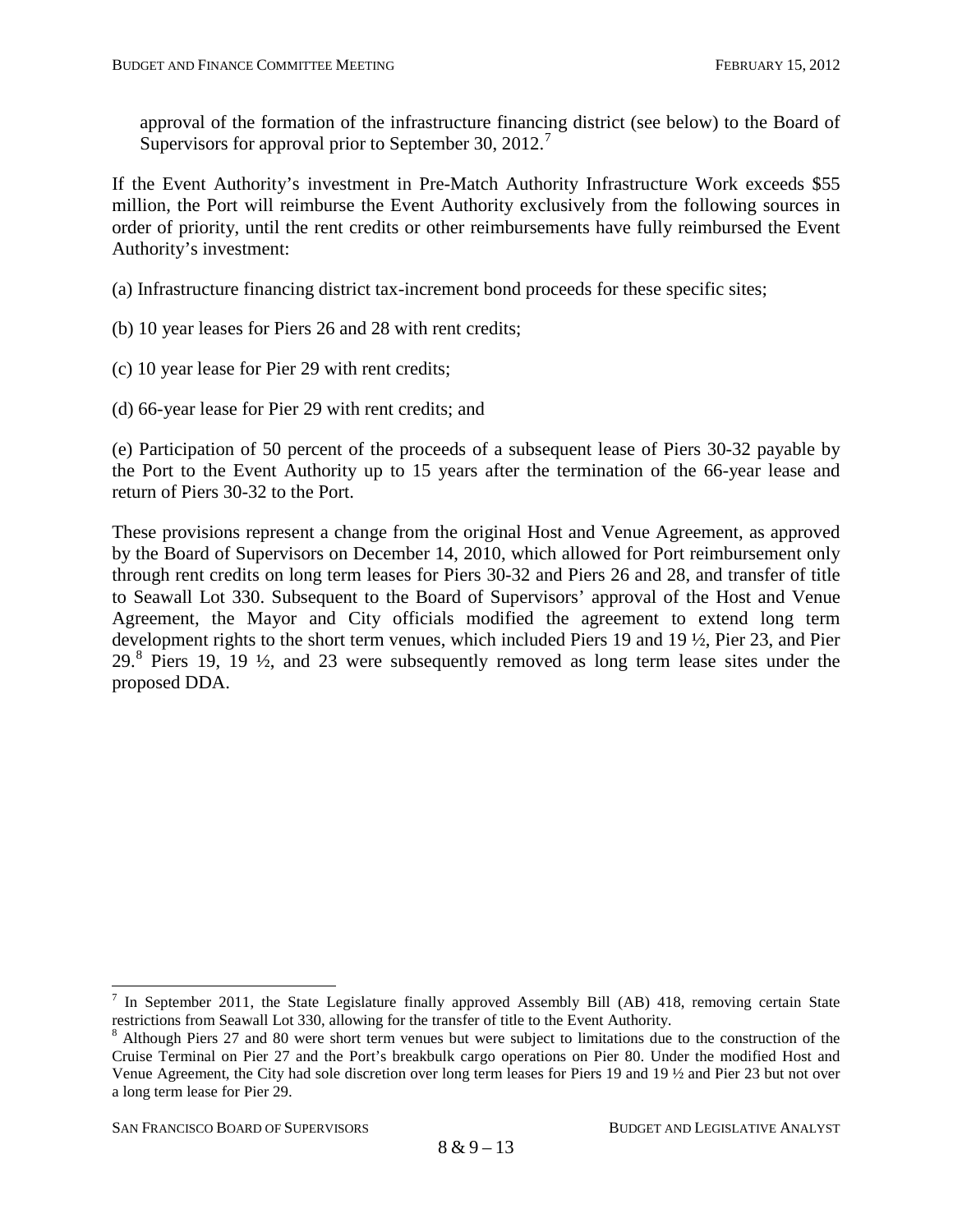## **Table 3 Development and Transfer Rights: Pre-Match Authority Infrastructure Work Comparison of the Host and Venue Agreement, as Modified, and the Proposed DDA**

| <b>Host and Venue Agreement</b>                                                                                                                                                                                            | <b>Proposed DDA</b>                                                                                                                                                 |
|----------------------------------------------------------------------------------------------------------------------------------------------------------------------------------------------------------------------------|---------------------------------------------------------------------------------------------------------------------------------------------------------------------|
| Piers 30-32 and Seawall Lot 330                                                                                                                                                                                            | Piers 30-32 and Seawall Lot 330                                                                                                                                     |
| 66-year lease for Piers 30-32 and transfer of Seawall Lot<br>330 free of public trust restrictions, contingent on \$55<br>million investment in Pre-Match Authority Infrastructure<br>Work                                 | Same                                                                                                                                                                |
| Long-term leases for Piers 26, 28, and 29, marina leases,<br>rent credits, and infrastructure financing in if Event<br>Authority invests if Authority Infrastructure Work and<br>Additional Work in excess of \$55 million | Authority Infrastructure Work in excess of \$55 million<br>would be credited to the Event Authority exclusively<br>from the following sources in order of priority: |
| If value of these leases, rent credits, and infrastructure<br>financing are less than the Event Authority's investment                                                                                                     | (a) tax increment bond proceeds from the proposed<br>infrastructure financing district for Piers 30-32 and<br>Seawall Lot 330 <sup>9</sup> ,                        |
| in Authority Infrastructure Work and Additional Work<br>in excess of \$55 million, the balancing options are:                                                                                                              | (b) short-term leases up to 10 years for Piers 26 and 28<br>with the rent credits against base rent starting at the                                                 |
| (a) reduce the scope of work,                                                                                                                                                                                              | Port's parameter rents with annual CPI adjustments, <sup>10</sup>                                                                                                   |
| (b) receive increased rent credits,                                                                                                                                                                                        | (c) short-term lease up to 10 years for Pier 29 with the                                                                                                            |
| (c) revise the financial terms of the long-term leases<br>subject to Port approval,                                                                                                                                        | rent credits against base rent starting at the Port's<br>parameter rents with annual CPI adjustments,                                                               |
| (d) obtain long-term leases for some of the short-term<br>venues (to which rent credits would apply),                                                                                                                      | (d) 66-year lease for Pier 29 with rent against base rent<br>commencing at \$6 per square foot escalated to the<br>lease commencement date with periodic CPI        |
| (e) obtain 66-year leases for Piers 26 and 28 without<br>performing the required infrastructure work                                                                                                                       | adjustments and reset to market rate after rent credits<br>are exhausted, and                                                                                       |
| (estimated at \$15 million and \$10 million<br>respectively), or                                                                                                                                                           | (e) If needed to reimburse the Event Authority,<br>participation of 50 percent of the proceeds of a                                                                 |
| (f) obtain shorter-term leases for Piers 26 and 28 in                                                                                                                                                                      | subsequent lease of Piers 30-32 payable by the Port                                                                                                                 |
| which the value of the Port's parameter rents for the<br>leased properties equals the outstanding rent credits                                                                                                             | to the Event Authority up to 15 years after the<br>termination of the 66-year lease and return of Piers                                                             |
| owed to the Event Authority                                                                                                                                                                                                | 30-32 to the Port                                                                                                                                                   |

## **Leases and Development Rights for Deferred Additional Work to Piers 26 and 28**

Under the proposed DDA, if the Event Authority performs Deferred Additional Work, the Port will reimburse the Event Authority for those costs through 66-year leases for Piers 26 and 28, with payment of rent credits up to the amount of the Deferred Additional Work. Term sheets for long-term leases will be submitted to the Board of Supervisors for endorsement. Leases will be subject to Board of Supervisors approval under Charter Section 9.118.

<span id="page-32-1"></span><span id="page-32-0"></span><sup>&</sup>lt;sup>9</sup> The Port estimates that the tax-increment bonds would be issued in approximately 2021.<br><sup>10</sup> The Port Commission annually approves a schedule of rents (parameter rents) for each type of Port property and use.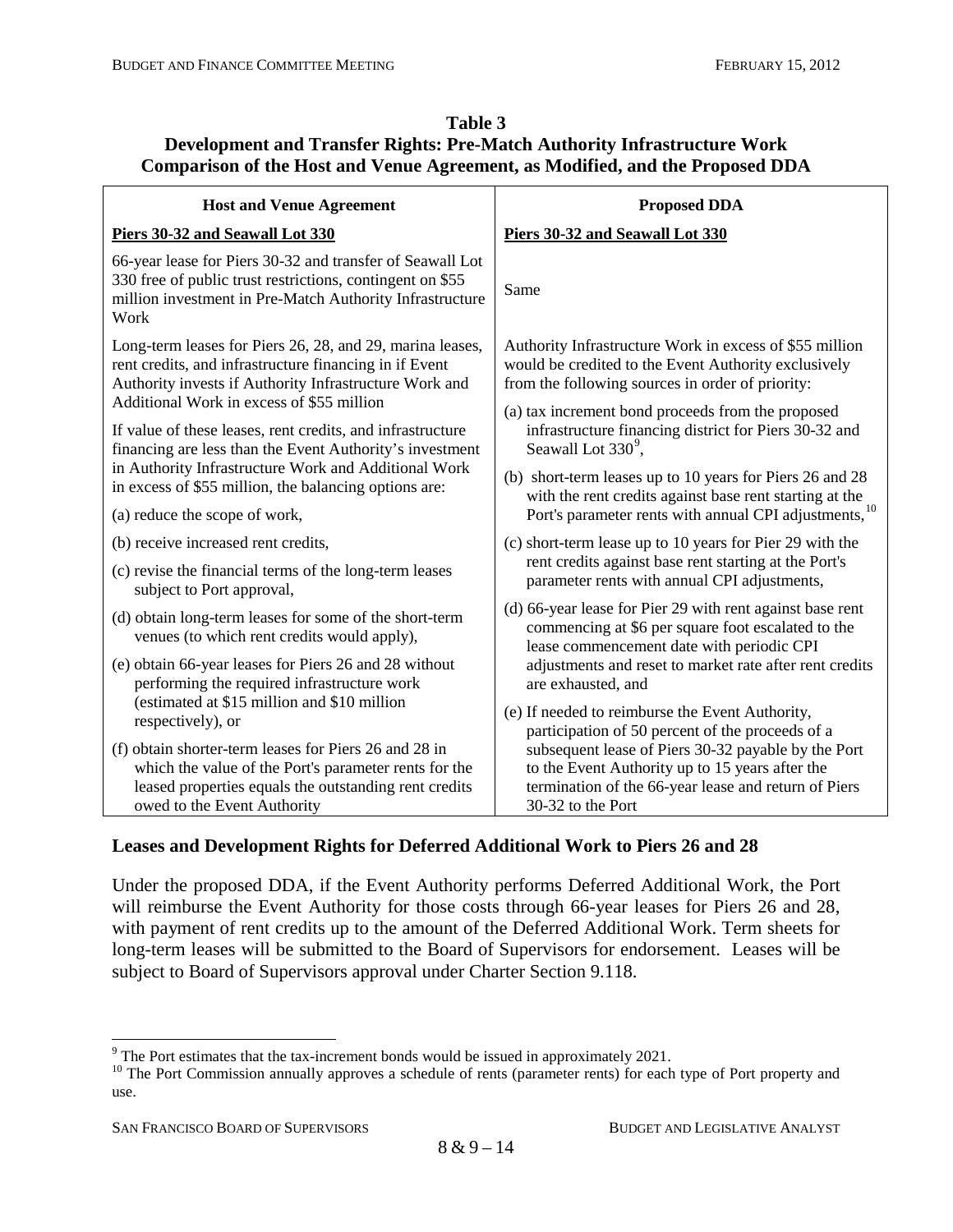If rent credits for the 66-year leases for Piers 26 and 28 are not sufficient to reimburse the Event Authority for Deferred Additional Work, the Port will reimburse the Event Authority in the following order of priority:

- (a) Infrastructure financing district tax-increment bonds for these specific sites;
- (b) Historic preservation tax credits for these specific sites;
- (c) Marina leases for potential marina developments at Pier 54, Brannan Street Open Water Basin, or other locations (see below); and
- (d) If necessary to reimburse the Event Authority for Deferred Additional Work, participation of 50 percent of the proceeds of subsequent leases of Piers 26 and 28 payable by the Port to the Event Authority up to 15 years after the termination of the 66-year leases and return of Piers 26 and 28 to the Port.

#### **Pier 54 and Marina Rent Credits**

Under the proposed DDA, the Event Authority has conditional rights to rent credits for marinas to be located at Pier 54 and Brannan Street Open Water Basin, or another location in exchange for dredging for spectator vessels (noted above), and repairs or improvements to the Pier 54 substructure. Rent credits for dredging work may be used to offset rents for potential marina leases, or to offset rent for 66-year leases for Piers 26 and 28. Rent credits for Pier 54 substructure repairs or improvements may only be used for a marina lease at Pier 54.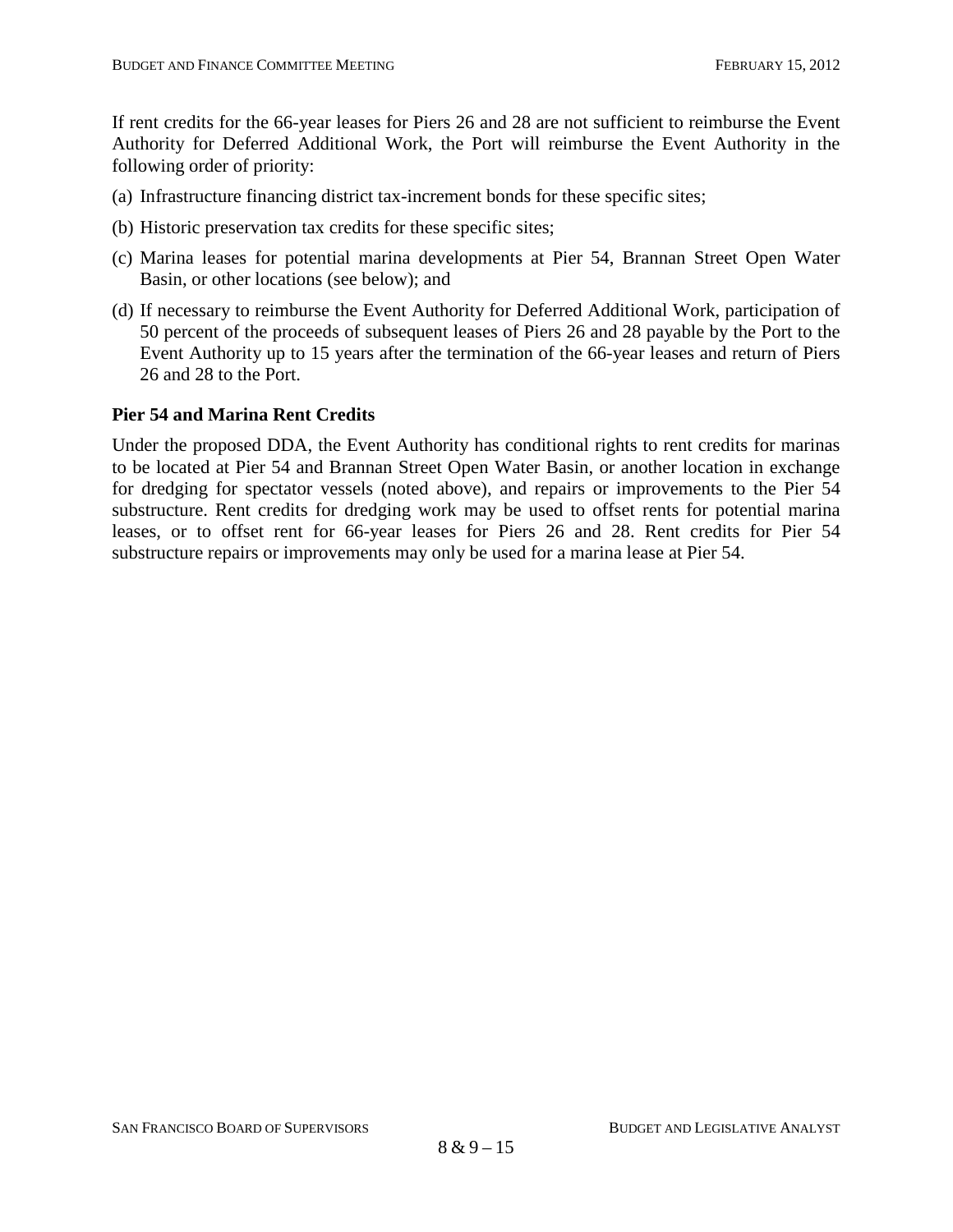| <b>Host and Venue Agreement</b>                                                                                                                                                                                                                                  | <b>Proposed DDA</b>                                                                                                                                                                                                                                                                                  |
|------------------------------------------------------------------------------------------------------------------------------------------------------------------------------------------------------------------------------------------------------------------|------------------------------------------------------------------------------------------------------------------------------------------------------------------------------------------------------------------------------------------------------------------------------------------------------|
| Piers 26 and 28                                                                                                                                                                                                                                                  | Piers 26 and 28                                                                                                                                                                                                                                                                                      |
|                                                                                                                                                                                                                                                                  |                                                                                                                                                                                                                                                                                                      |
| 66-year lease for Piers 26 and 28 contingent on<br>investments in Additional Work of \$25 million;                                                                                                                                                               | Same                                                                                                                                                                                                                                                                                                 |
| Event Authority reimbursed for Additional Work<br>through rent credits                                                                                                                                                                                           | Same                                                                                                                                                                                                                                                                                                 |
| Excludes any Piers 26 and 28 infrastructure work                                                                                                                                                                                                                 |                                                                                                                                                                                                                                                                                                      |
| performed prior to the Event and reimbursed as part<br>of the Authority Infrastructure Work (noted above)                                                                                                                                                        | Same                                                                                                                                                                                                                                                                                                 |
| Additional Work would be credited to the Event<br>Authority through (a) rent credits, (b) infrastructure<br>district financing, (c) historic preservation tax<br>credits, and (d) rent credits for proposed marinas                                              | <i>Adds:</i> 50 percent participation rent payable by the<br>Port to the Event Authority up to 15 years after the<br>termination of the 66-year lease for Piers 26 and 28,<br>or at the Port's election, a funding source to<br>rehabilitate historic resources at these site with an<br>equal value |
| Piers 26 and 28                                                                                                                                                                                                                                                  | Piers 26 and 28                                                                                                                                                                                                                                                                                      |
| Long-term leases and development rights to Piers<br>19, 23, and 29, and other short term venues,<br>including, with some exceptions, Piers 27 and 80, in<br>exchange for the Event Authority's investment in<br>Authority Infrastructure Work or Additional Work | Removes: development rights for all piers other than<br>Piers 26 and 28 and marina leases, including Piers<br>19-19 1/2, and 23                                                                                                                                                                      |
| <b>Marinas</b>                                                                                                                                                                                                                                                   | <b>Marinas</b>                                                                                                                                                                                                                                                                                       |
| Exclusive negotiating agreements for long-term<br>marina leases in the areas between Piers 14 and 22<br>$\frac{1}{2}$ , and between Piers 30-32 and Pier 38; dredging<br>costs reimbursed through rent credits                                                   | Exclusive negotiating agreements for long-term<br>marina leases for Pier 54 and Brannan Street Open<br>Water Basin; Pier 54 substructure repair costs, and<br>dredging costs reimbursed through marina lease rent<br>credits at Pier 54 only                                                         |

#### **Table 4 Development Rights: Piers 26 and 28 and Marinas Comparison of the Host and Venue Agreement and the Proposed DDA**

#### **Assignment of Long-term Leases**

The Host and Venue Agreement allows the Event Authority to assign the long-term leases to Event Authority affiliates without further Port approval. The Port must approve the Event Authority's assignment of long-term leases to parties other than Event Authority affiliates. No Port consent is required for subleases. The Port does not participate in any revenues received by the Event Authority for assigning the long-term leases to other parties. Under the original Host and Venue Agreement, approved by the Board of Supervisors on December 14, 2010, the Port participated in 15 percent of the net proceeds of each assignment of the long-term leases after the first assignment.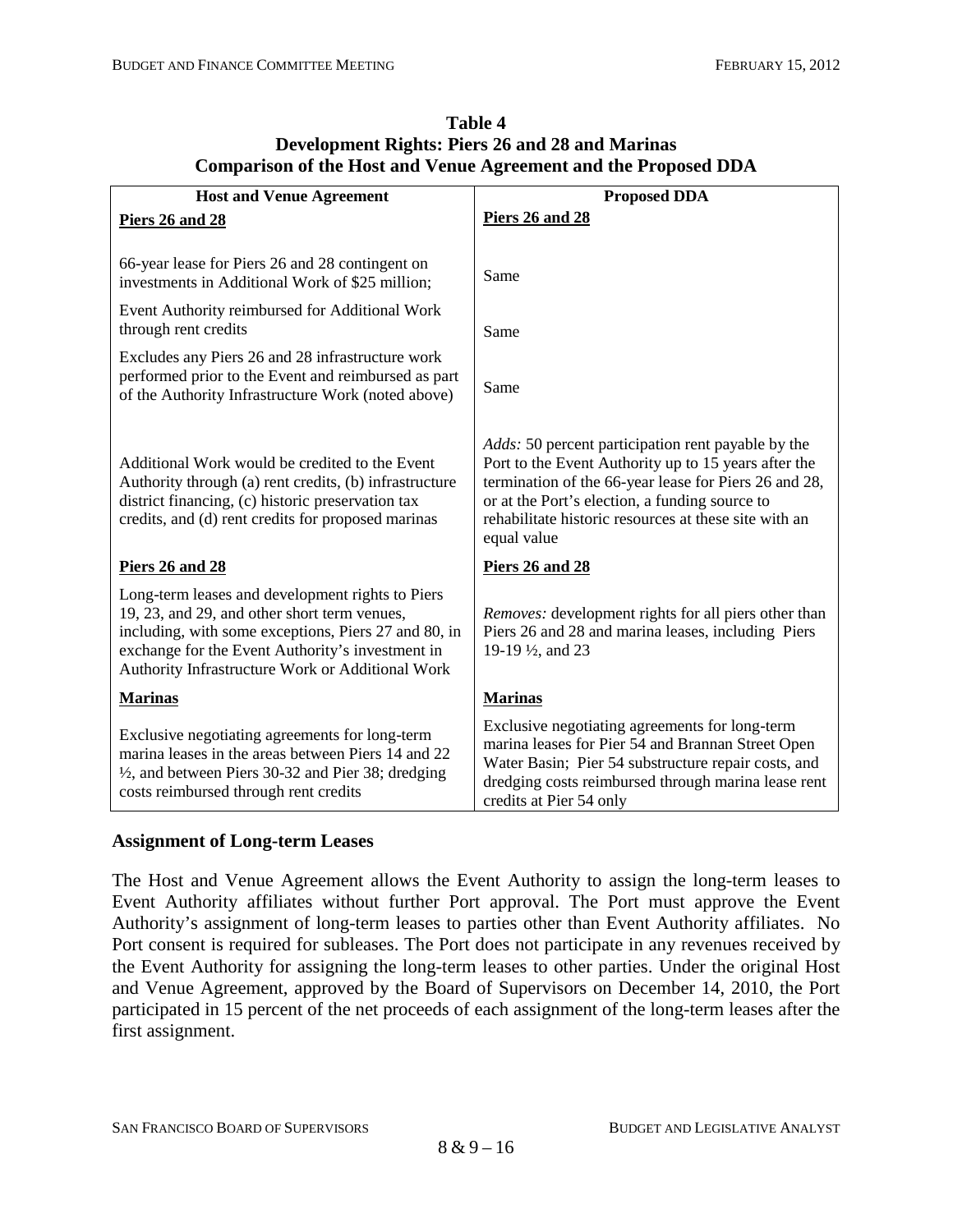#### **Rents**

Under the proposed DDA, the Event Authority has up to 10 years to enter into long-term leases for Piers 30-32, Piers 26 and 28, and if needed to offset the costs of Authority Infrastructure Work, Pier 29. Under the original Host and Venue Agreement approved by the Board of Supervisors on December 14, 2010, base rent for the long-term leases was to be set at a fair market rent established through an appraisal process. The modified Host and Venue Agreement and proposed DDA establish starting rents based on negotiated rates, as follows:

- \$4 per square foot per year of gross building area for Piers 30-32, although Piers 30-32 would be delivered to the Event Authority rent-free under the terms of the proposed 66-year lease in exchange for the Event Authority's investment in Authority Infrastructure Work prior to the Event.
- \$6 per square foot per year of gross building area for all other piers with long-term leases. Under the proposed DDA, rents may be adjusted every five years by the CPI with minimum increases of 10 percent and maximum increases of 20 percent.

The proposed DDA provides that if the lease commencement for Pier 29 is delayed for up to 10 years, the base rent for Pier 29 is increased by (or "indexed to") the CPI. No other leases covered under the proposed DDA provide for indexing base rents to the CPI if the lease commencement date is delayed up to ten years.

If applicable, rents in the 66-year leases for Piers 26, 28, and 29 are adjusted to fair market rental rates after 30 years or once rent credits have been fully applied, whichever is later.

Also, under the proposed DDA and consistent with the modified Host and Venue Agreement:

- The Event Authority does not pay construction period rent. According to Port staff, this provision is consistent with the original Host and Venue Agreement requirement that the long term leases be commercially reasonable, and provide terms comparable to other Port development leases, in which tenants do not pay construction period rent.
- The Port cannot collect participation rent. The original Host and Venue Agreement allowed the Port to collect transfer fees (a) equal to 1 percent of the sale price for the resale (i.e., excluding the first sale) of condominiums constructed on Seawall Lot 330, and (b) 15 percent of the net proceeds of each transfer or sublease of more than 55 percent of the Event Authority's interest in long-term leases from the Event Authority to other parties, excluding the first transfer.

## **Interim Leases**

Under the proposed DDA, the Event Authority may retain exclusive use of any long-term development sites during the interim period up to 10 years after the expiration of the venue leases and commencement of long term leases. Interim uses allowed under the Host and Venue Agreement include any existing or prior use, such as parking, or other uses consistent with the Public Trust and CEQA.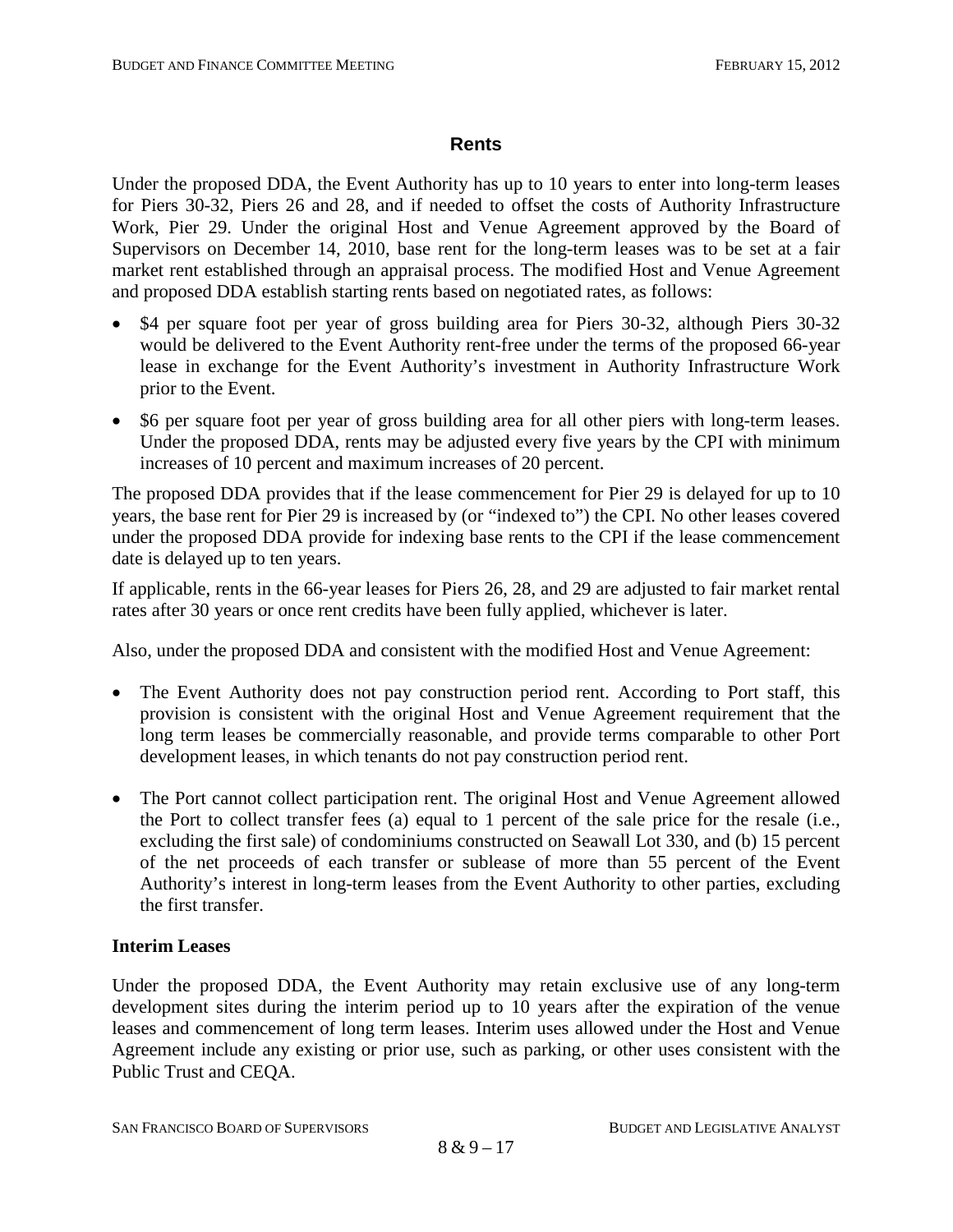Rent during the interim period is:

- \$910,225, adjusted by annual CPI increases, for Piers 30-32; and
- The Port's then-effective parameter rental rate for pier warehouse sheds for Piers 26 and 28.

During the interim period of up to 10 years, the Event Authority will receive rent credits for Authority Infrastructure Work greater than \$55 million, which can be used to offset the interim base rent at Piers 26, 28 and 29 but not Piers 30-32, as shown in Table 3.

#### **Transferring Long Term Sites to the City**

Under the proposed DDA, consistent with the modified Host and Venue Agreement, although the Event Authority retains rights to the long-term development sites, the Event Authority may return some or all of the long-term development sites to the Port at any time in the ten-year period after the Event. The Port must return these long-term development sites to the Event Authority within 180 days if the Event Authority requests the return.

This provision was not included in the original Host and Venue Agreement, approved by the Board of Supervisors on December 14, 2010. According to the Budget and Legislative Analyst's report, dated March 16, 2011, this provision would result in previously unanticipated costs to the Port and a likely loss of base rent revenue (or drawing down of rent credits owed to the Event Authority). After the venue leases expire, the Port would have to attract new tenants to the properties transferred back from the Event Authority to the City for an uncertain amount of time, cover maintenance cost on the properties during that period, and cause tenants to be moved of the properties upon request of the Event Authority. The Port would be unlikely to collect the same level of rent from tenants for these properties that the Port would otherwise have received from the Event Authority.

## **Infrastructure Financing and Community Facilities Districts**

The Host and Venue Agreement and proposed DDA require creation of infrastructure financing districts to issue tax increment<sup>[11](#page-32-1)</sup> bonds that will reimburse the Port and the Event Authority for (a) infrastructure repairs, replacement, and improvement costs not previously reimbursed by rent credits; (b) public improvements such as environmental remediation, shoreline improvements; and (c) substructure and other improvements to the piers. The State Legislature authorized San Francisco to establish infrastructure financing districts on Port property (SB 1085 in 2005, modified by AB 664 in 2011). Approval of the proposed resolution (File 12-0128) would confirm Board of Supervisors intent to establish an infrastructure financing district on Port property, which would designate initially eight project areas, covering Piers 30-32, Seawall Lot 330, Pier 26, Pier 28, Pier 48, Pier 70, Seawall Lot 337 and Seawall Lot 351. The Port will submit future legislation to the Board of Supervisors to approve financing plans for each project area.

<span id="page-36-0"></span> $11$  Tax increment is the increase in Property Tax due to the development of Piers 30-32 and Seawall Lot 330.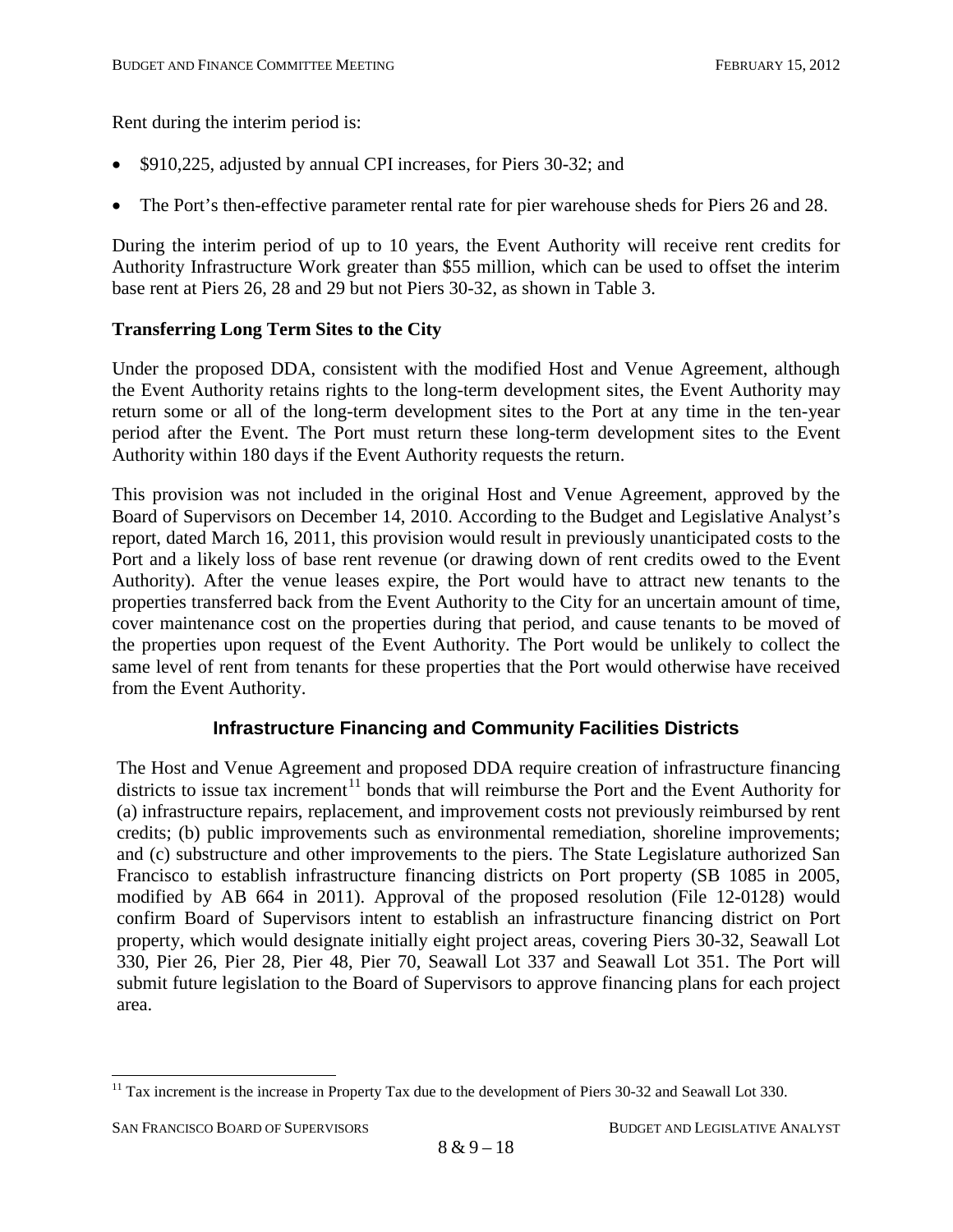The Host and Venue Agreement and proposed DDA obligate the Event Authority and City to form a community facilities district comprising Piers 30-32 and Seawall Lot 330, and levy maintenance taxes to fund ongoing maintenance costs for the Brannan Street Wharf.

#### **Successor Events**

If the Golden Gate Yacht Club successfully defends the 34<sup>th</sup> America's Cup, and the City and the Golden Gate Yacht Club enter into a new host and venue agreement to host the 35<sup>th</sup> America's Cup, the Event Authority may extend its use of the venues. The proposed DDA adds a provision allowing either the Event Authority or the City to terminate further negotiations if they have not agreed to the terms of a new host and venue agreement, despite good faith negotiations, within six months after the Event.

## **Indemnity**

Section 15 of the Host and Venue Agreement provided for the City and Event Authority to negotiate over mutual indemnity provisions to be included in the DDA. The proposed DDA includes provisions consistent with the Host and Venue Agreement. Section 2.6 of the proposed DDA states that the Event Authority and the City "must indemnify" each other for any losses resulting from the Event, unless the losses were caused by negligence or willful misconduct. According to the proposed DDA, the venue leases and licenses between the Port and the Event Authority for use of the Port's property will govern the Event Authority's and City's indemnification obligations relating to hazardous materials affecting any Port venue. According to Ms. Joanne Sakai, Deputy City Attorney, these provisions, along with each party's insurance requirements, as described in Section 2.7 of the DDA, are still under review and subject to further negotiations.

## **FISCAL IMPACT**

## **The proposed DDA does not sufficiently cap the Event Authority's reimbursable costs for Authority Infrastructure Work or Additional Work. As a result, the Port could potentially reimburse the Event Authority for such costs up to 91 years after the Event.**

#### **Authority Infrastructure Work**

#### Estimated Costs

Estimated costs for Authority Infrastructure Work and Additional Work performed by the Event Authority prior to the Event are approximately \$111,306,520, which is \$56,306,520 or 102 percent more than the original estimated costs of \$55,000,000 under the original Host and Venue Agreement, as shown in Table 5 below.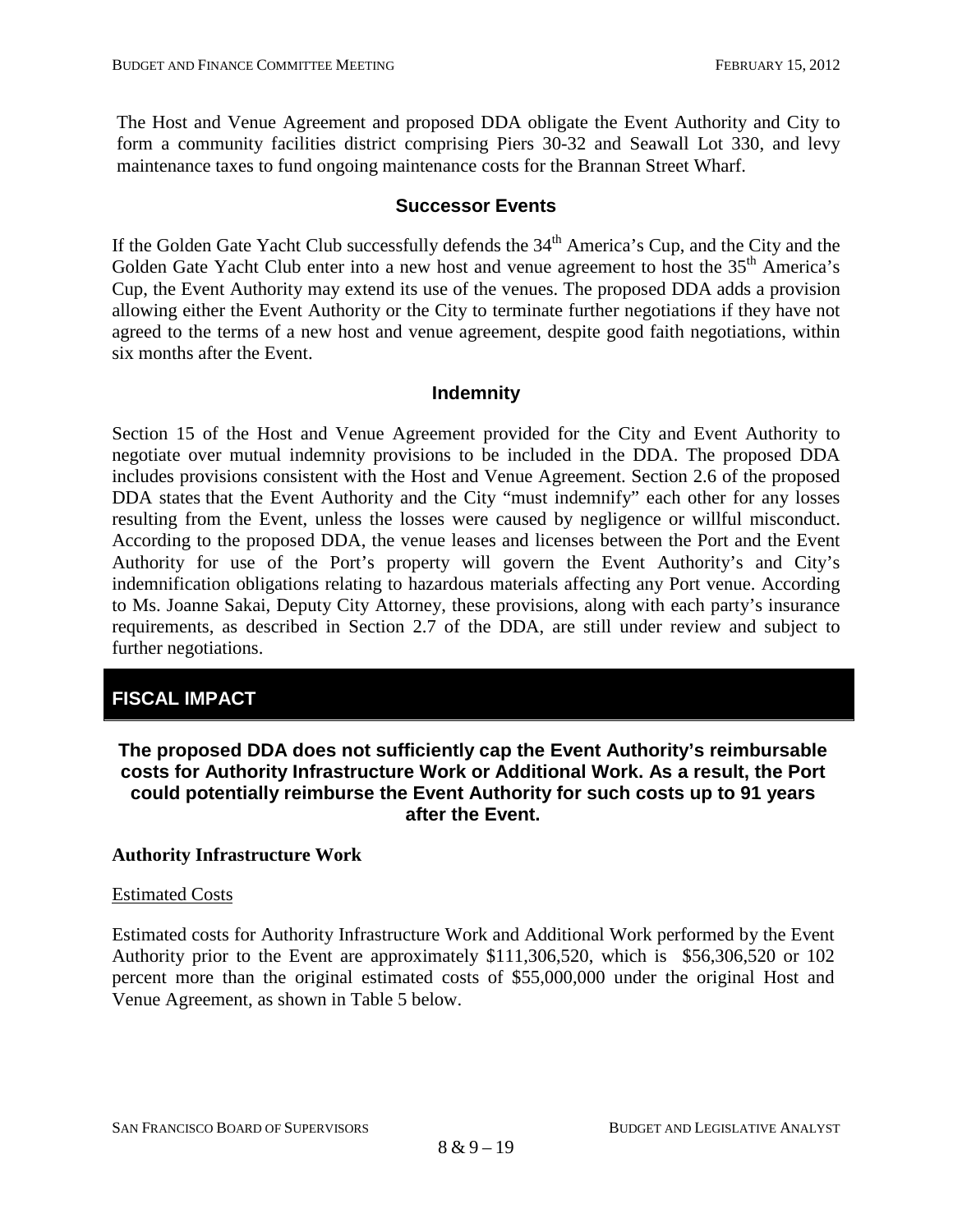|                                                         | <b>Host and</b>  |                 |                 |
|---------------------------------------------------------|------------------|-----------------|-----------------|
|                                                         | <b>Venue</b>     | <b>Proposed</b> |                 |
|                                                         | <b>Agreement</b> | <b>DDA</b>      | <b>Increase</b> |
| Pre-Match Authority Infrastructure Work                 |                  |                 |                 |
| Piers 30-32 infrastructure repairs and seismic upgrades | At least         | \$59,400,000    |                 |
| Demolition of portions of Pier 27 and 29                | \$55,000,000,    | n/a             |                 |
| Piers 19, 23, 27 and 29 improvements as necessary       | including        | 1,850,000       |                 |
|                                                         | \$2,000,000      |                 |                 |
|                                                         | for Pier 27      |                 |                 |
|                                                         | shoreside        |                 |                 |
| Pier 27 shoreside power relocation                      | power            | 2,000,000       |                 |
| Subtotal                                                | 55,000,000       | 63,250,000      | 8,250,000       |
| BCDC and other regulatory conditions of approval        | 0                | 5,200,000       |                 |
| CEQA Mitigation Monitoring, and Reporting Program       | 0                | 700,000         |                 |
| Piers 32-36 dredging for regattas                       | $\theta$         | 2,500,000       |                 |
| Fees, permitting, contingencies, design, engineering    | $\overline{0}$   | 3,856,250       |                 |
| <b>Subtotal</b>                                         |                  | 12,256,250      | 12,256,250      |
| <b>Subtotal Pre-Match Authority Infrastructure Work</b> | 55,000,000       | 75,506,250      | 20,506,250      |
| <b>Dredging for Spectator Vessels</b>                   |                  |                 |                 |
| Pier 9, Piers 14 North and South, Pier 28 South, and    |                  |                 |                 |
| portions of Piers 32-38 Basin dredging for spectator    |                  |                 |                 |
| vessels                                                 | $\theta$         | 3,700,000       |                 |
| <b>Subtotal Dredging</b>                                | $\mathbf{0}$     | 3,700,000       | 3,700,000       |
| Pre-Match Authority Infrastructure Work/ Dredging       | 55,000,000       | 79,206,250      | 24,206,250      |
| Estimated Authority Infrastructure Work after the Event |                  |                 |                 |
| Seismic upgrades to Piers 30-32                         | $\boldsymbol{0}$ | 32,100,000      | 32,100,000      |
| <b>Deferred Authority Infrastructure Work</b>           |                  | 32,100,000      | 32,100,000      |
| <b>Total</b>                                            | \$55,000,000     | \$111,306,250   | 56,306,250      |

#### **Table 5 Pre-Match Authority Infrastructure Work, Dredging for Spectator Vessels, and Deferred Authority Infrastructure Work**

According to Port staff, estimated costs under the proposed DDA, compared to the Host and Venue Agreement, have increased due to more detailed cost information and inclusion of new Event Authority costs that were not specifically included in the Host and Venue Agreement, approved by the Board of Supervisors on December 14, 2012.

- Seismic piles and joints to Piers 30-32 prior to the Event; transfer of responsibility for demolishing the Pier 27 shed from the Event Authority to the Port; and substructure improvements to Pier 29 (\$8,250,000);
- Improvements to Port property due to BCDC and CEQA requirements; and Piers 30-32 dredging for regattas included in the modified Host and Venue Agreement, which are costs that were not explicitly provided for in the previously approved Agreement. (\$12,256,250);
- Dredging for spectator vessels, which according to Port staff, would result in long term benefits to the Port through development of new marina leases (see "Pier 54 and Marina Rent Credits" above) (\$3,700,000); and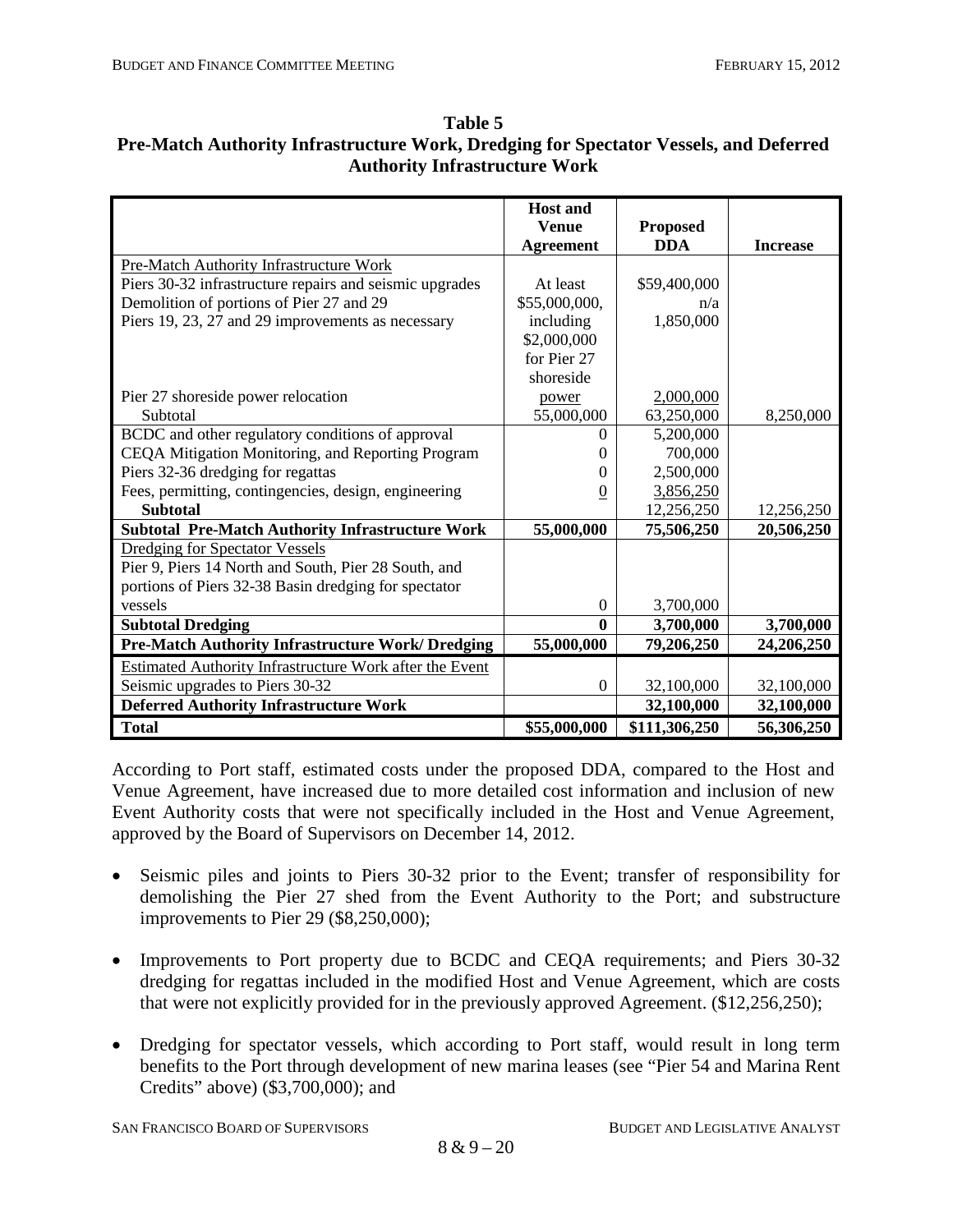• Future seismic upgrades to Piers 30-32 to accommodate the Event Authority's long-term development, for which, according to Port staff, costs are currently being assessed, and which will require future seismic design and engineering work (\$32,100,000).

The original Host and Venue Agreement, approved by the Board of Supervisors on December 14, 2010, provided for the Event Authority to make all pile replacement, substructure strengthening, and deck repairs on Piers 30-32, as may be required by applicable laws, and other work for staging of the Event, or as the Event Authority otherwise deems necessary or appropriate under the applicable venue leases. According to Port staff, improvements to Port property due to BCDC and CEQA requirements are consistent with this provision.

#### Reimbursement

The Port will reimburse the Event Authority for Pre-Match Authority Infrastructure Work of \$55,000,000 through the 66-year rent free lease for Piers 30-32 and transfer of title to Seawall Lot 330, as shown in Table 6 below. The Port will reimburse the Event Authority for Pre-Match Authority Infrastructure Work and dredging for spectator vessels prior to the Event, which exceeds \$55,000,000, through infrastructure financing bond proceeds, and rent credits. Interest accrues on the balance of the Event Authority's reimbursements owed through rent credits, at 11 percent per year.

| Table 6                                                                                |
|----------------------------------------------------------------------------------------|
| <b>Reimbursement to Event Authority for Authority Infrastructure Work and Deferred</b> |
| <b>Authority Infrastructure Work</b>                                                   |

|                                                        | Net Present Value <sup>12</sup> |
|--------------------------------------------------------|---------------------------------|
| 66-Year Lease for Piers 30-32 (rent free)              | \$31,000,000                    |
| Transfer of Title to Seawall Lot 330                   | 24,000,000                      |
| Subtotal                                               | 55,000,000                      |
| <b>Infrastructure Financing District Bond Proceeds</b> | 10,400,000                      |
| 10-Year Lease Piers 26 and 28 (rent credits)           | 11,000,000                      |
| 10-Year Lease Pier 29 (rent credits)                   | 4,700,000                       |
| 66-Year Lease for Pier 29 (rent credits)               | 7,600,000                       |
| Subtotal                                               | 33,700,000                      |
| <b>Total</b>                                           | \$88,700,000                    |

If the value of the Pre-Match Authority Infrastructure Work, and Deferred Authority Infrastructure Work are greater than the value of the rent credits and other reimbursements shown in Table 6 above, the proposed DDA provides for the Port to pay a participation of 50 percent of the proceeds of a subsequent lease of Piers 30-32 to the Event Authority up to 15 years after the termination of the 66-year lease and return of Piers 30-32 to the Port.<sup>[13](#page-39-0)</sup>

 $12$  Net present value discounts lease payments in future years to reflect the time value of money (i.e., the value of a dollar in the future is less than the value of a dollar in the present).

<span id="page-39-0"></span><sup>&</sup>lt;sup>13</sup> If the scope of work prior to the Event were to include infrastructure work to Piers 26 and 28, defined as Additional Work, the expenditures for this work would be included.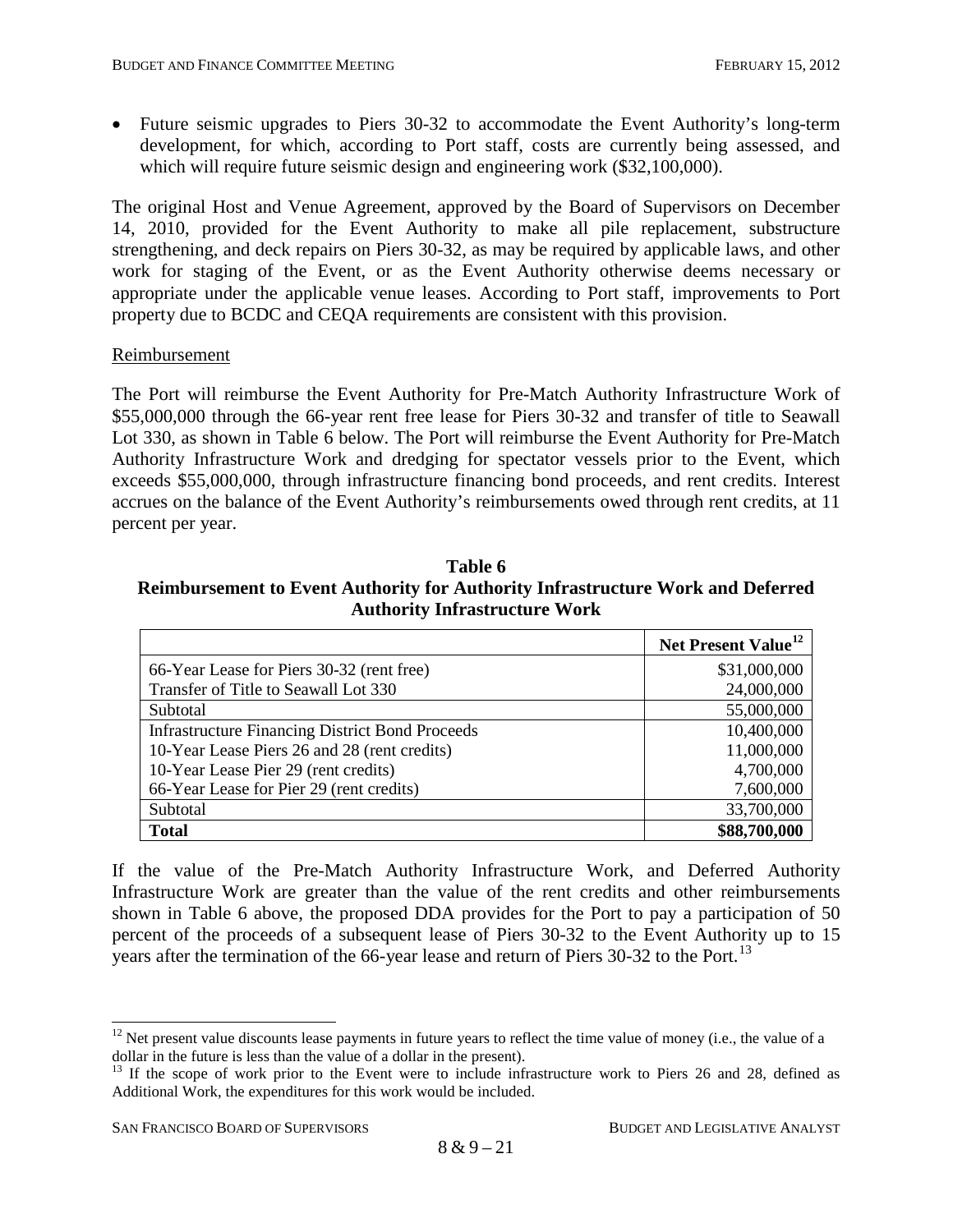## The Port's Opportunity Costs

The long term leases for Piers 26, 28, and 29 result in opportunity costs of approximately  $$5,400,000<sup>14</sup>$  $$5,400,000<sup>14</sup>$  $$5,400,000<sup>14</sup>$  to the Port because the value of the rent credits to reimburse the Event Authority are less than the rents that the Port would otherwise receive from Piers 26, 28, and 29.

## **Deferred Additional Work to Piers 26 and 28**

The proposed DDA grants the Event Authority 66-year leases for Piers 26 and 28 in exchange for infrastructure investments estimated to be approximately \$15 million and \$10 million respectively. These investments may be made up to 10 years after the Event. The Event Authority's actual expenditures for this work will be based on the scope of work approved by the Port. While the proposed DDA deems infrastructure work to Piers 26 and 28 to be "Authority Infrastructure Work" if it is necessary for and performed prior to the Event, the approved scope of work for the Event does not currently include this work.

| Table 7                                                     |  |
|-------------------------------------------------------------|--|
| <b>Reimbursement to Event Authority for Additional Work</b> |  |

|                                                        | <b>Net Present Value</b> |
|--------------------------------------------------------|--------------------------|
| 66-Year Leases Piers 26 and 28 (rent credits)          | \$15,100,000             |
| <b>Infrastructure Financing District Bond Proceeds</b> | 3,700,000                |
| <b>Historic Preservation Tax Credits</b>               | 20,000,000               |
| <b>Total</b>                                           | \$38,800,000             |

If the value of the Additional Work performed is greater than the value of the rent credits and other reimbursements, shown in Table 8 above, the proposed DDA provides for the Port to pay a participation of 50 percent of the proceeds from a subsequent lease for Piers 26-28 to the Event Authority up to 15 years after the termination of the 66-year leases and return of Piers 26 and 28 to the Port. Interest accrues on the value of the Event Authority's expenditures, reimbursable by rent credits and other reimbursement mechanisms, at 11 percent per year.

## **No-Fault Termination of DDA**

If for any reason, other than a Port Event of Default or Event Authority Event of Default (such as major casualty), the DDA is terminated, the Event Authority will be able to recover its investment costs from the following exclusive sources, to the extent available:

- (a) Insurance proceeds, including any FEMA (Federal Emergency Management Act) funds;
- (b) 10-year (or longer if legally permitted) interim lease of Piers 30-32 for parking;
- (c) 66-year lease of Piers 30-32 with base rent beginning at \$4 per square foot, indexed every 5 years, and adjusted to fair market rent at the later of the date the rent credits are exhausted or 30 years; and
- <span id="page-40-0"></span>(d) Portion of infrastructure district financing proceeds from future development of Piers 30-32.

 $14$  Net present value of the difference between the value of the rent credits over 76 years (10 year leases plus 66 year lease) and the rents that the Port would otherwise have received.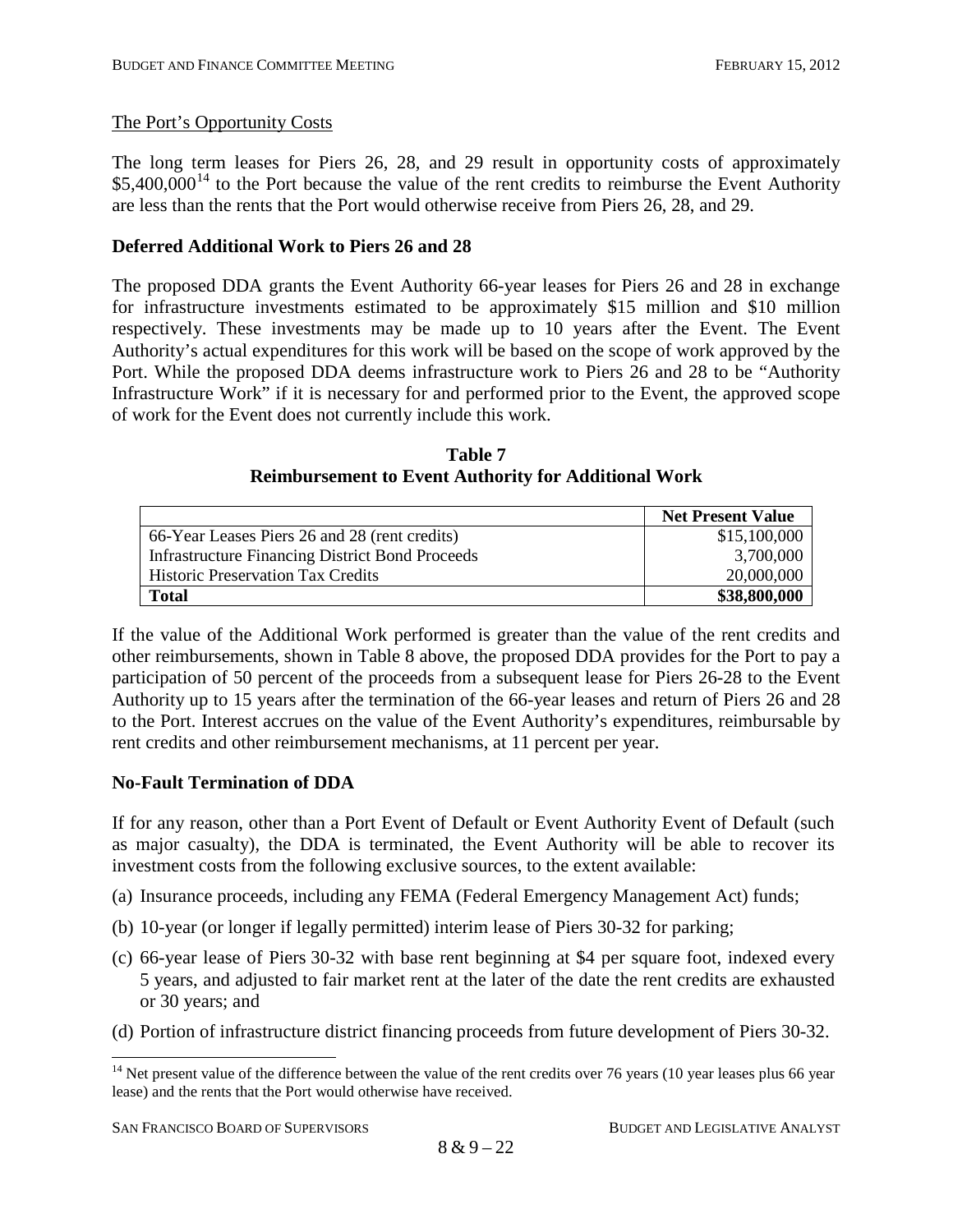## **Limits on Reimbursement Imposed by the DDA**

According to Port staff, the proposed DDA better protects the Port financial interests than the Host and Venue Agreement because the Event Authority has defined long-term development rights to fewer Port properties. Under the proposed DDA, the Event Authority only has longterm development rights to Piers 30-32, 26, 28, and 29, while under the Host and Venue Agreement, the Event Authority also had long-term development rights to Piers 19, 19 ½, 23, and other short term venues, as well as non-exclusive repayment options. However, under the proposed DDA, the Event Authority receives rent credits or participation rent from the Port for up to 91 years after the Event, as discussed above.

Additionally, the proposed DDA contains a provision that allows the Port and the City to pay directly for or purchase improvements that exceed \$55 million if the Port and City exercise this option within 180 days of the Port's approval Event Authority's scope of work. The Port has five years to after completion of the infrastructure work to pay the purchase price for the infrastructure work, but the purchase price increases by 11 percent per year. The Port can also directly pay the contractors performing the infrastructure work. The value to the Port and the City to exercise this option is unclear and depends on (a) the Port's costs to borrow funds to pay for the work; and (b) the Event Authority's actual expenditures for the work and the amount of rent credits owed to the Event Authority.

## **The City's costs for hosting the Event may exceed (i) contributions from the America's Cup Organizing Committee (ACOC), and (ii) sales tax, hotel tax, and other revenues generated by the Event**

The City's costs for hosting the  $34<sup>th</sup>$  America's Cup are estimated to be approximately \$51,670,810, as shown in Table 9 below. These costs include planning, environmental review, lost rent and other Port expenses, City departments' costs during the Event, and reimbursement to regional transit agencies. As of the writing of this report, City department expenditures are \$3,576,298.

#### **Memorandum of Agreement**

The proposed resolution approves a Memorandum of Agreement (MOA) between the City and the Event Authority, allocating the respective responsibilities of the City and the Event Authority under the Mitigation Monitoring and Reporting Program. The Mitigation Monitoring and Reporting Program contains measures to be performed by the City and Event Authority to mitigate the environmental impacts of the Event and long term development projects. Under the MOA, the City is responsible for all mitigation measures directed to the City and the Event Authority is responsible for all mitigation measures directed to the Event Authority. In some instances, mitigation measures are directed to both the City and the Event Authority.

Under the proposed DDA, the Event Authority is only reimbursed by the Port for mitigation measures that result in improvements to Port property. These reimbursable costs of approximately \$700,000 are shown in Table 5 above.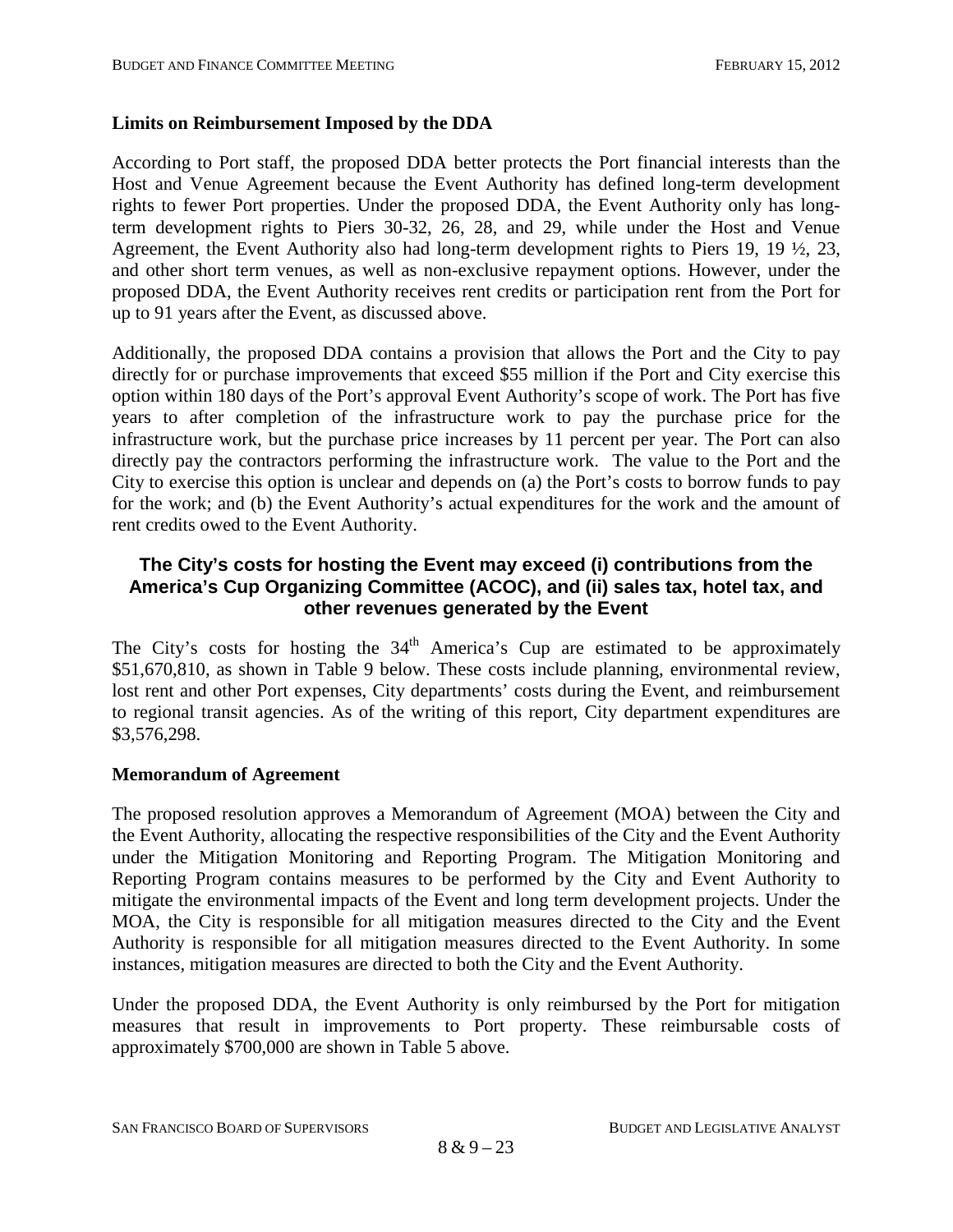The MOA defines shared costs for (a) implementing shoreside power at Pier 70, for which legislation is pending before the Board of Supervisors, (b) protection of recreational and natural resources, including the National Park Service and the Recreation and Parks Department, and (c) providing information to visiting boaters. Under the MOA, the City is responsible for the Pier 70 shoreside power project; reducing City vehicle emissions; providing traffic coordinators and shuttle buses at Marina Green and National Park Service sites; and certain responsibilities for the public safety plan, water and air traffic plan, and waste management plan. The City's costs for these responsibilities are included in City department, regional transit, and waste management costs in Table 8 below.

| <b>Cost Category</b>                                            | <b>Budget</b> |
|-----------------------------------------------------------------|---------------|
| <b>Costs to Plan Event, Including City Staff</b>                |               |
| Office of Economic and Workforce Development Project Management | \$1,400,000   |
| Environmental Review under CEQA                                 | 3,000,810     |
| National Environmental Policy Act Compliance                    | 2,200,000     |
| Permitting                                                      | 1,700,000     |
| City Attorney and Other Legal                                   | 400,000       |
| Other Federal Legislation                                       | 100,000       |
| Subtotal, Planning                                              | 8,800,810     |
| Port Costs                                                      |               |
| <b>Tenant Relocation</b>                                        | 1,100,000     |
| <b>Lost Rent</b>                                                | 6,380,000     |
| Temporary Staffing, Security, Other                             | 1,460,000     |
| Subtotal, Port                                                  | 8,940,000     |
| <b>Operational Fixed Costs</b>                                  |               |
| <b>Event Insurance</b>                                          | 500,000       |
| Communications                                                  | 300,000       |
| <b>Bicycle Plan</b>                                             | 600,000       |
| Subtotal, Operational Fixed Costs                               | 1,400,000     |
| <b>Operational Variable Costs</b>                               |               |
| Police                                                          | 7,400,000     |
| Fire                                                            | 1,300,000     |
| <b>Emergency Medical Service</b>                                | 1,100,000     |
| Muni                                                            | 5,110,000     |
| Parking and Traffic                                             | 3,200,000     |
| Department of Public Works Clean Up                             | 350,000       |
| Reimbursement to Regional Transit                               | 5,250,000     |
| <b>Waste Management</b>                                         | 2,400,000     |
| Subtotal, Operational Variable Costs                            | 26,110,000    |
| <b>Total</b>                                                    | 45,250,810    |
| Pier 27 Cruise Terminal General Fund Contribution               | 6,500,000     |
| <b>Total</b>                                                    | \$51,750,810  |

**Table 8 Estimated City Costs to Host the 34th America's Cup**

Source: Port and OEWD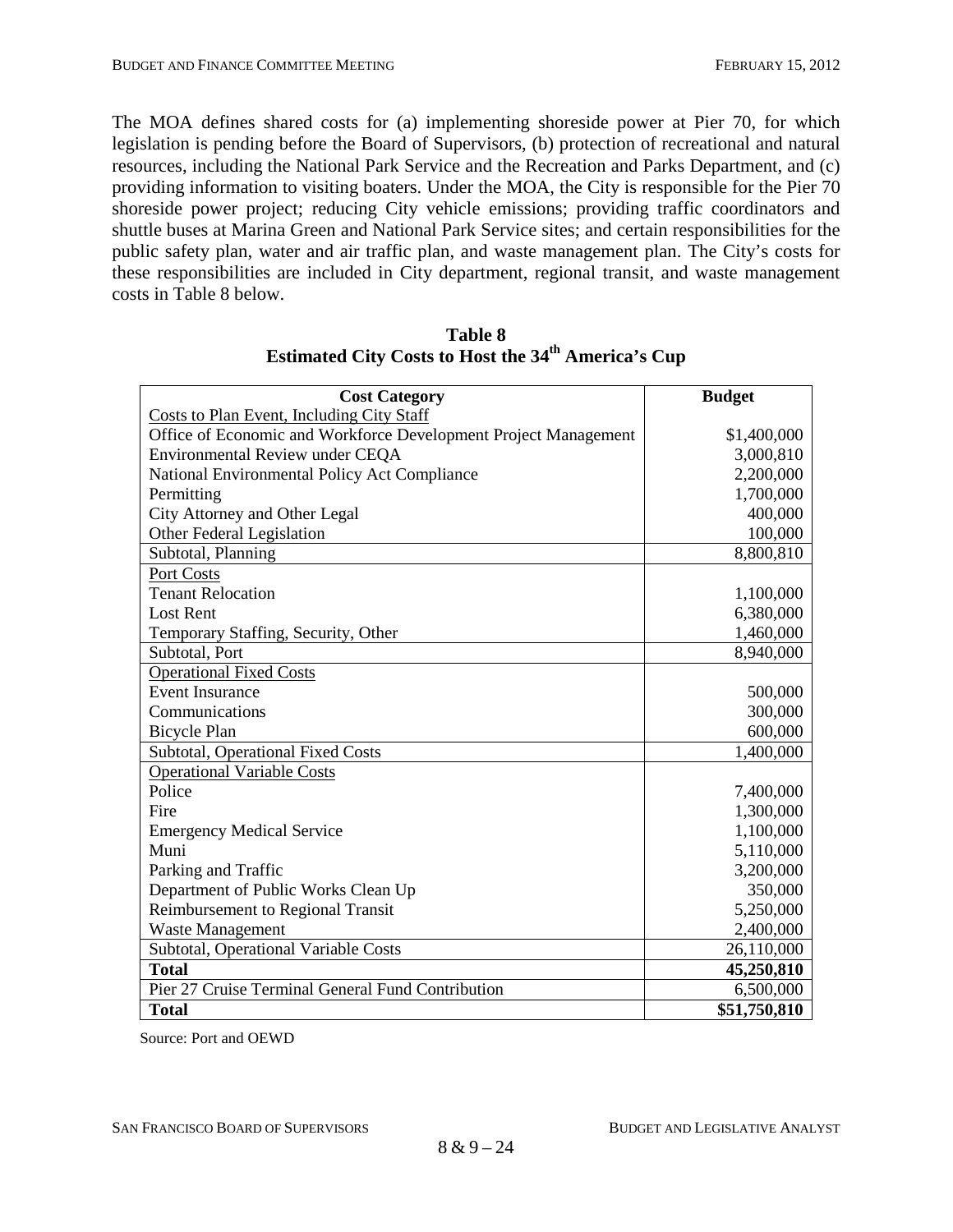The Environmental Impact Report estimated 5.4 million visitor days during the Event. The Office of Economic and Workforce Development (OEWD) has estimated City costs for the Event of \$51,750,810, including City department, regional transit, and waste management costs during the Event, based on the EIR estimate of 5.4 million visitor days. City department, regional transit, and waste management variable costs of \$26,110,000, shown in Table 9, could be less if the Event has fewer than 5.4 million visitor days.

City costs of approximately \$51,750,810 will be offset by (a) additional hotel tax, payroll tax, sales tax, and parking tax revenues generated by  $34<sup>th</sup>$  America's Cup activities, of approximately \$22,034,929 <sup>[15](#page-40-0)</sup> and (b) potential contribution of \$32 million from the ACOC over three years under the Host and Venue Agreement. As shown below, the City will realize an estimated net benefit from hosting the Event of \$2,284,119 if the ACOC contributes the full \$32 million, which it has pledged to raise to offset the City's costs, and the Event generates the expected level of tax revenues. If the ACOC contributes only \$8,000,000, which is the amount estimated by the Controller to be currently available without further fundraising, the City will realize an estimated net loss from hosting the Event of \$21,715,881.

|                                                    | If ACOC<br><b>Contributes</b><br>\$32,000,000 | If ACOC<br><b>Contributes</b><br>\$8,000,000 |
|----------------------------------------------------|-----------------------------------------------|----------------------------------------------|
| Estimated Sales Tax, Hotel Tax, and Other Revenues | \$22,034,929                                  | \$22,034,929                                 |
| <b>ACOC Contribution</b>                           | 32,000,000                                    | 8,000,000                                    |
| <b>Total Revenues to Offset City Costs</b>         | 54,034,929                                    | 30,034,929                                   |
| <b>Estimated City Costs</b>                        | (51,750,810)                                  | (51,750,810)                                 |
| Surplus/(Deficit)                                  | \$2,284,119                                   | $(\$21,715,881)$                             |

The estimated loss of \$21,715,881 compares to the Budget and Legislative Analyst's estimates of potential net loss to the City from hosting the Event in the December 13, 2010 report to the Budget and Finance Committee of \$11,959,846.

# **POLICY CONSIDERATIONS AND ALTERNATIVES**

## **The proposed DDA should be revised to reduce the impact on the Port's finances while continuing to reimburse the Event Authority for their risk and costs to improve Port properties**

The proposed DDA should further cap the costs for Authority Infrastructure Work and Additional Work for which the Event Authority will be reimbursed by the Port. For the Port to retain Pier 29, the proposed DDA should be revised to limit reimbursement costs, as follows:

<span id="page-43-0"></span><sup>&</sup>lt;sup>15</sup> The Budget and Legislative Analyst's November 18, 2010 memorandum to the Board of Supervisors provided a range of tax revenue estimates, based on the number of race days and visitors, from a low of \$17.3 million to a high of \$30.4 million. \$22.0 million represents the base scenario, based on approximately 55 days of racing and 3.6 million visitor days.

SAN FRANCISCO BOARD OF SUPERVISORS BUDGET AND LEGISLATIVE ANALYST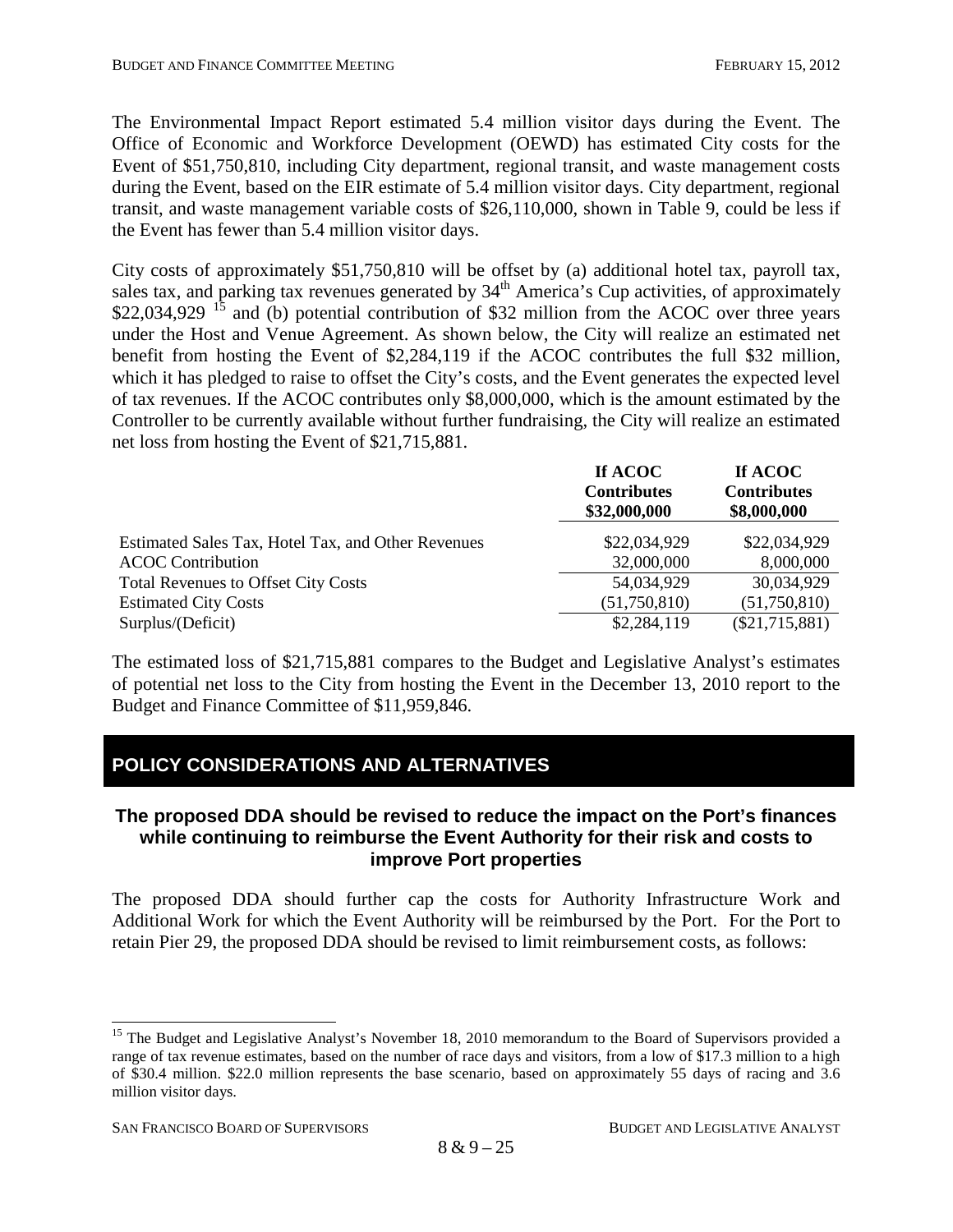- Under the proposed DDA, the Event Authority is reimbursed for Authority Infrastructure Work and Additional Work based on actual expenditures. This provision should be revised to require that reimbursement for Authority Infrastructure Work and Additional Work is based on estimates provided by a third party engineer.
- Estimated costs for approved seismic upgrades to Piers 30-32, to be performed as Authority Infrastructure Work up to 10 years after the Event, are \$32.1 million. The proposed DDA should be revised to require that the Port report to the Board of Supervisors prior to the future seismic upgrades to Piers 30-32 after the Event on the most fiscally effective options to perform such work, including whether the work should be performed by the Event Authority or the City. $16$

Additionally, the proposed DDA should be revised to eliminate the provisions in which the Port must pay participation rent of 50 percent up to 15 years after the termination of the 66-year leases for Piers 30-32, and 26 and 28 in order to reimburse the Event Authority for Authority Infrastructure Work and Additional Work that is not fully reimbursed by the respective leases. The net present value of these provisions is negligible, but these provisions will impact the Port up to 91 years into the future.

#### The Budget Analyst's 2004 Management Audit Recommendation

According to the Budget Analyst's 2004 Management Audit of the Port of San Francisco:

The Port enters into lease agreements that provide the developer a preferred return on equity (of approximately 11 to 12 percent) to encourage developers to make substantial capital investments in face of the large risks inherent in large, complex projects. Because the developer receives the preferred return on equity before the Port participates in the project's surplus income, the Port's financial return from the project is less certain….To reduce the uncertainty in rental revenues to the Port from large development projects…. there should be caps on the developer's equity contribution for calculating the developer's preferred return on equity.

According to Port staff and as noted above, the proposed DDA limits the number of Port properties for which the Event Authority has long-term development rights as reimbursement for expenditures for Authority Infrastructure Work and Additional Work, The Port Commission, in its December 16, 2011 approval action, approved Authority Infrastructure Work in an amount not to exceed \$75 million and spectator vessel dredging of \$3.7 million. The Port should continue to monitor proposed expenditures and the Board of Supervisors should consider imposing a cap on the Event Authority's total expenditures that are reimbursable by the Port.

<sup>&</sup>lt;sup>16</sup> For all proposed seismic work, the DDA requires the Event Authority to provide to the Port non-linear time history seismic analysis of Piers 30-32, to be peer-reviewed by the Port's consulting engineer. The Port's engineer must concur that the proposed upgrade meets, but does not substantially exceed, applicable code requirements, and the Chief Harbor Engineer must determine that the proposed work complies with the Port Building Code, before the work can proceed.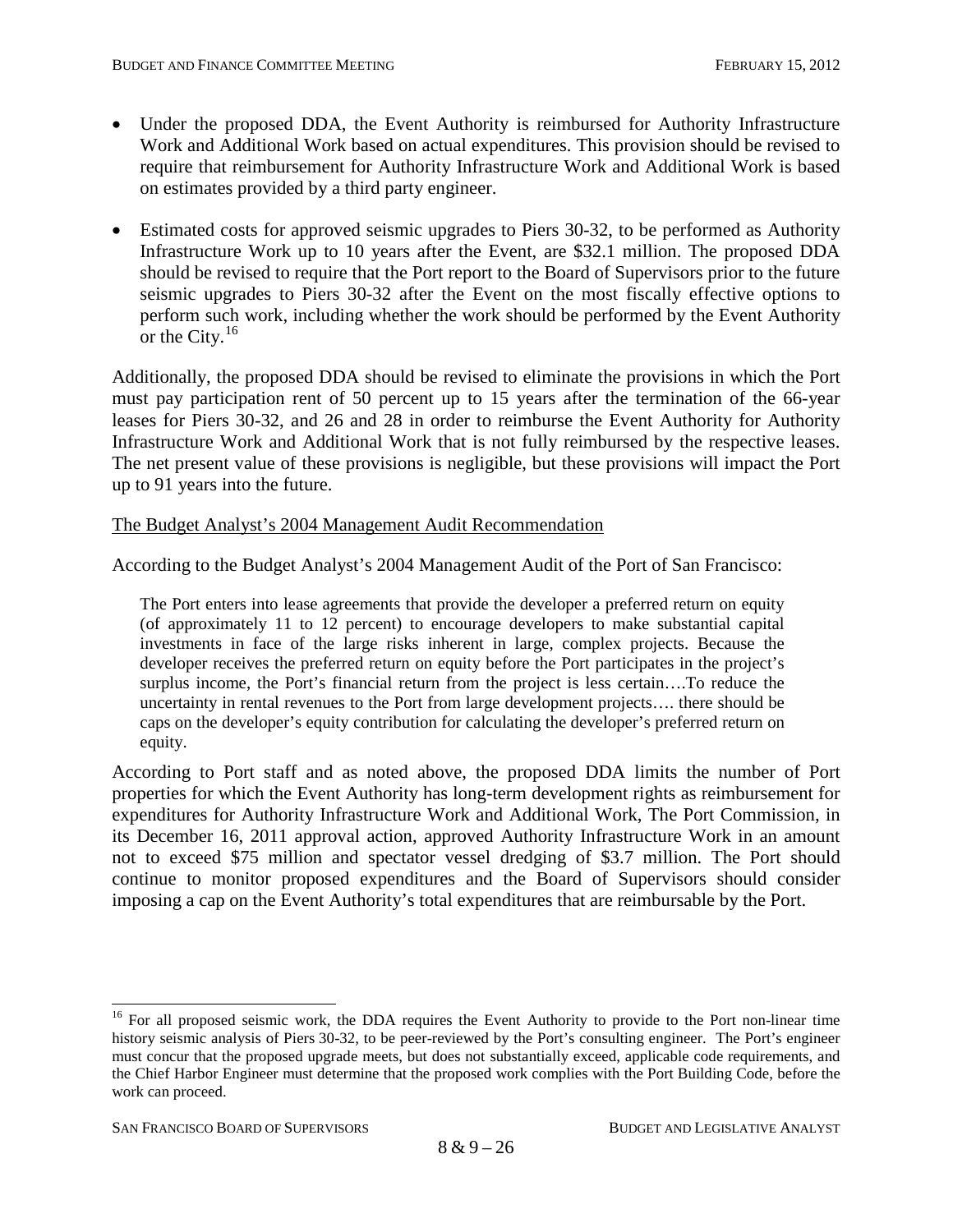#### **The Port should participate in the proceeds for future sales or property transfers**

The original Host and Venue Agreement allowed the Port to collect transfer fees (a) equal to 1 percent of the sale price for the resale of condominiums constructed on Seawall Lot 330, and (b) 15 percent of the net proceeds of each transfer or sublease of more than 55 percent of the Event Authority's interest in long-term leases from the Event Authority to other parties, excluding the first transfer. These provisions do not significantly reduce the value of the Event Authority's investment in Port properties, are consistent with Port policy and industry standards, and would provide a fair return to the Port. The proposed DDA should be revised to restore these provisions.

#### **The Event Authority should return short-term venues to the Port at the conclusion of the Event, but retain Piers 26 and 28 during the interim period between expiration of the venue leases and commencement of the longer term leases**

The proposed DDA allows the Event Authority to retain use of Piers 19, 19 ½, 23, 29 and 29 ½ up to six months after the Event. The Event Authority does not have the right to longer term leases for Piers 19, 19 ½, and 23, and should return these venues to the Port immediately after the conclusion of the Event. This would reduce lost rent revenues to the Port, and reduce the City's potential General Fund reimbursement to the Port for lost rent revenues under the MOU between the City and the Port (File 10-1564).

Piers 29 and 29 ½ should also be immediately returned to the Port at the conclusion of the Event if the Event Authority does not incur Authority Infrastructure Work expenditures prior to the Event in an amount sufficient to enter into the 10-year lease for Pier 29, discussed above and shown in Table 6.

The proposed DDA allows the Event Authority to temporarily return 26 and 28 to the Port up to 10 years after the Event. If the Event Authority retains Piers 26 and 28, rent for these piers is based on the Port's parameter rents and will be offset by any rent credits owed to the Event Authority for Authority Infrastructure Work performed prior to the Event and exceeding \$55 million. Unless the Event Authority is not owed rent credits for Piers 26 and 28, and does not intend to perform additional work to Piers 26 and 28 in order to obtain long-term development rights, the Event Authority should retain Piers 26 and 28 during the interim period. Temporarily transferring Piers 26 and 28 to the Port during the interim period potentially results in a loss of rent to the Port, but requiring the Event Authority to retain Piers 26 and 28 during the interim period does not harm the Event Authority, who has the option of renting the properties to other tenants.

According to Port staff, the temporary transfer of Piers 30-32, which is used for parking, during the interim period does not necessarily result in lost revenue to the Port.

#### **The proposed DDA should escalate base rents for Piers 26 and 28, based on the CPI**

Under the proposed DDA, initial base rent for Pier 29 of \$6 per square foot per year is escalated by the CPI to the start date of the lease, then indexed every 5 years.. The proposed DDA should extend this provision, escalating initial base rents for Piers 26 and 28.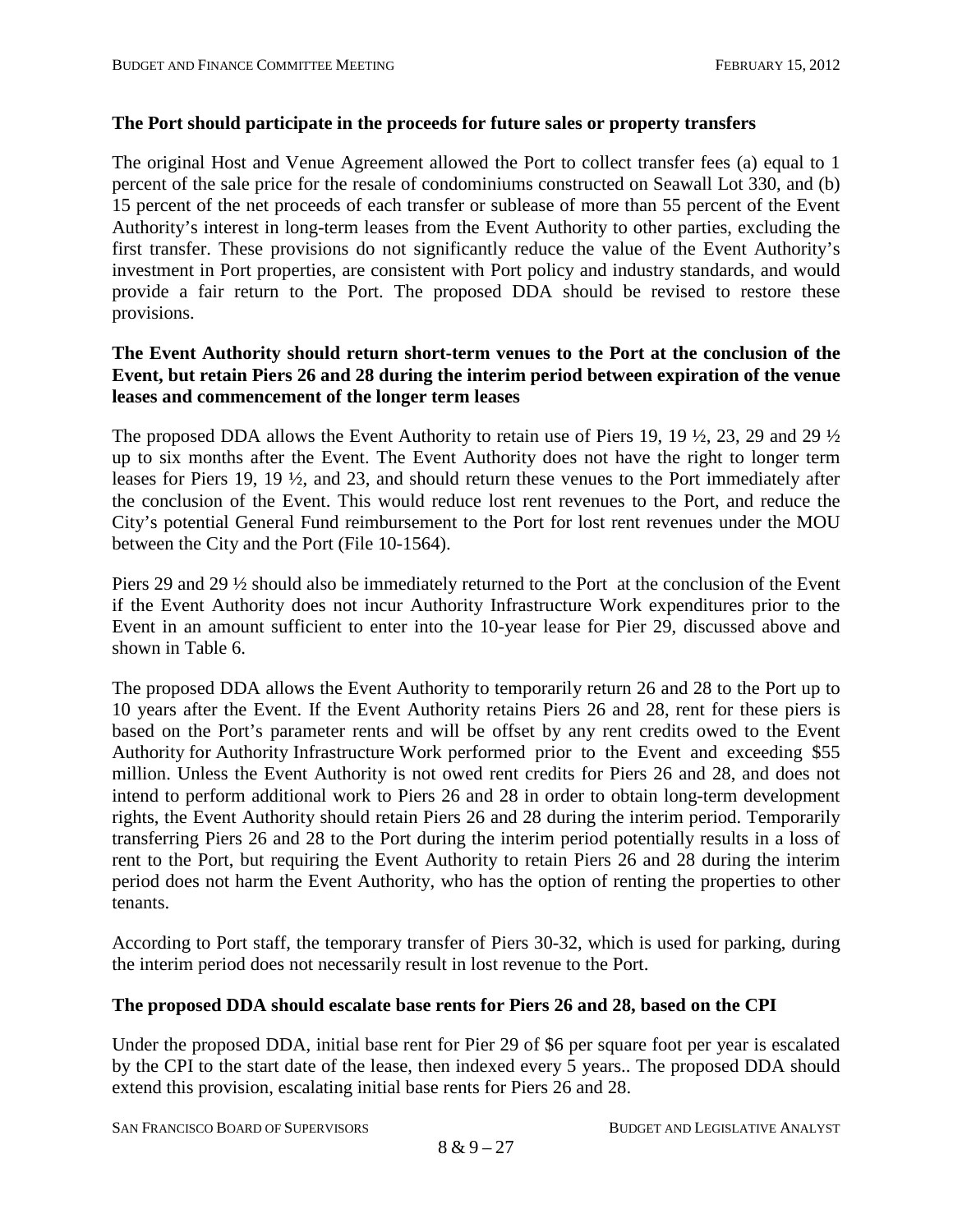## **The ACOC has not met its fundraising target of \$12 million in the first year to reimburse the City for a portion of the City's costs**

According to the Host and Venue Agreement:

The Committee (ACOC) will endeavor to raise up to \$32 million over a three year period from private sources, to reimburse the City for a portion of the City's costs…and lost revenues, and City expenditures required to meet its obligations…(including resources from police, and public works departments, the Port, DPT and MTA). The Committee's fundraising targets for the three year period are \$12 million for year one, and \$10 million for years two and three. The Committee will endeavor to meet its fundraising target of \$12 million for year one no later than seven working days after completion of the environmental review pursuant to CEQA.

According to the Controller's February 6, 2012 memorandum to the President of the Board of Supervisors, the ACOC has not paid the City any portion of the \$12 million in revenue that is assumed in the City's FY 2011-12 budget. According to the Controller, "Given reported and projected ACOC expenditures and pledges received to date, it would appear that the ACOC will be financially positioned to make a payment of approximately \$8 million to the City during the current fiscal year absent additional fundraising".

Under the Host and Venue Agreement, the City may terminate the Agreement if the ACOC fails to meet its year one fundraising target of \$12 million by seven days after the completion of the environmental review. The subject EIR was approved by the Board of Supervisors on January 24, 2012, resulting in a target date of January 31, 2012 to raise the \$12 million.

## **The proposed DDA would waive the City's termination rights**

The proposed DDA includes a condition that all termination rights under Section 2 of the Host and Venue Agreement are waived. This includes the City's right to terminate the Host and Venue Agreement if the ACOC (a) fails to meet its year one fundraising target of \$12 million by January 31, 2012, and (b) does not obtain a \$32 million surety bond or other form of financial security required by the Host and Venue Agreement.

According to Ms. Sakai, under Section 9.3 of the Host and Venue Agreement, the ACOC is required to provide to the Event Authority a form of financial security satisfactory to the Event Authority in the amount of \$32 million, which was to protect the General Fund from liability by providing the exclusive source for the Event Authority's recovery (other than insurance proceeds) of any claims against the City for any alleged failure by the City to meet its obligations under the Host Agreement. As of the January 31, 2012 deadline, the financial instrument was not in place.

Mr. Mike Martin, America's Cup Project Manager, Office of Economic and Workforce Development, reports that ACOC has proposed to satisfy this requirement by providing the Event Authority with an escrow account in combination with an insurance product, but that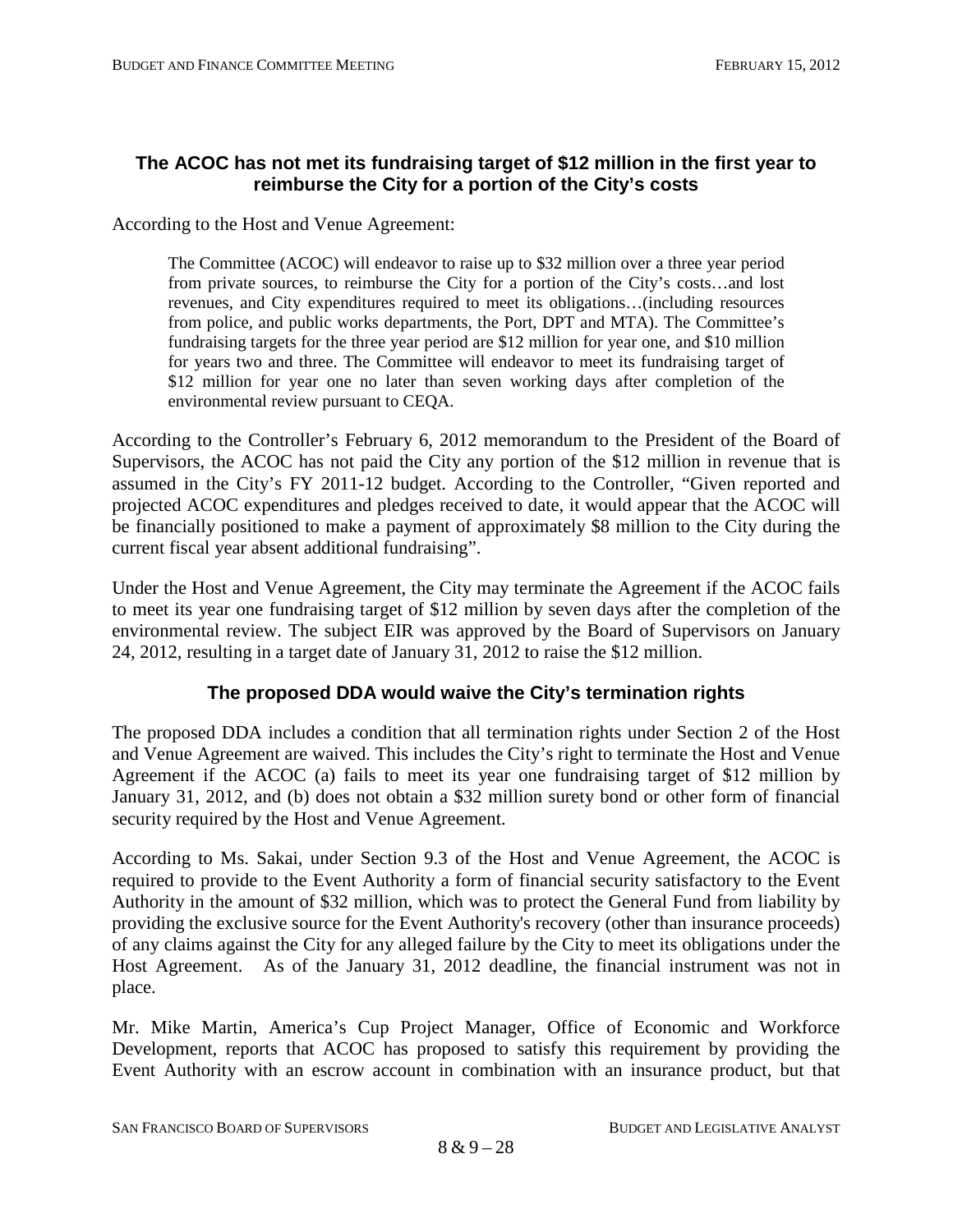negotiations are ongoing as of the date of this report. Mr. Martin further reports that he has communicated the City's expectation that these negotiations are to be concluded prior to Board of Supervisors consideration of the Disposition and Development Agreement.

# **RECOMMENDATIONS**

The Board of Supervisors should request the Executive Director of the Port to negotiate with the Event Authority to revise the proposed DDA to:

- For purposes of controlling the City's costs, require that reimbursement for all Authority Infrastructure Work and Additional Work is based on estimates provided by a third-party engineer rather than on actual expenditures.
- Require that the Port report to the Board of Supervisors prior to the future seismic upgrades to Piers 30-32 after the Event on the most fiscally effective options to perform such work, including whether the work should be performed by the Event Authority or the City.
- Eliminate the provisions, not included in the Host and Venue Agreement, as previously approved by the Board of Supervisors on December 14, 2010, in which the Port must pay participation to the Event Authority of 50 percent on revenues from subsequent leases for Piers 30-32 and Piers 26 and 28 up to 15 years after the termination of the 66-year leases and return of Piers 30-32 and Piers 26 and 28 to the Port.
- Impose a cap on the Event Authority's total expenditures that are reimbursable by the Port.
- Reinstate the provision, included in the Host and Venue Agreement, as previously approved by the Board of Supervisors on December 14, 2010, to require (i) a transfer fee equal to 1 percent of the sale price for the resale of condominiums (after the initial sale) constructed on Seawall Lot 330, and (ii) Port participation of 15 percent of the net proceeds of each transfer or sublease of more than 55 percent of the Event Authority's, or successor party's, interest in long-term leases from the Event Authority, or successor party, to other parties, excluding the first transfer.
- Require the return of short-term venues (Piers 19, 19  $\frac{1}{2}$ , 23, and 29  $\frac{1}{2}$ ) to the Port immediately after the conclusion of the Event.
- Require the return of Pier 29 to the Port immediately after the conclusion of the Event if the Event Authority's Pre-Match Authority Infrastructure Work does not qualify for longer term leases for Pier 29.
- Require the Event Authority to retain Piers 26 and 28 unless the Event Authority's Pre-Match Authority Infrastructure Work or Deferred Additional Work does not qualify for longer term leases for Piers 26 and 28.
- Escalate the initial base rents for Piers 26 and 28 by the CPI prior to the start date of the longer term leases.

Approval of the proposed resolutions (File 12-0127 and File 12-0128) is a policy matter for the Board of Supervisors.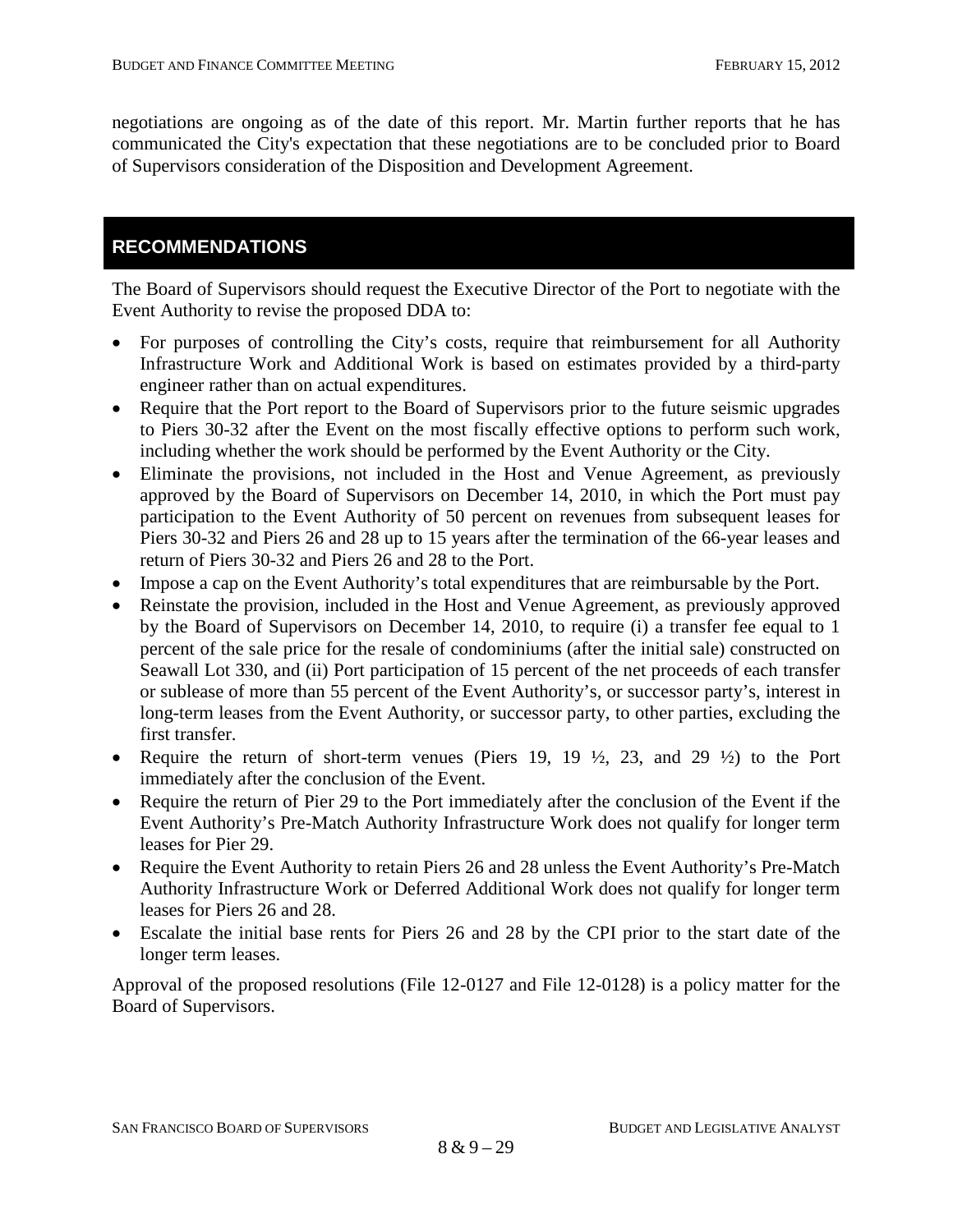Mm, Pre

Harvey M. Rose

cc: Supervisor Chu **Supervisor Avalos** Supervisor Kim President Chiu **Supervisor Campos** Supervisor Cohen Supervisor Elsbernd **Supervisor Farrell** Supervisor Mar Supervisor Olague Supervisor Wiener Clerk of the Board **Cheryl Adams** Controller **Rick Wilson**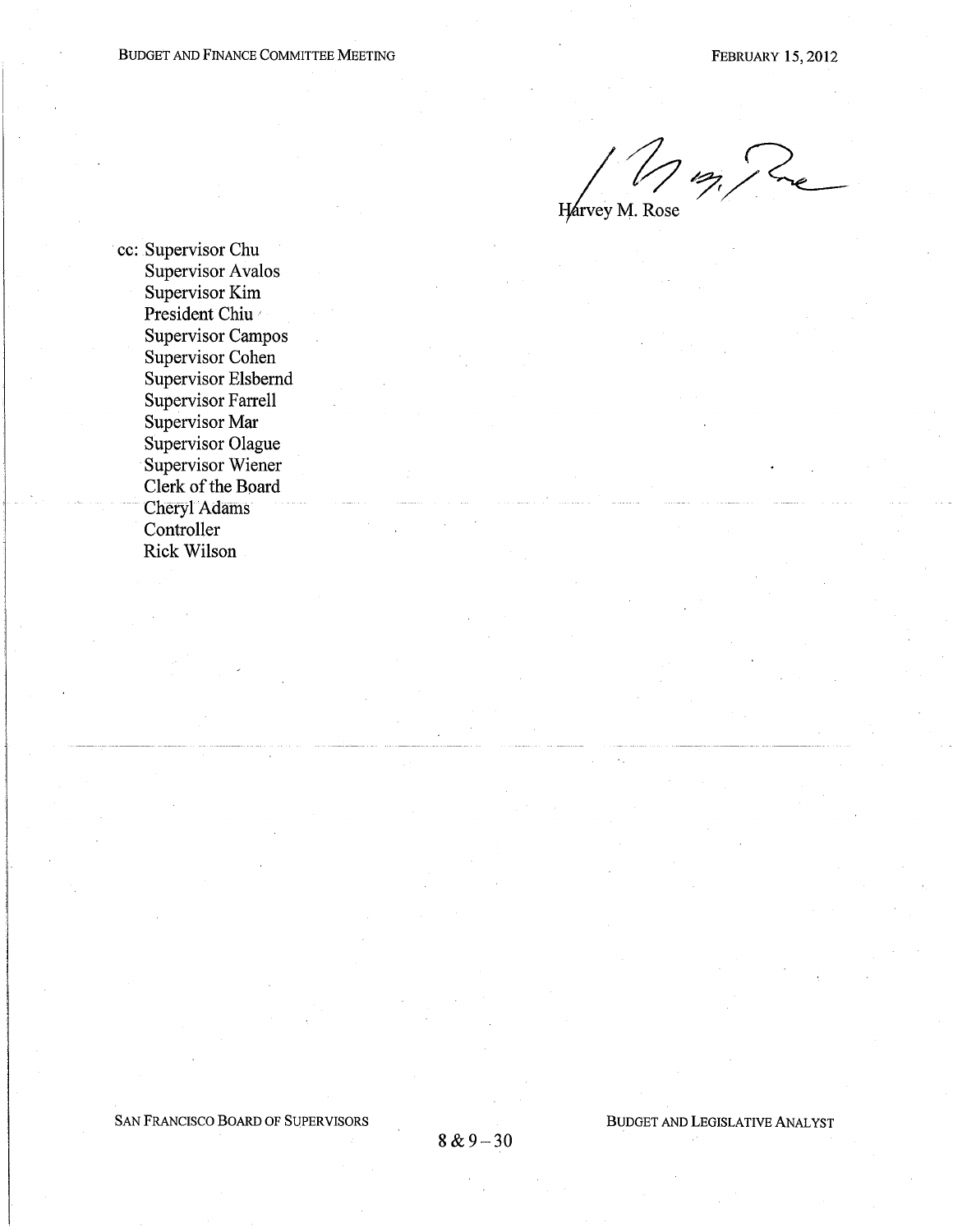| KEY REAL ESTATE                                                                                                                                        | TERMS OF HOST AND VENUE AGREEMENT (HVA) COMPARED TO                                                                                                                                                                                                             |                                                                                                                                                               |
|--------------------------------------------------------------------------------------------------------------------------------------------------------|-----------------------------------------------------------------------------------------------------------------------------------------------------------------------------------------------------------------------------------------------------------------|---------------------------------------------------------------------------------------------------------------------------------------------------------------|
| CITY & COUNTY                                                                                                                                          | OF SAN FRANCISCO, THROUGH THE PORT COMMISSION (Port)<br>PROPOSED DISPOSITION AND DEVELOPMENT AGREEMENT (DDA)<br>AMERICA'S CUP EVENT AUTHORITY, LLC (ACEA)<br>between                                                                                            |                                                                                                                                                               |
|                                                                                                                                                        | Įg                                                                                                                                                                                                                                                              |                                                                                                                                                               |
|                                                                                                                                                        | 34 <sup>TH</sup> AMERICA'S CUP EVENTS IN SAN FRANCISCO                                                                                                                                                                                                          |                                                                                                                                                               |
| Louis                                                                                                                                                  | America's Cup World Series, August 11 - August 19 & August 27 - September 2, 2012<br>America's Cup Match (Match) September 7 - September 22, 2013<br>Vuitton Challenger Series, July 4 - September 1, 2013<br>Most Venue Leases expire 6 months after the Match |                                                                                                                                                               |
| HVA as of 12/14/10                                                                                                                                     | HVA AS OF 12/31/10                                                                                                                                                                                                                                              | PROPOSED DDA                                                                                                                                                  |
| Piers 26, 28 & 30-32; SWL 330<br>Long-Term (LT) Venues:                                                                                                | Long-Term (LT) Venues:<br>Same                                                                                                                                                                                                                                  | Long-Term (LT) Venues:<br>Same                                                                                                                                |
| Piers 29, 27, 19-23, 80<br>Short-Term (ST) Venues:<br>Brannan Street Wharf                                                                             | Short-Term (ST) Venues:<br>Same                                                                                                                                                                                                                                 | Short-Term (ST) Venues:<br>Added Pier 291/2                                                                                                                   |
| Water areas: Piers 14-221/ <sub>2</sub> , Piers 32-38                                                                                                  |                                                                                                                                                                                                                                                                 | Pier 38 water area (Brannan Street OWB)<br>Pier 9, Pier 14N+S, Pier 32-edge of<br>Water areas changed to:                                                     |
| ACEA option to extend use of Venues if:<br>New host agreement negotiated<br>Successful defense at Match<br>Successive Defense Option:<br>No HVA Breach | Successive Defense Option:<br>Same                                                                                                                                                                                                                              | Mutual right to terminate if new HVA is not<br>ACEA to provide notice of interest<br>Good faith negot'ns for 6 months<br>Successive Defense Option:<br>Added: |
|                                                                                                                                                        |                                                                                                                                                                                                                                                                 | ready for Board approval in 6 months                                                                                                                          |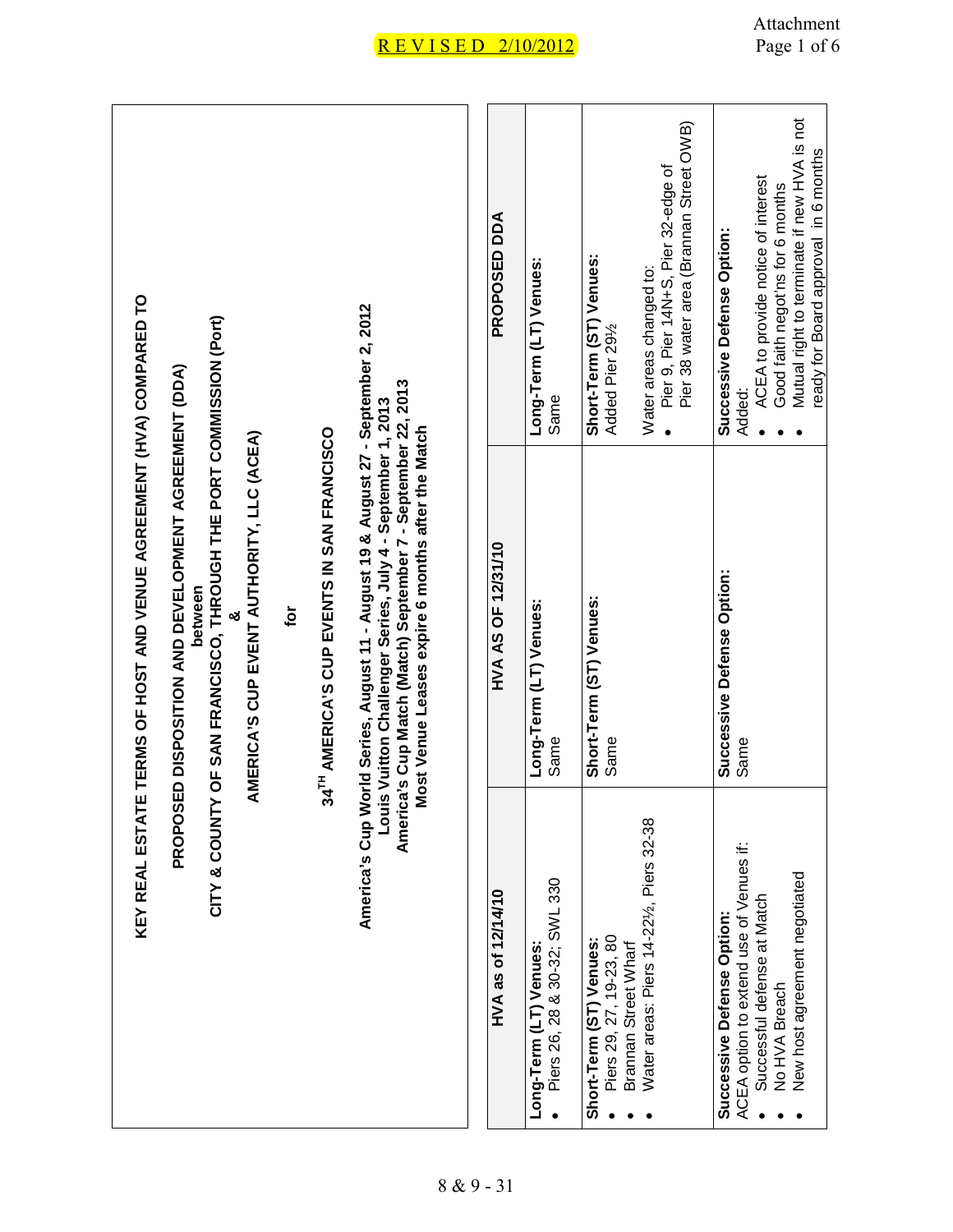| PROPOSED DDA       | Pier 27 work reduced to accommodate CT<br>BCDC reqs.) is work required for Event<br>MMRP measures assigned to ACEA is<br>Regulatory Conditions of Approval (eg<br>Trust lifted from SWL 330 by AB 418<br>Authority Infrastructure Work (AIW):<br>work required for Event<br>project<br>Clarified:<br>Revised:                                                                      | Deferral extended to 10 years<br>Deferred AIW:                                                                                     | justified by proposed uses likely to receive<br>AW may include proposed seismic work if<br>approval of Port Commission, with State<br>Lands concurrence on trust consistency<br>Additional Work (AW):<br>Clarified: | Dredging for Spectator Vessels (Dredging):<br>Other areas w/Port consent<br>Brannan Street OWB<br>Water areas changed to:<br>Pier 14N+S<br>Pier <sub>9</sub> |
|--------------------|------------------------------------------------------------------------------------------------------------------------------------------------------------------------------------------------------------------------------------------------------------------------------------------------------------------------------------------------------------------------------------|------------------------------------------------------------------------------------------------------------------------------------|---------------------------------------------------------------------------------------------------------------------------------------------------------------------------------------------------------------------|--------------------------------------------------------------------------------------------------------------------------------------------------------------|
| HVA AS OF 12/31/10 | Dredging to accommodate regattas is work<br>Pre-Match for guaranteed right to Legacy<br>Lease of Piers 30-32 and fee transfer of<br>Requirement to complete \$55M in AIW<br>Authority Infrastructure Work (AIW):<br>required for Event<br>SWL 330<br>Clarified:<br>Added:                                                                                                          | Deferred AIW:<br>Same                                                                                                              | Election to defer to start of leases, up to<br>Additional Work (AW):<br>10 years<br>Added:                                                                                                                          | Dredging for Spectator Vessels (Dredging):<br>Other areas w/Port consent<br>Added:                                                                           |
| HVA as of 12/14/10 | Additional repairs to prepare waterfront for<br>Up to \$2M of costs to relocate shoreside<br>Repairs to Piers 30-32 required by Law<br>(excluding spectator vessel dredging)<br>Demo Pier 27 & other prep for cruise<br>the Event with City's prior approval<br>Authority Infrastructure Work (AIW):<br>Other work required for Event<br>terminal (CT) project<br>power at Pier 27 | Election to defer up to 5 years after Venue<br>Piers 30-32 AIW not required by code for<br>Leases expire<br>Deferred AIW:<br>Event | Repairs to Piers 26 & 28 for Legacy<br>\$25M Port estimate of total repairs<br>assumes no seismic upgrade<br>Additional Work (AW):<br><b>Option Leases</b>                                                          | Dredging for Spectator Vessels (Dredging):<br>Between Piers 14-221/2<br>Brannan Street OWB<br>Water areas:                                                   |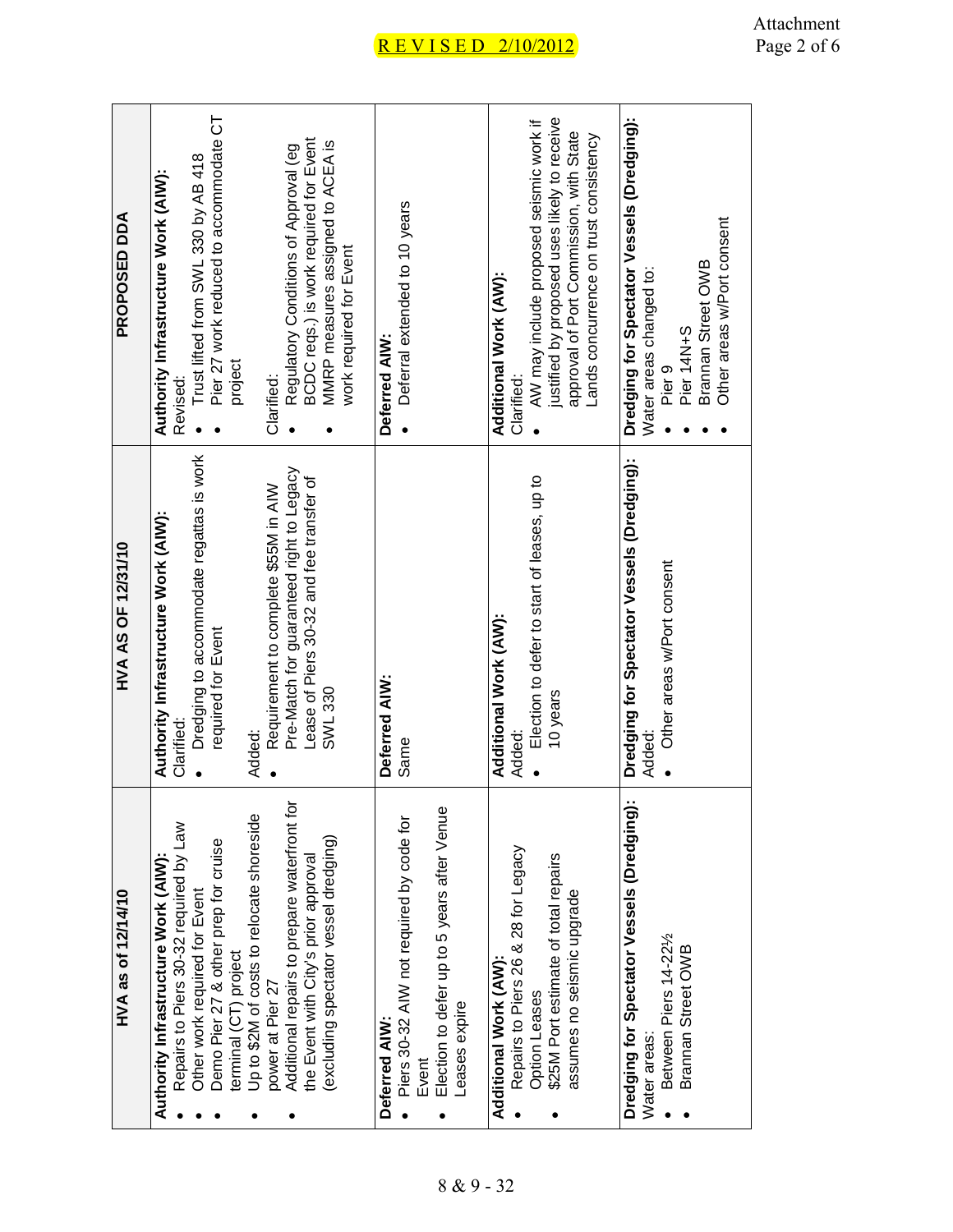| HVA as of 12/14/10                       | HVA AS OF 12/31/10                                    | PROPOSED DDA                             |
|------------------------------------------|-------------------------------------------------------|------------------------------------------|
| Development Rights for AIW:              | Development Rights for AIW:                           | Development Rights for AIW:              |
| Port reimbursement obligation includes:  | Port reimbursement obligation unchanged               | Port reimbursement obligation unchanged  |
| Unconditional obligation to remove trust |                                                       |                                          |
| from and convey SWL 330 or if not        | ACEA receives for \$55MM pre-Match AIW                | \$55M AIW presumed based on Approved     |
| emoved, 75-yr Legacy Lease               | (including pre-Match work on Piers 26 & 28):          | Scope, and will be included in Pre-Match |
| 66-yr Legacy Lease of Piers 30-32        | Legacy Lease of Piers 30-32                           | AIW if completed by 10 years after Match |
| Other rights thru balancing              | Fee transfer of SWL 330                               |                                          |
| SWL 330 transfer agreement, Legacy       |                                                       |                                          |
| ease(s), Legacy Option Lease & term      |                                                       |                                          |
| sheets subject to Board approval         | Investment Value revised to:                          |                                          |
|                                          | AIW above \$55M                                       |                                          |
| Port has Legacy Value:                   |                                                       |                                          |
| FMV of development rights granted        | For Investment Value ACEA receives:                   |                                          |
| FD or other financing from Piers 26, 28, | IFD proceeds from same sites                          |                                          |
| 30-32, SWL 330                           | <b>Balancing Rent Credits</b>                         |                                          |
| Value of HTCs                            | Rent Credits increase by 11% annual rate              |                                          |
| Amount of any City "buy-out"             | of return, applied at beginning of each               |                                          |
|                                          | lease year                                            |                                          |
| ACEA receives Investment Value:          | Transfer fees at SWL 330 removed                      |                                          |
| Sum of AIW + AW based on 60% plans       | Participation in 2 <sup>nd</sup> and subsequent lease |                                          |
| Rent Credits in the amount by which      | assignments removed                                   |                                          |
| nvestment Value exceeds Legacy Value     |                                                       |                                          |
| Rent Credits increase by imputed rate of |                                                       |                                          |
| eturn of 11% per year from date of       |                                                       |                                          |
| expenditure                              |                                                       |                                          |
|                                          |                                                       |                                          |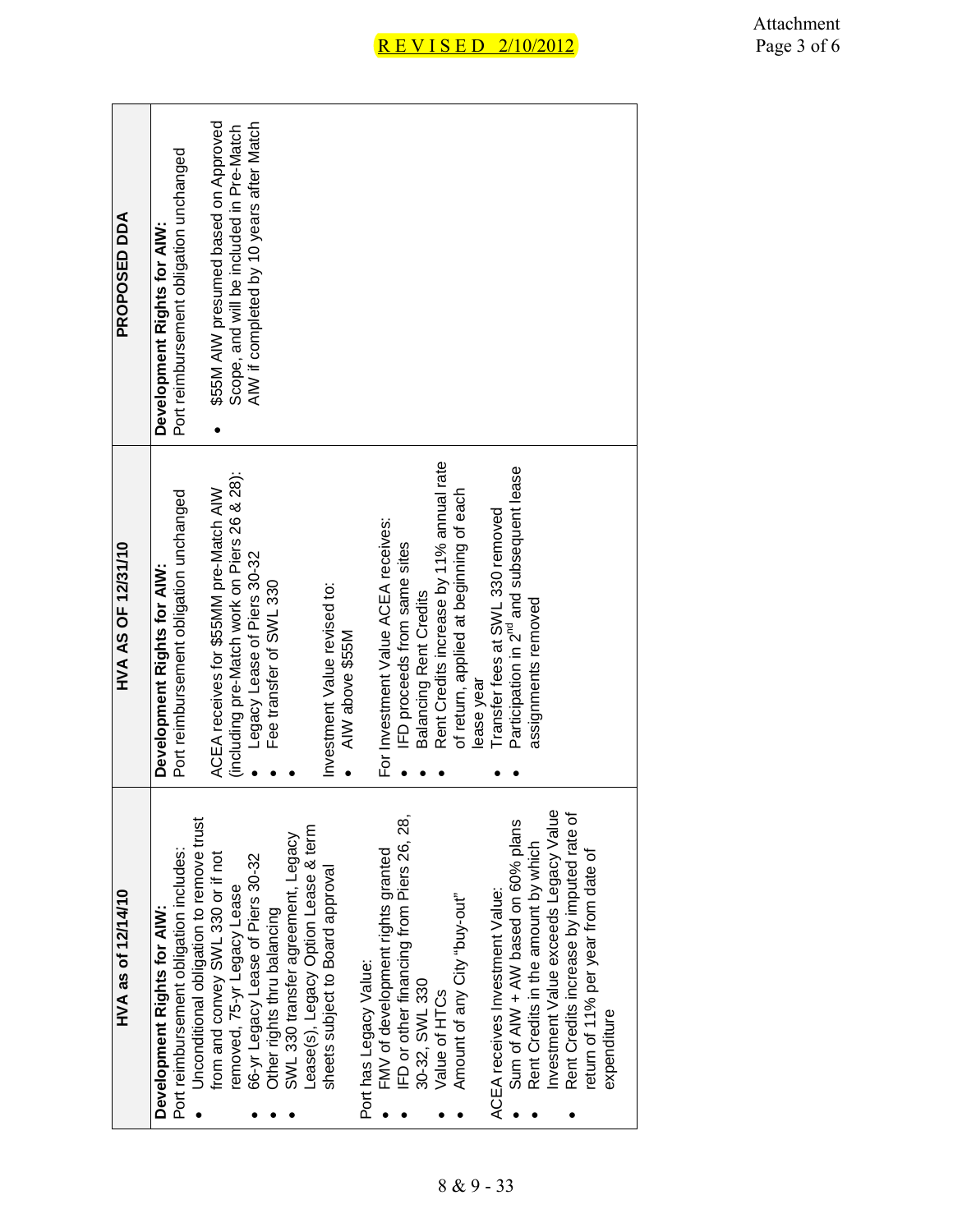| Piers 30-32: 66-yr lease, rent begins @<br>imited recovery after no-fault termination<br>Piers 30-32: interim lease for parking<br>Insurance proceeds, including FEMA<br>the following sources, in order of priority:<br>Portion of IFD proceeds from future<br>IFD from Piers 30-32, SWL 330<br>development of Piers 30-32<br>(e.g., casualty) from following:<br>at Piers 30-32<br>escalated<br>\$4/sf<br>rent<br>Other Short Term Venues acceptable to<br>Development Rights for AIW (cont'd):<br>ACEA may apply Rent Credits to:<br>the City in its sole discretion<br>Legacy Option Leases<br>Marina leases<br>Pier <sub>29</sub><br>If Investment Value/Rent Credits remain, either<br>development rights to "balance" - no limitation<br>on Port sites available under balancing v<br>Development Rights for AIW (cont'd):<br>party may make proposal for long term<br>ACEA may apply Rent Credits to:<br>FMV of Seawall Lot 330<br>Legacy Option Leases<br>Legacy Lease(s)<br>Marina leases | HVA as of 12/14/10 | <b>HVA AS OF 12/31/10</b> | <b>PROPOSED DDA</b>                          |
|-----------------------------------------------------------------------------------------------------------------------------------------------------------------------------------------------------------------------------------------------------------------------------------------------------------------------------------------------------------------------------------------------------------------------------------------------------------------------------------------------------------------------------------------------------------------------------------------------------------------------------------------------------------------------------------------------------------------------------------------------------------------------------------------------------------------------------------------------------------------------------------------------------------------------------------------------------------------------------------------------------|--------------------|---------------------------|----------------------------------------------|
|                                                                                                                                                                                                                                                                                                                                                                                                                                                                                                                                                                                                                                                                                                                                                                                                                                                                                                                                                                                                     |                    |                           | Development Rights for AIW (cont'd):         |
|                                                                                                                                                                                                                                                                                                                                                                                                                                                                                                                                                                                                                                                                                                                                                                                                                                                                                                                                                                                                     |                    |                           | Investment Value reimbursed exclusively from |
|                                                                                                                                                                                                                                                                                                                                                                                                                                                                                                                                                                                                                                                                                                                                                                                                                                                                                                                                                                                                     |                    |                           |                                              |
|                                                                                                                                                                                                                                                                                                                                                                                                                                                                                                                                                                                                                                                                                                                                                                                                                                                                                                                                                                                                     |                    |                           |                                              |
|                                                                                                                                                                                                                                                                                                                                                                                                                                                                                                                                                                                                                                                                                                                                                                                                                                                                                                                                                                                                     |                    |                           | Piers 26 & 28: interim leases at parameter   |
|                                                                                                                                                                                                                                                                                                                                                                                                                                                                                                                                                                                                                                                                                                                                                                                                                                                                                                                                                                                                     |                    |                           |                                              |
|                                                                                                                                                                                                                                                                                                                                                                                                                                                                                                                                                                                                                                                                                                                                                                                                                                                                                                                                                                                                     |                    |                           | Pier 29: interim lease at parameter rent     |
|                                                                                                                                                                                                                                                                                                                                                                                                                                                                                                                                                                                                                                                                                                                                                                                                                                                                                                                                                                                                     |                    |                           | Pier 29: 66-yr lease, rent begins @ \$6/sf   |
|                                                                                                                                                                                                                                                                                                                                                                                                                                                                                                                                                                                                                                                                                                                                                                                                                                                                                                                                                                                                     |                    |                           |                                              |
|                                                                                                                                                                                                                                                                                                                                                                                                                                                                                                                                                                                                                                                                                                                                                                                                                                                                                                                                                                                                     |                    |                           | Up to 50% of rent from subsequent lease      |
|                                                                                                                                                                                                                                                                                                                                                                                                                                                                                                                                                                                                                                                                                                                                                                                                                                                                                                                                                                                                     |                    |                           |                                              |
|                                                                                                                                                                                                                                                                                                                                                                                                                                                                                                                                                                                                                                                                                                                                                                                                                                                                                                                                                                                                     |                    |                           |                                              |
|                                                                                                                                                                                                                                                                                                                                                                                                                                                                                                                                                                                                                                                                                                                                                                                                                                                                                                                                                                                                     |                    |                           |                                              |
|                                                                                                                                                                                                                                                                                                                                                                                                                                                                                                                                                                                                                                                                                                                                                                                                                                                                                                                                                                                                     |                    |                           |                                              |
|                                                                                                                                                                                                                                                                                                                                                                                                                                                                                                                                                                                                                                                                                                                                                                                                                                                                                                                                                                                                     |                    |                           |                                              |
|                                                                                                                                                                                                                                                                                                                                                                                                                                                                                                                                                                                                                                                                                                                                                                                                                                                                                                                                                                                                     |                    |                           |                                              |
|                                                                                                                                                                                                                                                                                                                                                                                                                                                                                                                                                                                                                                                                                                                                                                                                                                                                                                                                                                                                     |                    |                           |                                              |
|                                                                                                                                                                                                                                                                                                                                                                                                                                                                                                                                                                                                                                                                                                                                                                                                                                                                                                                                                                                                     |                    |                           |                                              |
|                                                                                                                                                                                                                                                                                                                                                                                                                                                                                                                                                                                                                                                                                                                                                                                                                                                                                                                                                                                                     |                    |                           |                                              |
|                                                                                                                                                                                                                                                                                                                                                                                                                                                                                                                                                                                                                                                                                                                                                                                                                                                                                                                                                                                                     |                    |                           |                                              |
|                                                                                                                                                                                                                                                                                                                                                                                                                                                                                                                                                                                                                                                                                                                                                                                                                                                                                                                                                                                                     |                    |                           |                                              |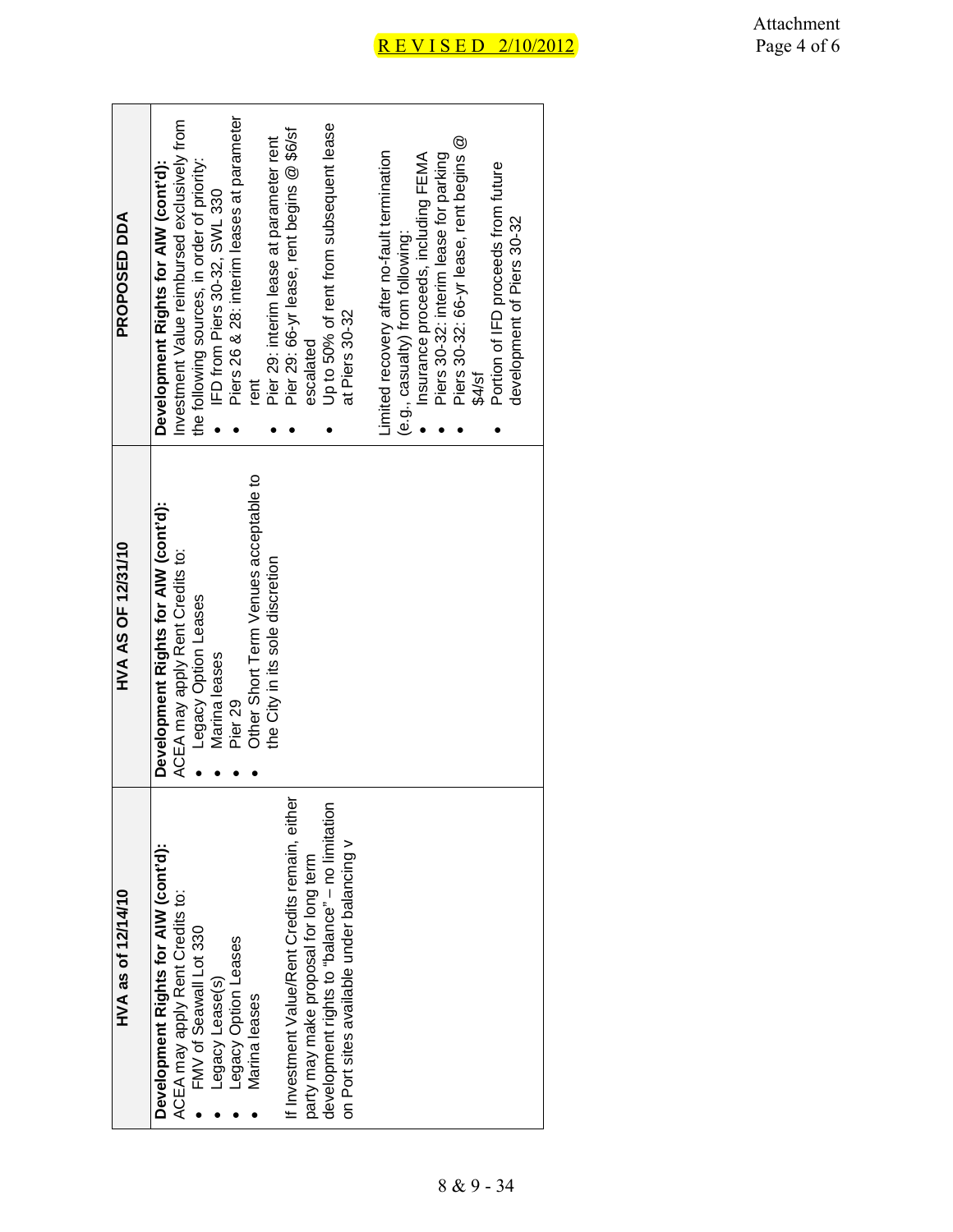| <b>AND DESP PRAS</b> | Piers 26 & 28: Legacy Option Leases, rent<br>Up to 50% of rent from subsequent leases<br>Development Rights for Piers 26 & 28 AW:<br>historic rehabilitation with an equal NPV<br>participation with a source for financing<br>All post-Match work at Piers 26 & 28 will be<br>years), adjusted to FMR at later of date<br>at Piers 26 & 28 for up to 15 years<br>Marina Leases at ACEA's election<br>The Port may substitute the rent<br>begins at \$6/psf (indexed after 5<br>that credits are used or 30 yrs<br>Historic tax credit proceeds<br>IFD from Piers 26 & 28<br>repaid solely by: | comparable to other West Coast marinas<br>66-yr term, beginning no sooner than 5<br>Rent credits for Pier 54 substructure<br>Brannan Street OWB or other site<br>Close escrow on Marina Leases<br>Development Rights for Dredging:<br>Regulatory Approvals w/l 10 yrs<br>Commercially reasonable terms<br>ENAs within 5 yrs after Match<br>Add'l Pier 54 Marina Lease terms:<br>Marina Lease sites changed to:<br>Marina Rent Credit conditions:<br>~425 recreational vessels<br>repairs limited to Pier 54<br>acceptable to parties<br>yrs after Match<br>Pier 54 |
|----------------------|------------------------------------------------------------------------------------------------------------------------------------------------------------------------------------------------------------------------------------------------------------------------------------------------------------------------------------------------------------------------------------------------------------------------------------------------------------------------------------------------------------------------------------------------------------------------------------------------|--------------------------------------------------------------------------------------------------------------------------------------------------------------------------------------------------------------------------------------------------------------------------------------------------------------------------------------------------------------------------------------------------------------------------------------------------------------------------------------------------------------------------------------------------------------------|
| HVA AS OF 12/31/10   | Development Rights for Piers 26 & 28 AW:<br>Same                                                                                                                                                                                                                                                                                                                                                                                                                                                                                                                                               | Development Rights for Dredging:<br>Same                                                                                                                                                                                                                                                                                                                                                                                                                                                                                                                           |
| HVA as of 12/14/10   | Development Rights for Piers 26 & 28 AW:<br>Legacy Option Lease & term sheets<br>Piers 26 & 28 AW offsets rent under<br>subject to Board approval<br>-egacy Option Leases                                                                                                                                                                                                                                                                                                                                                                                                                      | Commercially reasonable Marina Lease<br>Rent Credits for Dredging to offset rent<br>Development Rights for Dredging:<br>terms negotiated thru ENAs<br>Between Piers 14-221/2<br>Brannan Street OWB<br>under Marina Leases<br>Marina Leases:<br>Marina sites:                                                                                                                                                                                                                                                                                                       |